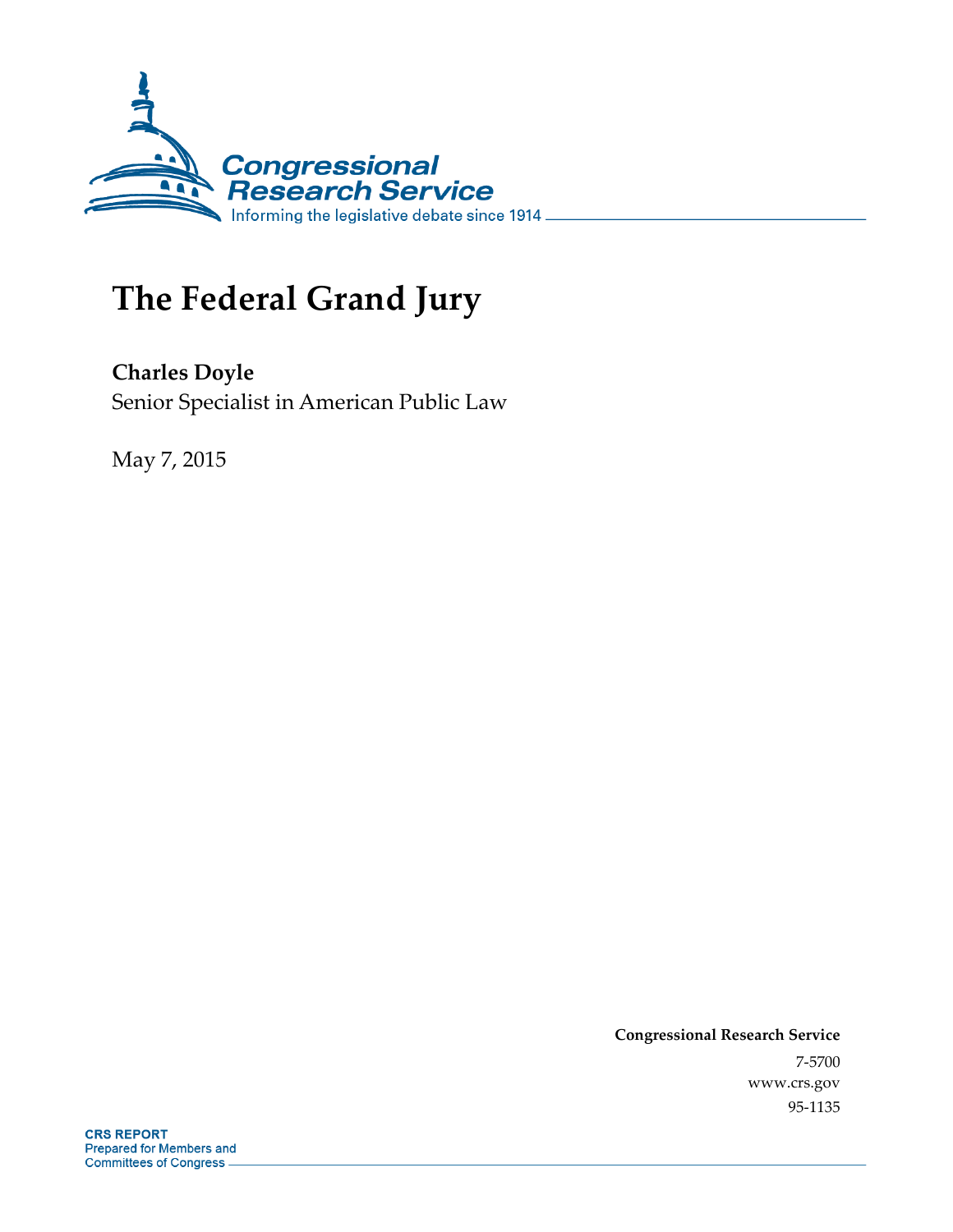# **Summary**

The federal grand jury exists to investigate crimes against the United States and to secure the constitutional right of grand jury indictment. Its responsibilities require broad powers.

As an arm of the U.S. District Court which summons it, upon whose process it relies, and which will receive any indictments it returns, the grand jury's subject matter and geographical jurisdiction is that of the court to which it is attached.

As a general rule, the law is entitled to everyone's evidence. Witnesses subpoenaed to appear before the grand jury, therefore, will find little to excuse their appearance. Once before the panel, however, they are entitled to benefit of various constitutional, common law and statutory privileges including the right to withhold self-incriminating testimony and the security of confidentiality of their attorney-client communications. They are not, however, entitled to have an attorney with them in the grand jury room when they testify.

The grand jury conducts its business in secret. Those who attend its sessions other than witnesses may disclose its secrets only when the interests of justice permit.

Unless the independence of the grand jury is overborne, irregularities in the grand jury process ordinarily will not result in dismissal of an indictment, particularly where dismissal is sought after conviction.

The concurrence of the attorney for the government is required for the trial of any indictment voted by the grand jury. In the absence of such an endorsement or when a panel seeks to report, the court enjoys narrowly exercised discretion to dictate expungement or permit distribution of the report.

This report is available in an abridged form—without footnotes or citations to authority—as CRS Report RS20214, *Federal Grand Juries: The Law in a Nutshell*.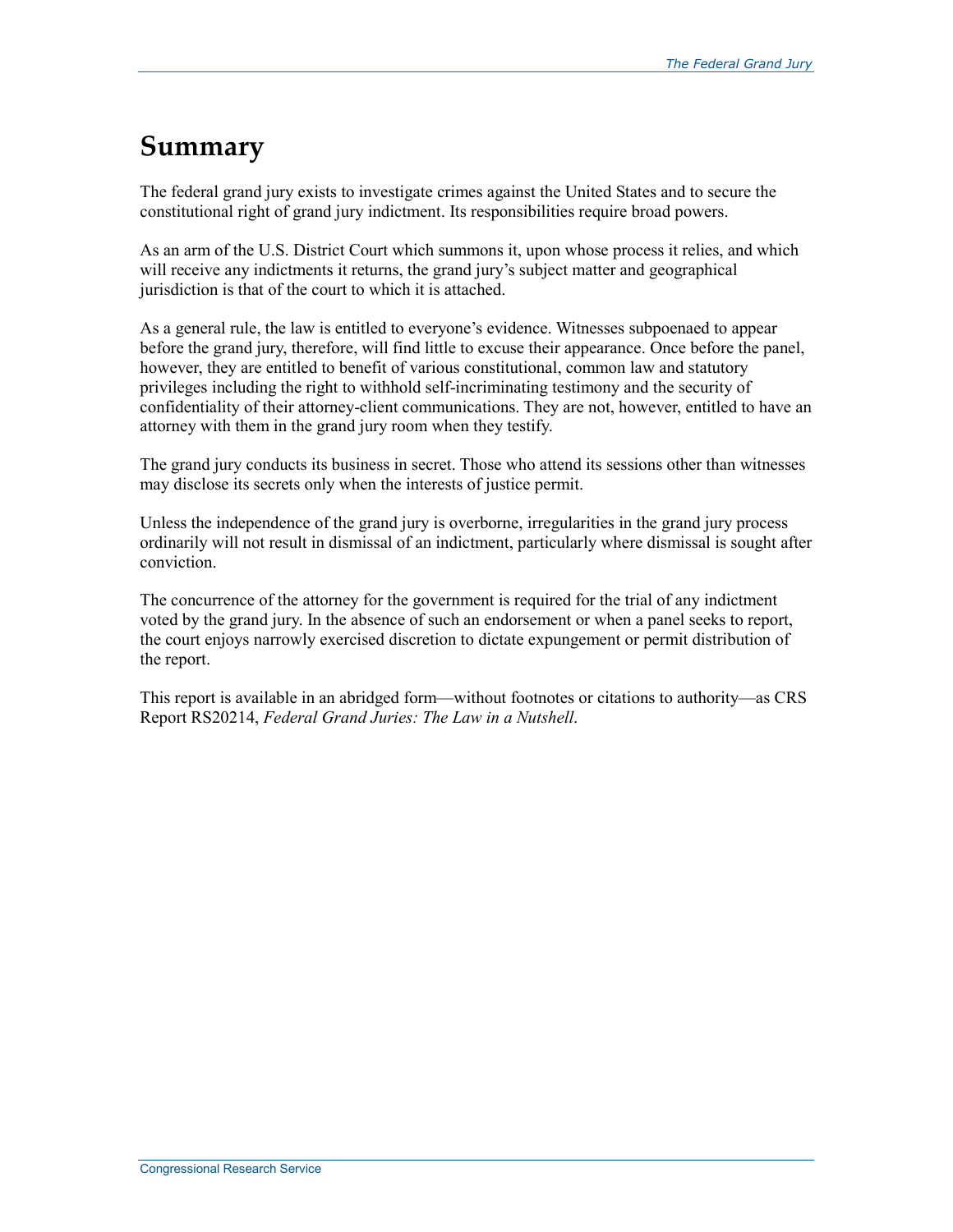# **Contents**

# Contacts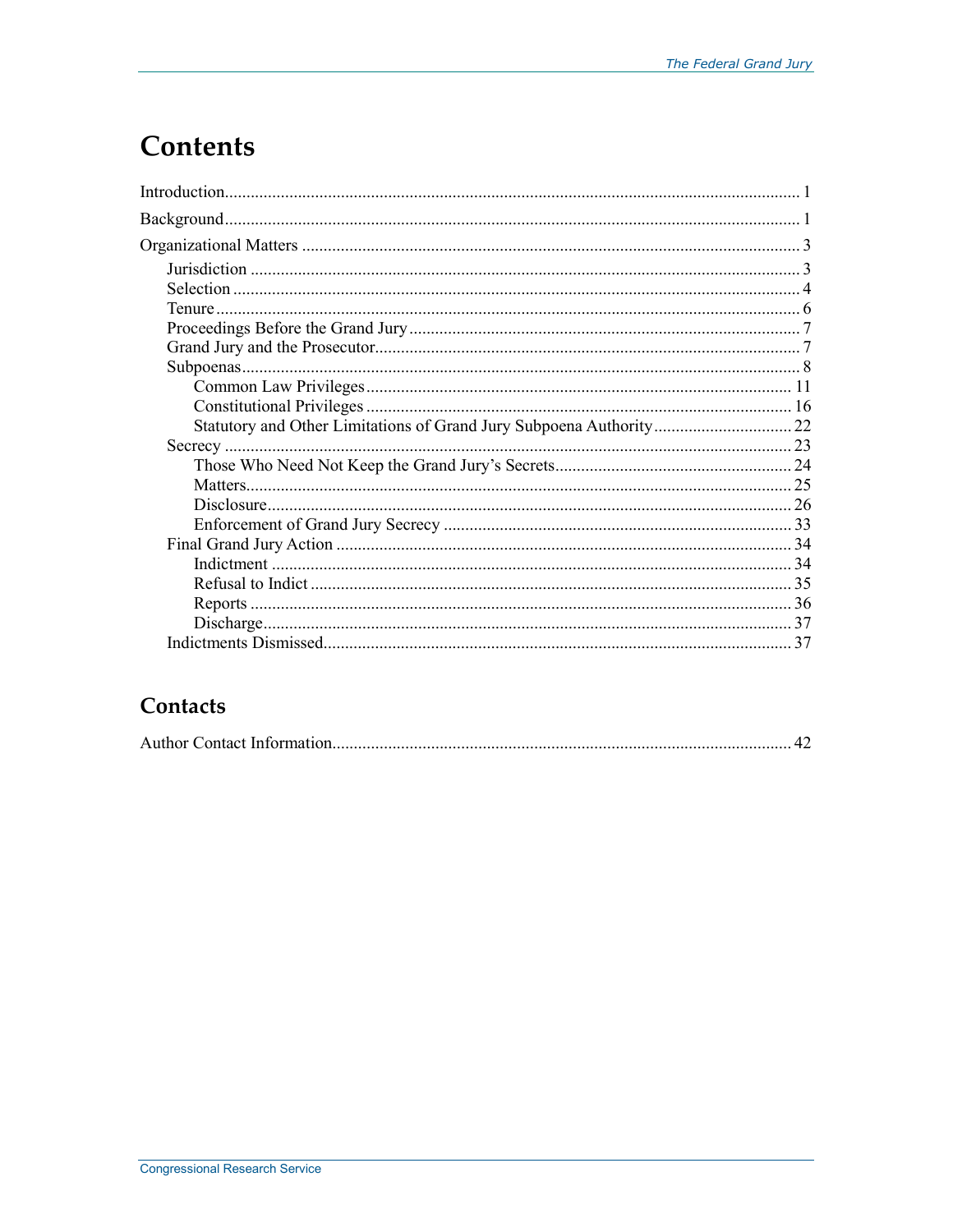# **Introduction**

"The grand jury [has] a unique role in our criminal justice system."<sup>1</sup> It was born of a desire to identify more criminals for prosecution and thereby to increase the King's revenues. But the exclusive power to accuse is also the power not to accuse and early on the grand jury became both the "sword and the shield of justice." $\lambda^2$ 

This dual character marks the federal grand jury to this day. As the sword of justice, it enjoys virtually unfettered power to secretly investigate the mere possibility that federal laws may have been broken. Yet it remains a potential shield for it must give its approval before anyone may be brought to trial for a serious federal crime.<sup>3</sup>

What follows is a brief general description of the federal grand jury, with particular emphasis on its more controversial aspects—relationship of the prosecutor and the grand jury, the rights of grand jury witnesses, grand jury secrecy, and rights of targets of a grand jury investigation.

# **Background**

1

The grand jury is an institution of antiquity. When William the Conqueror sought to compile the Domesday Book, he called upon the most respected men of each community. Their reports were collected to form an inventory of England's property, real and personal, and served as the foundation of the Crown's tax rolls. Almost a century later in the Assize of Clarendon, the ancestor of the modern grand jury, Henry II used the same approach to unearth reports of crime,<sup>4</sup> and thereby increase the flow of fines and forfeitures into his treasury.5

<sup>1</sup> *United States v. R. Enterprises, Inc.*, 498 U.S. 292, 297 (1991).

<sup>&</sup>lt;sup>2</sup> *United States v. Cox*, 342 F.2d 167, 186 n.1 ( $5<sup>th</sup>$  Cir. 1965)(Wisdom, J., concurring), quoting American Bar Association, FEDERAL GRAND JURY HANDBOOK 8 (1959) (reprinted in *Federal Grand Jury: Hearings Before the Subcomm. on Immigration, Citizenship, and International Law of the House Comm. on the Judiciary*, 94<sup>th</sup> Cong., 2d Sess. 277, 283 (1976)).

<sup>&</sup>lt;sup>3</sup> "No person shall be held to answer for a capital, or otherwise infamous crime, unless on a presentment or indictment of a grand jury.... " U.S. Const. amend. V. A defendant is free to waive grand jury indictment for any crime that does not carry the death penalty; and the government may prosecute misdemeanors and other minor federal crimes by either by indictment or by information, F.R.Crim.P. 7; *United States v. Cotton*, 535 U.S. 625, 630 (2002).

<sup>&</sup>lt;sup>4</sup> Most commentators, after making reference to earlier similar institutions in ancient Greece, Rome, Scandinavia, Normandy and/or among the Saxons, trace the emergence of the modern grand jury to the issuance of the Assize of Clarendon by Henry II in 1166, 1 Stephen, A HISTORY OF THE CRIMINAL LAW OF ENGLAND, 251-52 (1883); 1 Holdsworth, HISTORY OF ENGLISH LAW, 147-48 (1903); Stubbs, SELECT CHARTERS AND OTHER ILLUSTRATIONS OF ENGLISH CONSTITUTIONAL HISTORY, 143 (1888); 2 Pollack & Maitland, HISTORY OF ENGLISH LAW, 642 (1923); Plucknett, A CONCISE HISTORY OF THE COMMON LAW 112 (1956); Schwartz, *Demythologizing the Historic Role of the Grand Jury*, 10 AMERICAN CRIMINAL LAW REVIEW 701, 703 (1972); Boudin, *The Federal Grand Jury*, 61 GEORGETOWN LAW JOURNAL 1 (1972); Kadish, *Behind the Locked Door of an American Grand Jury: Its History, Its Secrecy, and Its Process*, 24 FLORIDA STATE UNIVERSITY LAW REVIEW 1, 5-6 (1996).

In the Assize of Clarendon and the later Assize of Northampton (1176), "twelve knights of the hundred or, if there are no knights, ... twelve free and lawful men, ... and ... four men from each township of the hundred" were assembled and "by their oath" identified from their own knowledge those reputed to have committed crimes. Plucknett, *supra* at 112; 3 Stephen, *supra* at 251; 1 Holdsworth, *supra* at 147.

<sup>&</sup>quot;Assize" literally means "to sit together" and comes from the practice of gathering several knights or men of high repute to sit together and resolve some dispute or other legal matter from their own investigations or knowledge. Later the term was used (a) to designate the decree or statute that ordered the group to assemble, (b) to refer to the (continued...)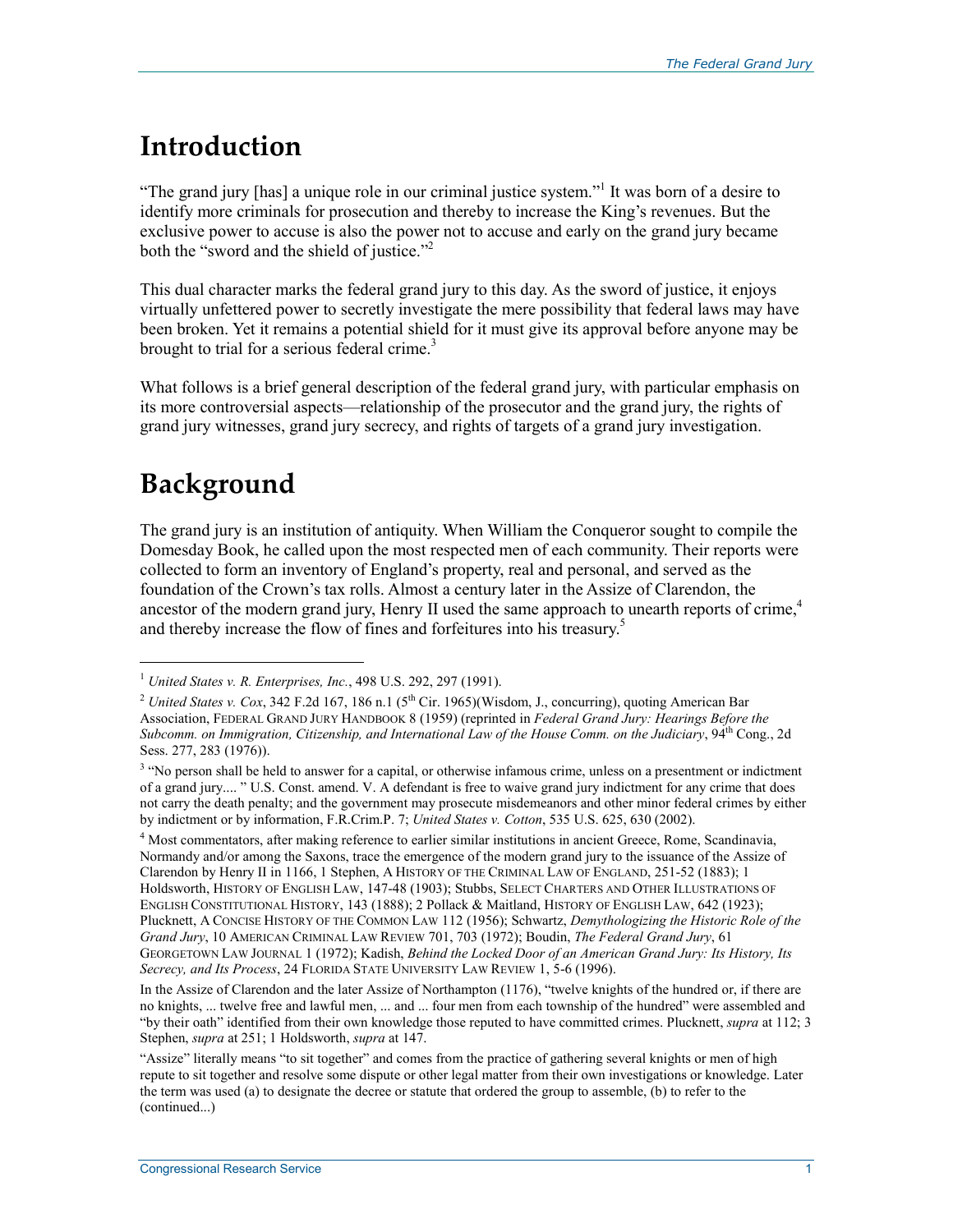From the power to accuse, the power to refuse to accuse eventually developed. By the American colonial period, the grand jury had become both an accuser and a protector. It was the protector the Founders saw when they enshrined the grand jury within the Bill of Rights<sup>6</sup> and the reason it has been afforded extraordinary inquisitorial powers and exceptional deference.<sup>7</sup>

The Fifth Amendment right to grand jury indictment is only constitutionally required in federal cases.<sup>8</sup> In a majority of the states, prosecution may begin either with an indictment or with an information or complaint filed by the prosecutor.<sup>9</sup>

Although abolition of the right to indictment in the states and abolition of the grand jury itself in England were primarily matters of judicial efficiency,  $10$  most of the more contemporary proposals

1

8 The Fifth Amendment right to grand jury indictment is not binding upon the states, *Hurtado v. California*, 110 U.S. 516 (1884); *Ashburn v. Korte*, 761 F.3d 741, 758 (7th Cir. 2014*); Stevenson v. City of Seat Pleasant*, 743 F.3d 411, 418 n.4 (4th Cir. 2014); *Peterson v. California*, 604 F.3d 1166, 1170 (9th Cir. 2010); *Goodrich v. Hall*, 448 F.3d 45, 49 (1st Cir. 2006); *Williams v. Haviland*, 467 F.3d 527, 531 (6th Cir. 2006); *Lanfranco v. Murray*, 313 F.3d 112, 118 (2d Cir. 2002); *Freeman v. City of Dallas*, 242 F.3d 642, 667 (5th Cir. 2001); *Cooksey v. Delo*, 94 F.3d 1214, 1217 (8th Cir. 1996); *Minner v. Kerby*, 30 F.3d 1311, 1318 (10th Cir. 1994); cf., *Rose v. Mitchell*, 443 U.S. 545, 557 n.7 (1979).

9 Ariz. Const. Art. II, §30; Ariz.R.Crim.P. 2.2; Ark. Const. amend. 21, §1; Cal. Const. Art. I, §14, Cal.Penal Code §737; Colo. Const. Art. II, §8, Colo.Rev.Stat. §16-5-101; Conn. Gen.Laws Ann. §§54-45, 54-46; Fla. Const. Art. I, §15; Hawaii Const. Art. I, §10; Hawaii Rev.Stat.Ann. §801-1; Idaho Const. Art. I, §8; Ill. Const. Art.I, §7, Ill. Comp.Stat.Ann. ch.725 §5/111-2; Ind.Stat. Ann. §35-34-1-1; Iowa R. Crim.P. 2.4; Kan.Stat.Ann. §22-3201; La. Const. Art. I, §15; Md. Const. Decl. of Rts. Art. 21, Md. Ann.Code, Crim.P. §4-102; Mich. Comp.Laws Ann. §767.1; Minn.R.Crim.P. 17.01; Mo. Const. Art. I, §17; Mont. Const. Art. II, §20, Mont.Code Ann. §46-11-101; Neb. Const. Bill of Rts. §10; Neb.Rev.Stat. §29-1601; Nev. Const. Art.I, §8; N.M. Const. Art. II, §14; N.D. R.Crim.P. 7; Okla. Const. Art. II, §17; Or. Const. Art. VII, §5; R.I. Const. Art. I, §7; S.D. Const. Art. VI, §10; S.D.Comp.Laws Ann. §23A-6-1; Utah Const. Art. I, §13; Vt.R.Crim.P. 7; Wash. Const. Art. I, §25; Wis.Stat. Ann. §967.05; Wyo. Const. Art. I, §13, Wyo.R.Crim.P. 3.

Several states do continue to recognize a right to grand jury indictment in felony cases, Ala. Const.I, §8; Alaska Const. Art. I, §8; Del. Const. Art. I, §8; Ga.Code Ann. §§17-7-70; Ky. Bill of Rts. §12; Me.Const. Art. I, §7; Mass.Gen.Laws Ann. ch. 263, §4; Miss. Const. Art.III, §27; N.H.Rev.Stat.Ann. §601:1; N.J. Const. Art.I, ¶8; N.Y. Const. Art. I, §6; N.C. Const. Art. I, §22; Ohio Const. Art. I, § 10; Pa.Const. Art. I, §10; S.C. Const. Art. I, §11; Tenn. Const. Art. I, §14; Tex. Const. Art. I, §10; Va.Code §§19.2-216, 19.2-217; W.Va. Const. Art. III, §4. And a few others require it in cases punishable by death or life imprisonment, Ala.Const. I, §8; Conn. Gen.Laws Ann. §54-45 (offenses punishable by death or life imprisonment committed prior to May 26, 1983); Fla. Const. Art. I, §15; La. Const. Art.I, §15; Minn. R. Crim. P. §17.01; R.I. Const. Art. I. §7.

<sup>10</sup> "The obituary of the English grand jury might well read: Born in 1166 to increase accusations of crime, lived to be termed the palladium of justice, and died in 1933 of inutility on a wave of economy." Elliff, *Notes on the Abolition of the English Grand Jury*, 29 JOURNAL OF CRIMINAL LAW & CRIMINOLOGY 3 (1938), quoted in Calkins, *Abolition of The Grand Jury Indictment in Illinois*, 1966 UNIVERSITY OF ILLINOIS LAW FORUM 423, 428.

<sup>(...</sup>continued)

assemblage itself, and finally (c) to identify the court, time or place where the trial judges assembled throughout the countryside to hear cases. BLACK'S LAW DICTIONARY, 120-21 (1990).

<sup>&</sup>lt;sup>5</sup> Plucknett, *supra* at 112. At common law, anyone convicted and "attained" for treason or felony forfeited all his land and goods to the Crown, 4 Blackstone, COMMENTARIES 376-81 (1813 ed.); 1 Hale, HISTORY OF PLEAS OF THE CROWN, 354-67 (1778 ed.).

<sup>6</sup> *United States v. Caruto*, 627 F.3d. 759, 763 (9th Cir. 2010), quoting *Wood v. Georgia*, 370 U.S. 375, 390 (1962) ("Historically, [the grand jury] has been regarded as a primary security to the innocent against hasty, malicious and

oppressive persecution; it serves the invaluable function in our society of standing between the accuser and the accused, ... to determine whether a charge is founded upon reason or was dictated by an intimidating power or by malice and personal ill will").

<sup>7</sup> 3 Story, COMMENTARIES ON THE CONSTITUTION OF THE UNITED STATES, 658 (1833 ed.); *United States v. Williams*, 504 U.S. 36, 47-8 (1992)("In fact the whole theory of [the grand jury's] function is that it belongs to no branch of the institutional Government, serving as a kind of buffer or referee between the Government and the people").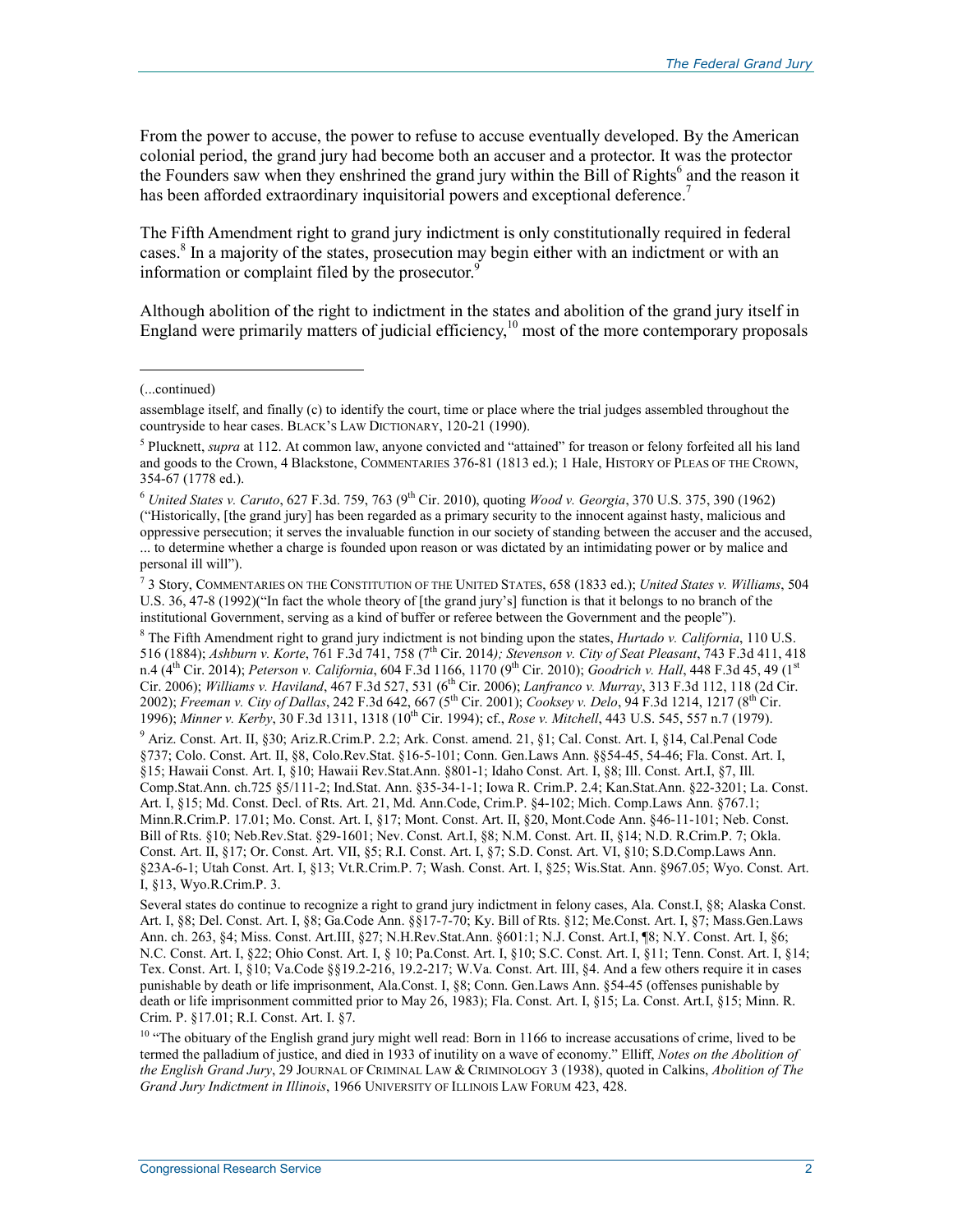to change the federal grand jury system are the product of concern for the fairness of the process or for perceived excesses caused by prosecutorial exuberance.<sup>11</sup>

# **Organizational Matters**

# **Jurisdiction**

 $\overline{a}$ 

The authority of a federal grand jury is sweeping, but it is limited to the investigation of possible violations of federal criminal law triable in the district in which it is sitting.<sup>12</sup> This does not include the power to investigate conduct known to have no connection to the court's jurisdiction, but does encompass the authority to inquire whether such a connection may exist.<sup>13</sup>

The grand jury may begin its examination even in the absence of probable cause or any other level of suspicion that a crime has been committed within its reach. In the exercise of its jurisdiction, the grand jury may "investigate merely on suspicion that the law is being violated, or even just because it wants assurance that it is not,<sup>"14</sup> and its inquiries "may be triggered by tips," rumors, evidence proffered by the prosecutor, or the personal knowledge of the grand jurors.<sup>515</sup>

Unrestrained "by questions of propriety or forecasts of the probable result of the investigation or by doubts whether any particular individual will be found properly subject to an accusation,<sup>no</sup> its "investigation is not fully carried out until every available clue has been run down and all witnesses examined in every proper way to find if a crime has been committed."<sup>17</sup>

<sup>16</sup> *Blair v. United States*, 250 U.S. 273, 282 (1919).

<sup>&</sup>lt;sup>11</sup> Kuckes, the Useful, Dangerous Fiction of Grand Jury Independence, 41 AMERICAN CRIMINAL LAW REVIEW 1 (2004); Simmons, *Re-Examining the Grand Jury: Is There Room for Democracy in the Criminal Justice System*, 82 BOSTON UNIVERSITY LAW REVIEW 1 (2002); Brenner, *Is the Grand Jury Worth Keeping?* 81 JUDICATURE 190 (1998); Leipold, *Why Grand Juries Do Not (and Cannot) Protect the Accused*, 80 CORNELL LAW REVIEW 260 (1995); Poulin, *Supervision of the Grand Jury: Who Watches the Guardian?*, 68 WASHINGTON UNIVERSITY LAW QUARTERLY 885, 927 (1990); Braun, *The Grand Jury—Spirit of the Community?*, 15 ARIZONA LAW REVIEW 893, 915 (1973); Schwartz, *Demythologizing the Historic Role of the Grand Jury*, 10 AMERICAN CRIMINAL LAW REVIEW 701, 770 (1972); *contra*, Antell, *Modern Grand Jury: Benighted Supergovernment*, 51 AMERICAN BAR ASSOCIATION JOURNAL 153, 154; Campbell, *Eliminate the Grand Jury*, 64 JOURNAL OF CRIMINAL LAW & CRIMINOLOGY 174 (1973).

<sup>12</sup> *Brown v. United States*, 245 F.2d 549, 554-55 (8th Cir. 1957); *United States v. Brown*, 49 F.3d 1162, 1168 (6th Cir. 1995); see also, 2 Brenner & Shaw, FEDERAL GRAND JURY: A GUIDE TO LAW AND PRACTICE, §3.2 (2d ed. 2006 & 2014 Supp.)(noting that the jurisdiction of the court with which the grand jury is associated includes both territorial and extraterritorial jurisdiction).

<sup>&</sup>lt;sup>13</sup> *United States v. Brown*, 49 F.3d at 1168 (6<sup>th</sup> Cir. 1995); *United States v. Williams*, 993 F.2d 451, 454-55 (5<sup>th</sup> Cir. 1993); *In re Marc Rich & Co.*, 707 F.2d 663, 667 (2d Cir. 1983); *Blair v. United States*, 250 U.S. 273, 283 (1919); *United States v. Neff*, 212 F.2d 297, 301-302 (3d Cir. 1954).

<sup>14</sup> *United States v. Williams*, 504 U.S. 36, 48 (1992), quoting, *United States v. R. Enterprises, Inc.*, 498 U.S. 292, 297 (1991) and *United States v. Morton Salt Co.*, 338 U.S. 632, 642-43 (1950); *United States v. Erickson*, 561 F.3d 1150, 1161 (10th Cir. 2009); *In re Grand Jury, John Doe No. G.J. 2005-2*, 478 F.3d 581, 584 (4th Cir. 2007).

<sup>15</sup> *Branzburg v. Hayes*, 408 U.S. 665, 701 (1972); *In re Grand Jury Subpoena (T-112)*, 597 F.3d 189, 196 (4th Cir. 2010); *United States v. York*, 428 F.3d 1325, 1332 (11th Cir. 2005).

<sup>17</sup> *Branzburg v. Hayes*, 408 U.S. at 701; see also, *United States v. R. Enterprises, Inc.*, 498 U.S. 292, 297 (1991)(The grand jury may "inquire into all information that might possibly bear on its investigation until it has identified an offense or has satisfied itself that none has occurred"); *In re Grand Jury, John Doe No. G.J. 2005-2*, 478 F.3d 581, 584  $(4^{th}$  Cir. 2007).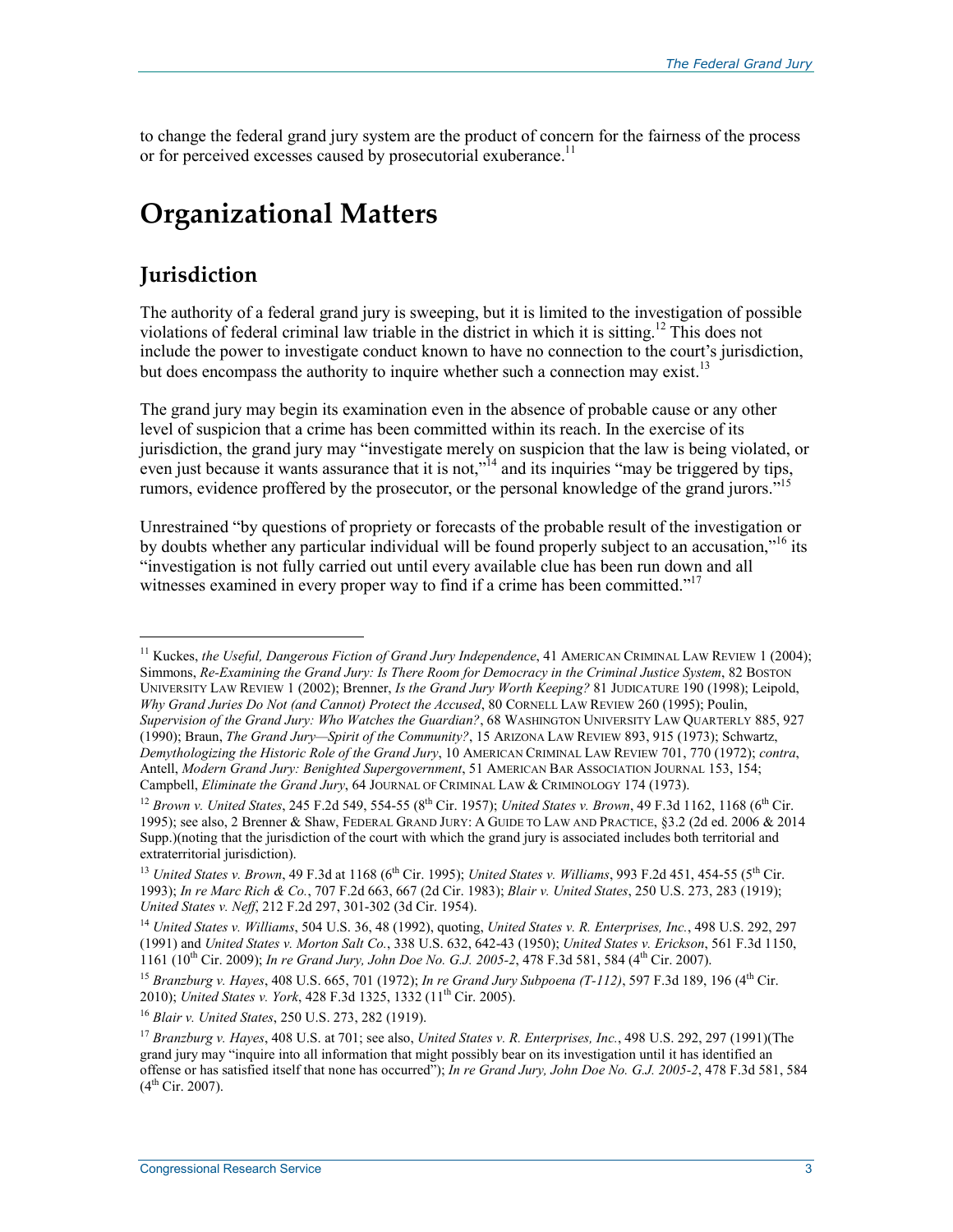# **Selection**

Federal law requires the various United States District Courts to order one or more grand juries to be summoned when the public interest requires.<sup>18</sup> In addition, the Attorney General may request the District Court to summon a special grand jury in any of the larger districts or when he or she believes the level of criminal activity in the district warrants it.<sup>19</sup>

Historically, the sheriff selected the members of the grand jury.<sup>20</sup> The practice of having the sheriff of the county select the members of the grand jury continued for some time in England and in colonial America, although grand jurors were elected in some colonies.<sup>21</sup> At one time, federal law addressed matters governing the selection, qualifications and exemptions of federal grand jurors largely by reference to the law of the state in which the grand jury was to be convened.<sup>22</sup> These matters are now the responsibility of the court, governed by the Jury Selection and Service Act of 1968,<sup>23</sup> and the selection plan established for the district in which the grand jury is to be convened.

Federal grand jurors must be citizens of the United States, 18 years of age or older and residents of the judicial district for at least a year, be able to read, write and understand English with sufficient proficiency to complete the juror qualification form, be able to speak English, and be mentally and physically able to serve; those facing pending felony charges and those convicted of a felony (if their civil rights have not been restored) are ineligible.<sup>24</sup>

Discrimination in selection on the basis of race, color, religion, sex, national origin, or economic status is prohibited.<sup>25</sup> Grand jurors must be "selected at random from a fair cross section of the community in the district or division wherein the court convenes."<sup>26</sup> Either a defendant, an attorney for the government, or a member of an improperly excluded group may challenge the selection of a grand jury panel contrary to these requirements.<sup>27</sup>

 $^{18}$  F.R.Crim.P. 6(a).

 $19$  18 U.S.C. 3331. Special grand juries are distinctive in that they may serve for longer terms than a regular grand jury and have explicit reporting authority, 18 U.S.C. 3331-3334.

<sup>&</sup>lt;sup>20</sup> 1 Holdsworth, HISTORY OF ENGLISH LAW, 148 (1903); 2 Hale, HISTORY OF PLEAS OF THE CROWN, 154 (1778 ed.).

<sup>&</sup>lt;sup>21</sup> Younger, THE PEOPLE'S PANEL: THE GRAND JURY IN THE UNITED STATES,  $1634-1941$ , 5-26 (1963); Goebel & Naughton, LAW ENFORCEMENT IN COLONIAL NEW YORK: A STUDY IN CRIMINAL PROCEDURE (1664-1776), 333-34 n.29 (1970); BOOK OF GENERAL LAWS AND LIBERTYES CONCERNING THE INHABITANTS OF THE MASSACHUSETTS, 47 (1660).

<sup>22 1</sup> Stat. 88 (1789); 2 Stat. 82 (1800); 5 Stat. 394 (1840); 21 Stat. 43 (1879); 36 Stat. 1164 (1911); 28 U.S.C. 411, 412 (1946 ed.).

<sup>23 28</sup> U.S.C. 1861-1869.

<sup>24 28</sup> U.S.C. 1865.

<sup>25 28</sup> U.S.C. 1862.

 $26$  28 U.S.C. 1861.

<sup>27 28</sup> U.S.C. 1867; F.R.Crim.P. 6(b); *Carter v. Jury Commission of Greene County*, 396 U.S. 320 (1970); *Turner v. Fouche*, 396 U.S. 346 (1970); *Duren v. Missouri*, 439 U.S. 357, 364 (1979); *United States v. Beavers*, 756 F.3d 1044, 1059 (7<sup>th</sup> Cir. 2014), citing, *Duren v. Missouri*, 439 U.S. 357, 364 (1979)("To make a prima facie showing that the fair cross section requirement has been violated, a defendant must show that (1) the group allegedly excluded is a distinctive group in the community, (2) the representation of this group in venires from which juries are selected is not fair and reasonable in relation to the number of such persons in the community, and (3) the underrepresentation is due to systematic exclusion of the group in the jury selection process"); *United States v. Hernandez-Estrada*, 749 F.3d 1154, 1159 (9th Cir. 2014); *United States v. Kamahele*, 748 F.3d 984, 1123 (10th Cir. 2014).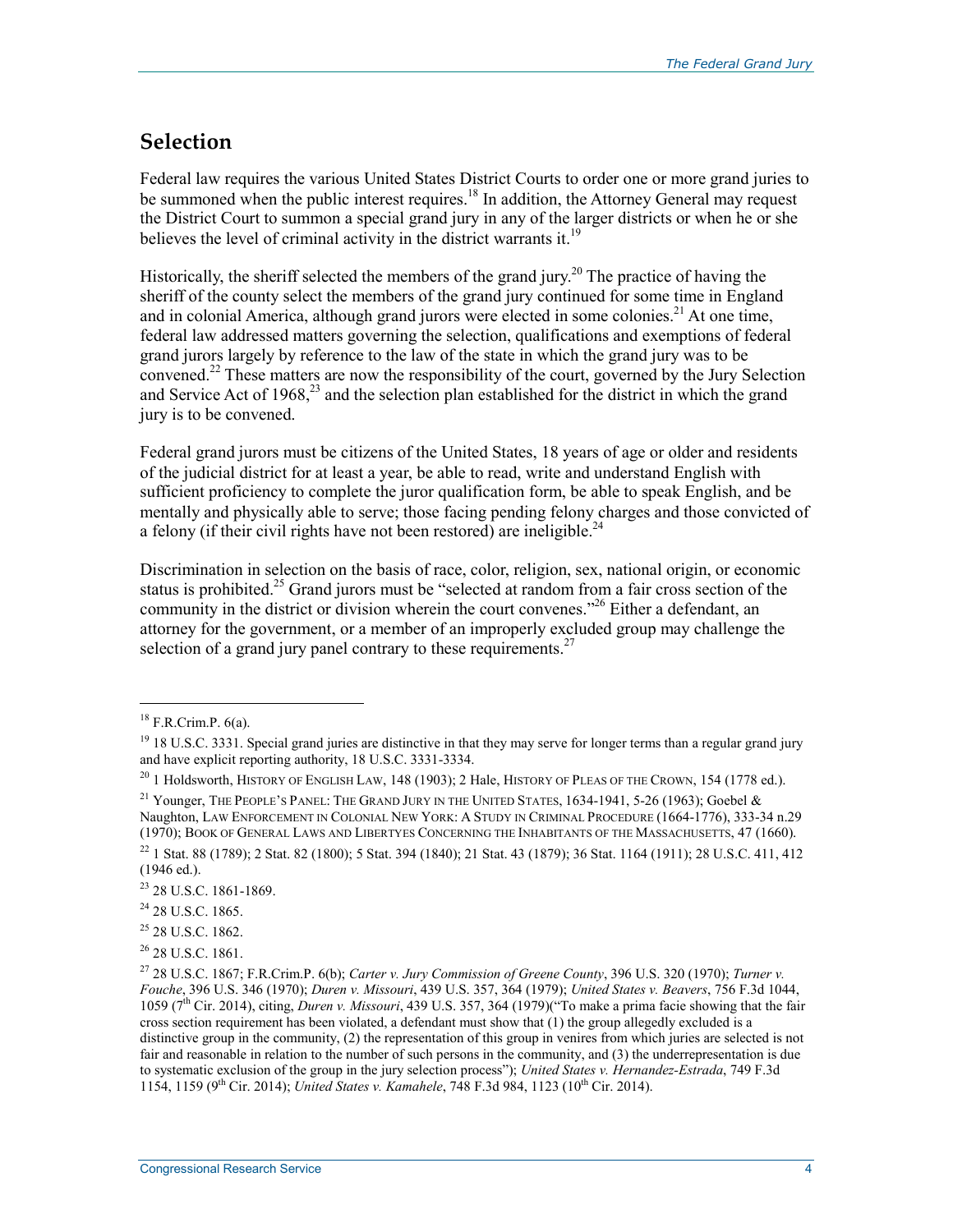Since the grand jury began with indictments based upon the personal knowledge of the members of the panel, there is some historical justification for the position that bias or want of impartiality should not disqualify a potential grand juror. The drafters of the Federal Rules of Criminal Procedure seemed to confirm this view when they rejected proposed language permitting a challenge of the grand jury based on "bias or prejudice."<sup>28</sup>

One commentator points out, however, that language in several Supreme Court cases has led some lower courts to assert that grand juries must be unbiased, or at least they must not be exposed to improper influences that would create bias.<sup>29</sup> The case law also seems to focus on any contamination of the panel as a whole and to rely upon each grand juror's faithfulness to his or her oath to avoid the adverse consequences of individual bias.<sup>30</sup>

Grand jury panels consist of 16 to 23 members,<sup>31</sup> 16 of whom must be present for a quorum,<sup>32</sup> and 12 of whom must concur to indict.<sup>33</sup> The size of grand jury panels is a remnant of the common  $\text{law}^3$ <sup>34</sup> but the common law treatises and the cases provide little indication of why those particular

<sup>30</sup> In the oath commonly used, grand jurors swear "not to present or indict any persons through hatred, malice nor ill will; nor leave any person unpresented or unindicted through fear, favor, or affection, nor for any reward, or hope or promise thereof.... " Beale et al., GRAND JURY LAW AND PRACTICE, §4:4 (2008 & 2014 Supp.); see e.g., *United States v. Ziesman*, 409 F.3d 941, 949 (8th Cir. 2005)("it cannot be assumed that grand jurors will violate their oath to indict no one because of prejudice solely because an individual has lied to them on a matter material to the grand jury's investigation").

31 18 U.S.C. 3321; F.R.Crim.P. 6(a).

 $32$  A grand jury may not be empaneled initially with fewer than 16 members, 18 U.S.C. 3321. This and the statements in Section 3321 and Rule 6(a) that federal grand juries shall consist of 16 to 23 members has apparently lead to the conclusion that after a panel is convened it is in session only if 16 or more of its members are present, Beale et al., GRAND JURY LAW AND PRACTICE, §4:8 (2008 & 2014 Supp.); 1 Brenner & Shaw, FEDERAL GRAND JURY: A GUIDE TO LAW AND PRACTICE, §5:17 (2d ed. 2006 & 2014 Supp.); United States Department of Justice, FEDERAL GRAND JURY PRACTICE, §2.4 (Aug. 2000); *United States v. Leverage Funding Systems, Inc.*, 637 F.2d 645, 648 (9<sup>th</sup> Cir. 1980). But for this deeply held view which neither Congress nor Court has sought to change, an argument might be made for a quorum of 12, the number required for indictment. Otherwise, it might be argued that dissenting panel members, unable to prevent indictment by their votes, might do so by their absence or departure.

33 F.R.Crim.P. 6(f).

<sup>34</sup> "The sheriff of every county [was] bound to return to every session of the peace, and every commission of oyer and terminer, and of general gaol delivery, twenty-four good and lawful men of the county, some out of every hundred, to inquire, present, do, and execute all those things, which on the part of our lord the king shall then and there be commanded of them.... As many as appear upon this panel are sworn upon the grand jury, to the amount of twelve at least, and not more than twenty-three.... " 4 Blackstone, COMMENTARIES 276 (1813 ed.); 1 Hale, HISTORY OF PLEAS OF THE CROWN, 161 (1778 ed.).

<sup>&</sup>lt;sup>28</sup> "A preliminary draft of Rule 6(b) would have permitted challenge of grand jurors on the grounds of bias and prejudice. This was not included in the final draft, apparently on the view that the grand jury, which merely prefers the charge, should be scrupulously fair but not necessarily uninformed or impartial. Thus cases have held that an attack for bias will not lie." 1 Wright & Leipold, FEDERAL PRACTICE & PROCEDURE: CRIMINAL §102 (2008 & 2014 Supp.), citing, *In re U.S.*, 441 F.3d 44, 64 (1<sup>st</sup> Cir. 2006); *United States v. York*, 428 F.3d 1325,1330-333 (11<sup>th</sup> Cir. 2005); *Estes v. United States*, 335 F.2d 609, 613 (5th Cir. 1964); *In re Grand Jury*, 508 F. Supp. 1210, 1214 (S.D.Ala. 1980); *United States v. Partin*, 320 F. Supp. 275, 282 (E.D. La. 1970); *United States v. Knowles*, 147 F. Supp. 19, 21 (D.D.C. 1957).

<sup>29 1</sup> Wright & Leipold, FEDERAL PRACTICE & PROCEDURE: CRIMINAL §102 (2008 & 2014 Supp.); see also, *United States v. Moore*, 811 F. Supp. 112, 117 (W.D.N.Y. 1992); *United States v. Finley*, 705 F. Supp. 1297, 1306 (N.D. Ill. 1988); *United States v. Burke*, 700 F.2d 70, 82 (2d Cir. 1983); *United States v. Serubo*, 604 F.2d 807, 816 (3d Cir. 1979); *United States v. York*, 428 F.3d 1325, 1332-333 (11<sup>th</sup> Cir. 2005)(parallel citations omitted)("York has failed to establish that publicity surrounding his case 'substantially influenced' the ultimate decision to indict him and thereby caused him actual prejudice. *Bank of Nova Scotia v. United States*, 487 U.S. 250, 256 (1988)(dismissal of indictment due to error in grand jury proceedings is only appropriate where 'it is established that the violation substantially influenced the grand jury's decision to indict,' or if there is 'grave doubt' that the decision to indict was free from the substantial influence of such violations'").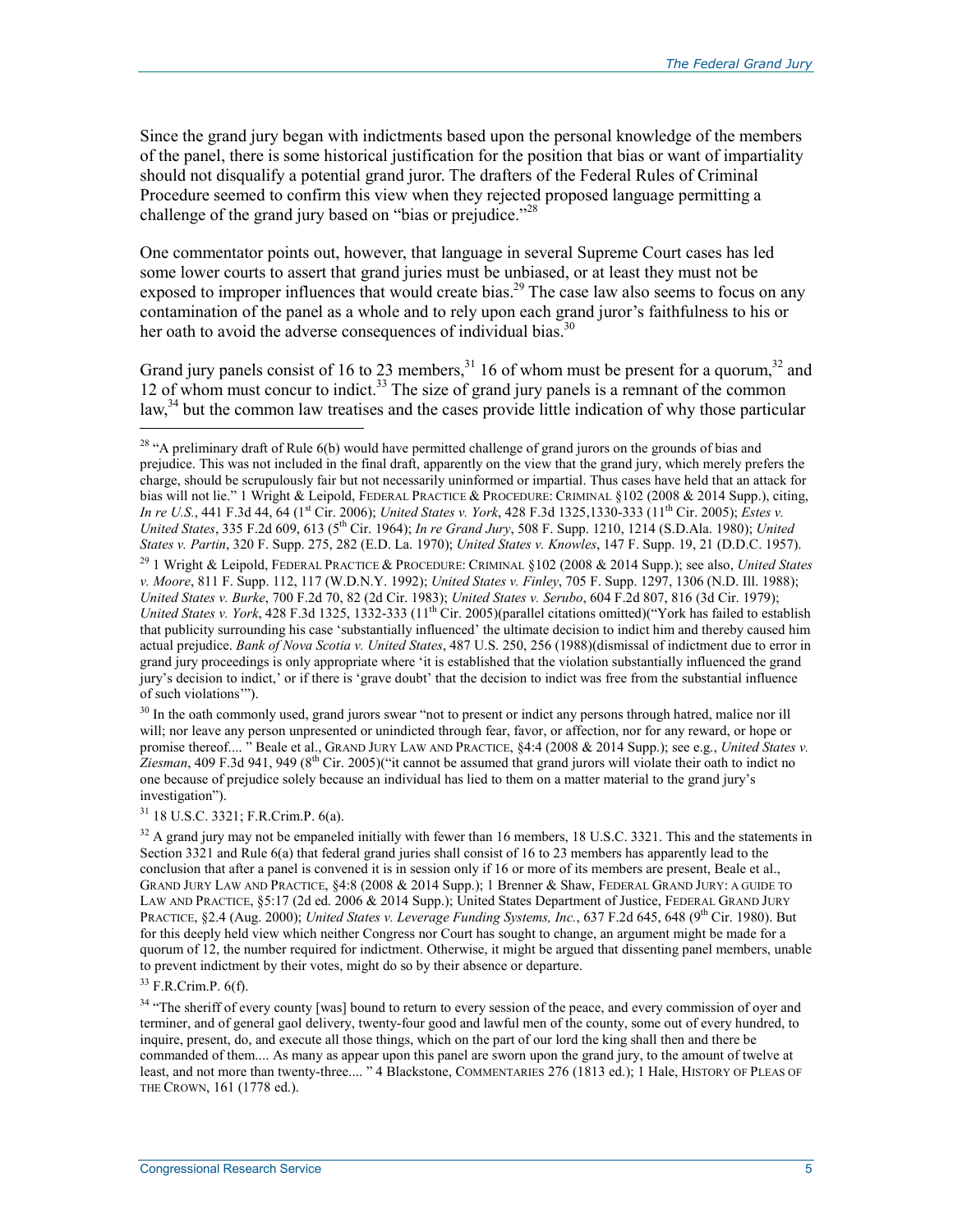numbers were chosen.<sup>35</sup> Of course, when the grand jury's accusations were based primarily upon the prior knowledge of the panel's members, larger panels were more understandable.

The movement, which led to abolition of the right to indictment in many of the states, also resulted in a reduction in the size of most state grand jury panels.<sup>36</sup> Perhaps because of a reluctance to dilute the federal constitutional right to indictment, there have been few suggestions for a comparable reduction in the size of the federal grand jury.<sup>37</sup>

The selection of 23 members for a panel which requires only the presence of 16 to conduct its business would seem to obviate the need for alternate grand jurors. This is not the case, however, and the rules permit the court to direct the selection of alternate grand jurors at the same time and in the same manner as other members of the panel are selected.<sup>3</sup>

### **Tenure**

1

After selection, the court swears in members of the grand jury;<sup>39</sup> names a "foreperson and deputy" foreperson<sup>340</sup> and instructs the panel.<sup>41</sup> Federal grand juries sit until discharged by the court, but

By the act of congress of March 3, 1865 (13 Stat. 500), it is provided that grand juries in the courts of the United States "shall consist of not less than sixteen and not exceeding twenty-three persons, ... and that no indictment shall be found without the concurrence of at least twelve grand jurors." The earlier authorities show that the accusing body now called the grand jury originally consisted of twelve persons, and all were required to concur. The number was subsequently enlarged to twenty-three, which was the maximum. Undoubtedly one reason why both at common law and by act of congress more jurors are required to be summoned, and by the act of congress to be impaneled than are necessary to find a bill, is to prevent, on the one hand, the course of justice from being defeated if the accused should have one or more friends on the jury; and on the other hand, the better to protect persons against the influence of unfriendly jurors on the panel.

*United States v. Williams*, 28 F.Cas.666, 670 (No. 16,716) (C.C.D.Minn. 1871).

"The requiring of twenty-three to be summoned, though we have found no reasons stated in the books, was probably in order to make sure of obtaining a full jury of twelve; possible to be sure of having a few over, so that if the accused should have a friend or two upon the panel, the course of justice might not be defeated; possible to prevent a dissolution of the jury by the death or sickness or absence of one or more of the jurors, or it may be for all these reasons combined." *State v. Ostrander*, 18 Iowa 435, 443 (1865).

<sup>36</sup> See, Beale et al., GRAND JURY LAW AND PRACTICE,  $\S 4:8$  n.8 (2008 & 2014 Supp.) for a survey of state provisions, only a half dozen of which reduce the size of grand jury panels below twelve.

<sup>37</sup> One of the few to do so recommended reduction to panels of seven, nine or eleven, with the concurrence of seven required for indictment, Sullivan & Bachman, *If It Ain't Broke, Don't Fix It: Why the Grand Jury's Accusatory Function Should Not Be Changed*, 75 JOURNAL OF CRIMINAL LAW & CRIMINOLOGY 1047, 1068-69 (1984).

 $38$  F.R.Crim.P.  $6(a)(2)$ .

<sup>39</sup> *Hale v. Hensel*, 201 U.S. 43, 60 (1906); for a model grand jury oath see, footnote 29, *supra*.

 $40$  F.R.Crim.P.  $6(c)$ .

41 Although there is no requirement that the court charge the jury, it is a practice of long standing, *Charge to the Grand Jury*, 30 F. Cas. 992 (No. 18255) (C.C.D.Cal. 1872)(Field, J.); Beale et al., GRAND JURY LAW AND PRACTICE, §4:5 (continued...)

<sup>&</sup>lt;sup>35</sup> The Supreme Court has referred to "Lord Coke's explanation that the number of twelve is much respected in holy writ, as 12 apostles, 12 stones, 12 tribes, etc.... " in an effort to explain why the number 12 was chosen for the size of the petit jury, *Williams* v. *Florida*, 399 U.S. 78, 81 (1970). Blackstone alludes to the importance of concurrence of 12 grand jurors in the indictment, "for so tender is the law of England of the lives of the subjects, that no man can be convicted at the suit of the king of any capital offense, unless by the unanimous voice of twenty-four of his equals and neighbors: that is, by twelve at least of the grand jury ... and afterwards, by the whole petit jury, of twelve more," 4 Blackstone, *supra* at 279. This, in turn he finds to explain the maximum size of the grand jury panel, "As many as appear upon this panel are sworn upon the grand jury, to the amount of twelve at least, but not more than twenty-three; *that twelve may be a majority*," *id.* at 276 (emphasis added). Blackstone's view is reflected in some of the earlier cases: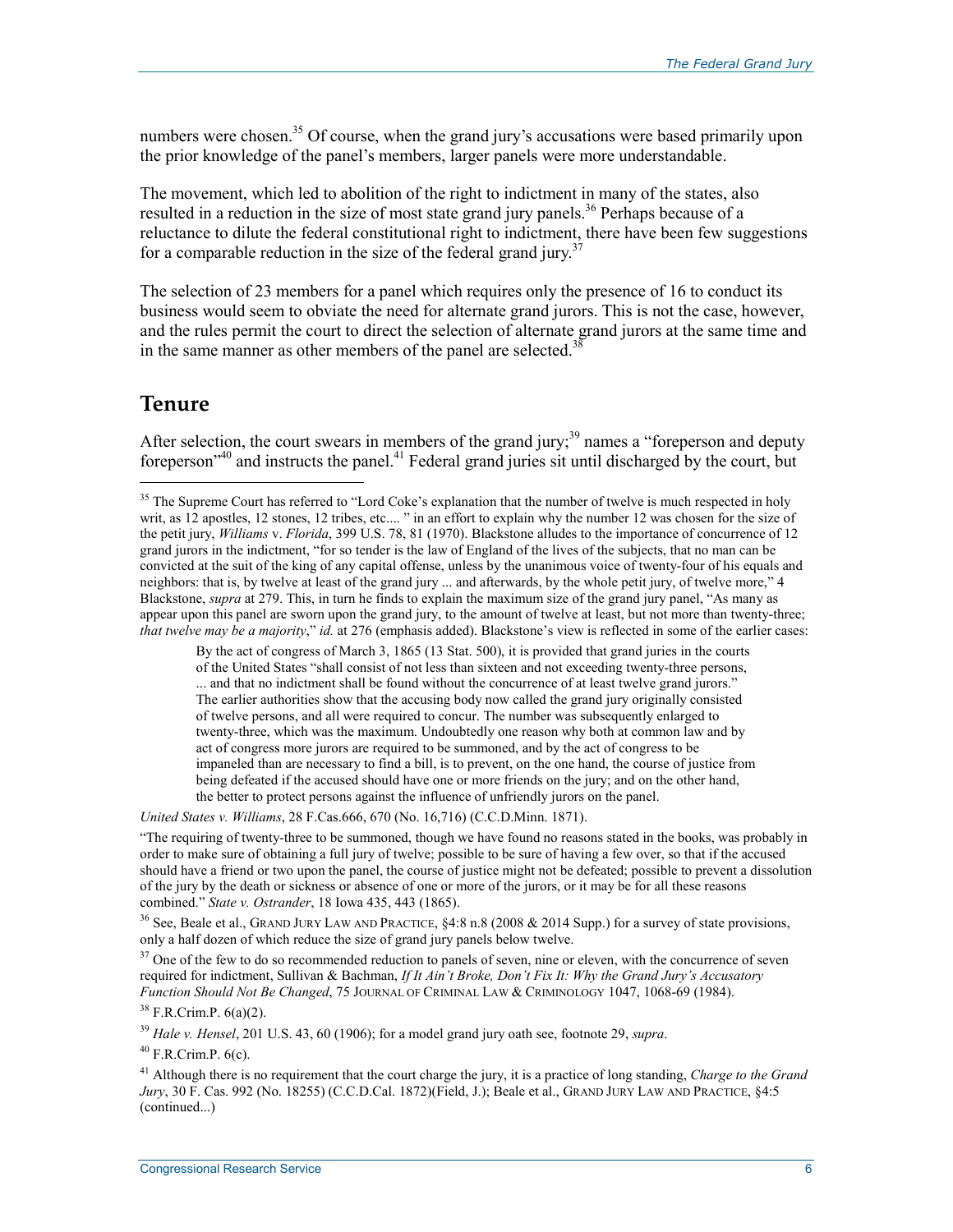generally for no longer than 18 months, with the possibility of one six month extension.<sup>42</sup> Special grand juries convened in large districts or in districts with severe crime problems also serve until discharged or up to 18 months, but may be extended up to 36 months and in some cases beyond.<sup>43</sup>

# **Proceedings Before the Grand Jury**

# **Grand Jury and the Prosecutor**

The grand jury does not conduct its business in open court nor does a federal judge preside over its proceedings.44 The grand jury meets behind closed doors with only the jurors, attorney for the government, witnesses, someone to record testimony, and possibly an interpreter present.45

In many cases, the government will have already conducted an investigation and the attorney for the government will present evidence to the panel. In other cases, the investigation will be incomplete and the grand jury, either on its own initiative or at the suggestion of the attorney for the government, will investigate.

Originally, the grand jury brought criminal accusations based exclusively on the prior knowledge of its members. Today, the grand jury acts on the basis of evidence presented by witnesses called for that purpose and only rarely on the personal knowledge of individual jurors.<sup>46</sup>

The attorney for the government will ordinarily arrange for the appearance of witnesses before the grand jury, will suggest the order in which they should be called, and will take part in

<sup>(...</sup>continued)

<sup>(2008</sup>  $\&$  2014 Supp.)(model grand jury charge); *United States v. Navarro-Vargas*, 408 F.3d 1184, 1208 (9<sup>th</sup> Cir. 2005)(upholding the constitutionality of the model charge); *United States v. Knight*, 490 F.3d 1268, 1272 ( $11<sup>th</sup>$  Cir. 2007)(same).

<sup>42</sup> F.R.Crim.P. 6(g).

<sup>43 18</sup> U.S.C. 3331, 3333.

<sup>44 &</sup>quot;Although the grand jury normally operates, of course, in the courthouse and under judicial auspices, its institutional relationship with the Judicial Branch has traditionally been, so to speak, at arm's length. Judges' direct involvement in the functioning of the grand jury has generally been confined to the constitutive one of calling the grand jurors together and administering their oaths of office." *United States v. Williams*, 504 U.S. 36, 47 (1992); *United States v. Navarro*, 608, 529, 536 (9<sup>th</sup> Cir. 2010)("Grand juries operate secretly. All the judge does, unless a motion comes to him, is swear in and charge the grand jury before it begins its work, and days, weeks, or months later, receive the indictments it hands down. A district judge does not preside in or even enter the grand jury room. The only contact the grand jurors have with the court is the charge the judge gives before they begin, and the use of a room in the courthouse"); *In re Grand Jury Proceedings (John Roe, Inc.)*, 142 F.3d 1416, 1425 (11th Cir. 1998); *In re Impounded*, 241 F.3d 308, 312 (3d Cir. 2001).

<sup>&</sup>lt;sup>45</sup> At one time, only members of the grand jury could be present when the panel was deliberating or voting, F.R.Crim.P. 6(d)(18 U.S.C.App. (1994 ed.)) the rule has been changed to permit the presence during deliberations and voting of interpreters assigned to assist hearing or speech impaired jurors, F.R.Crim.P. 6(d).

<sup>46</sup> *United States v. Zarattini*, 552 F.2d 753, 756 (7th Cir. 1977); *In re April 1956 Term Grand Jury*, 239 F.2d 263, 268- 69 ( $7^{\text{th}}$  Cir. 1957).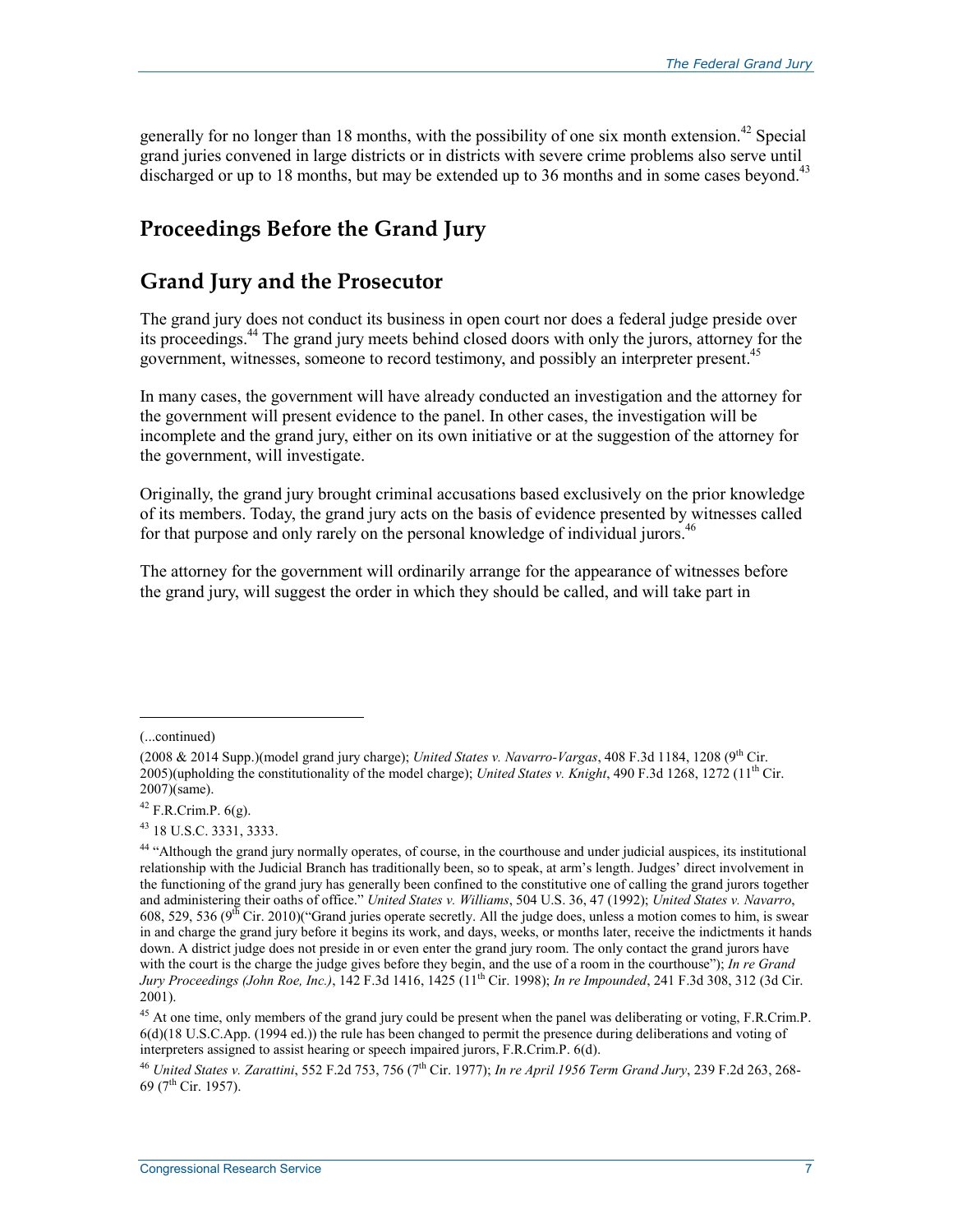questioning them.<sup>47</sup> The grand jury most often turns to prosecutor legal advice and to draft most of the indictments, which the grand jury returns.<sup>48</sup>

# **Subpoenas**

1

Grand jury witnesses usually appear before the grand jury under subpoena.<sup>49</sup> The rule calls for subpoenas to be available in blank for the "parties" to proceedings before the court, but "no one is meaningfully a party in a grand jury proceeding."<sup>50</sup> Nevertheless, there seems little question that subpoenas may be issued and served at the request of the panel itself,<sup>51</sup> although the attorney for the government usually "fills in the blanks" on a grand jury subpoena and arranges the case to be presented to the grand jury.<sup>52</sup> Unjustified failure to comply with a grand jury subpoena may result

A subpoena must state the court's name and the title of the proceeding, include the seal of the court, and command the witness to attend and testify at the time and place the subpoena specifies. The clerk must issue a blank subpoena—signed and sealed—to the party requesting it, and that party must fill in the blanks before the subpoena is served.

\* \* \*

The court (other than a magistrate judge) may hold in contempt a witness who, without adequate excuse, disobeys a subpoena issued by a federal court in that district. A magistrate judge may hold in contempt a witness who, without adequate excuse, disobeys a subpoena issued by that magistrate judge as provided in 28 U.S.C. § 636(e). F.R.Crim.P. 17(a), (g).

<sup>50</sup> *In re Snoonian*, 502 F.2d 110, 112 (1st Cir. 1974).

<sup>51</sup> *United States v. Calandra*, 414 U.S. 338, 343 (1974); *cf.*, *United States v. Williams*, 504 U.S. 36, 48-9 (1992).

<sup>47</sup> *United States v. Merrill*, 685 F.3d 1002, 1013 (11th Cir. 2012); *United States v. Wiseman*, 172 F.3d 1196, 1204-205 (10th Cir. 1999); *United States v. Wadlington*, 233 F.3d 1067, 1075 (8th Cir. 2000); *Lopez v. Department of Justice*, 393 F.3d 1345, 1349 (D.C. Cir. 2005).

<sup>&</sup>lt;sup>48</sup> *United States v. Sigma Intern, Inc.*, 196 F.3d 1314, 1323 (11<sup>th</sup> Cir. 1999)("A prosecutor's job is to present evidence of criminal activity to a grand jury. In so doing, the prosecutor may explain why a piece of evidence is legally significant ..."); see generally, Beale et al., GRAND JURY LAW AND PRACTICE §4.15 (2008 & 2014 Supp.).

 $^{49}$  A subpoena is an order of the court demanding that an individual appear at one of its proceedings and produce evidence on a matter then under consideration. There are two kinds of subpoenas—subpoenas ad testificandum and subpoenas duces tecum. The first is simply a command to appear and testify; the second not only demands the witness's presence at a certain time and place but also requires him to bring certain evidence with him. Federal law with regard to subpoenas in criminal cases is governed in large measure by Rule 17 of the Federal Rules of Criminal Procedure:

<sup>52</sup> *United States v. Thomas*, 736 F.3d 54, 61 n.10 (1st Cir. 2013); *Lopez v. Department of Justice*, 393 F.3d 1345, 1349 (D.C. Cir. 2005)("the term 'grand jury subpoena' is in some respects a misnomer, because the grand jury itself does not decide whether to issue the subpoena; the prosecuting attorney does"); *Coronado v. Bank Atlantic Bancorp, Inc.*, 222 F.3d 1315, 1320 (11th Cir. 2000); *In re Grand Jury Proceeding in re M/V Deltuva*, 752 F. Supp. 2d 173, 177 (D.P.R. 2010)("Although grand jury subpoenas are issued in the name of the district court, they are issued in blank and are in fact almost universally instrumentalities of the United States Attorney's office"). Subpoenas duces tecum will in fact frequently permit alternative means of compliance under which the witness is given the option of presenting the documents to the attorney for government who is assisting the grand jury, see e.g*.*, the appendices in *In re Grand Jury Proceedings (B&J Peanut Co.)*, 887 F. Supp. 288, 291 (M.D.Ga. 1995), and *United States v. International Paper Co.*, 457 F. Supp. 571, 577 (S.D.Tex. 1978). But see, *United States v. Wadlington*, 233 F.3d 1067, 1075 (8th Cir. 2000)("The Government rests on its authority to subpoena witnesses in advance of their presentation to the grand jury in order to allow for the efficient presentation of evidence and to save time for grand jurors. See, *United States v. Universal Mfg. Co.*, 525 F.2d 808, 811-12 (8<sup>th</sup> Cir. 1975) (holding that the Government may have advance access to documents and other evidentiary matter subpoenaed by or presented to a federal grand jury); see also*, In re Possible Violations of 18 U.S.C. §§201, 371*, 491 F. Supp. 211, 213 (D.D.C. 1980)(holding that the Government may call a grand jury witness to its offices pursuant to subpoena on the day of grand jury proceedings for a consensual interview so that government attorneys may identify the nature of the proposed testimony).... Rule 17(a) of the Federal Rules of Criminal Procedure states that a subpoena 'shall command each person to whom it is directed to attend and give testimony at the time and place specified therein.' This language has been interpreted to mean that witnesses may be subpoenaed to give (continued...)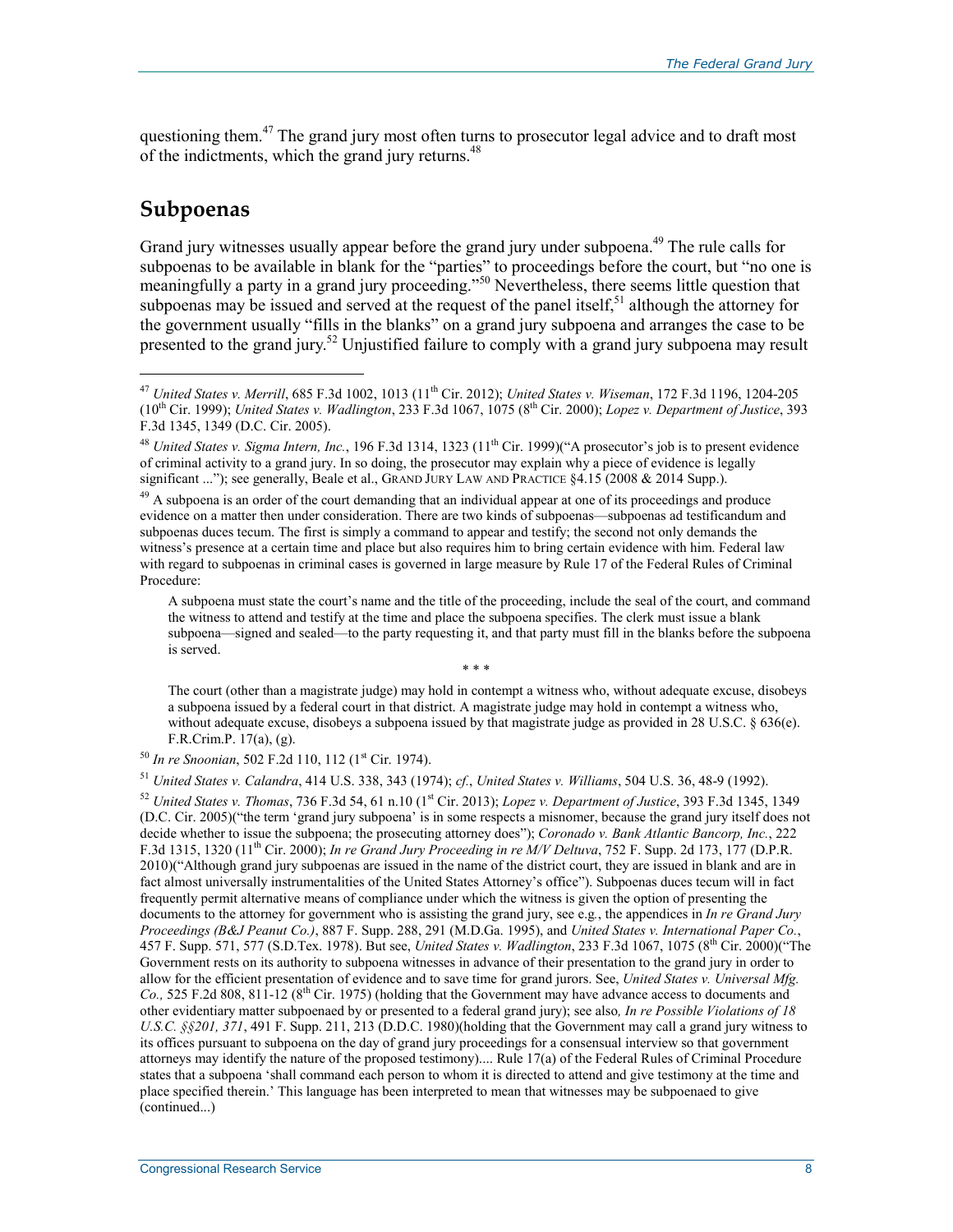in a witness being held in civil contempt,<sup>53</sup> convicted for criminal contempt,<sup>54</sup> or both.<sup>55</sup> A witness who lies to a grand jury may be prosecuted for perjury,<sup>56</sup> or for making false declarations before the grand jury. $57$ 

#### (...continued)

1

53 "Whenever a witness in any proceeding before ... any ... grand jury of the United States refuses without just cause shown to comply with an order of the court to testify or provide other information ... the court ... may summarily order his confinement at a suitable place until such time as the witness is willing to given such testimony or provide such information.... " 28 U.S.C. 1826(a). See e.g., *In re Grand Jury Subpoena (T-112)*, 597 F.3d 189 (4<sup>th</sup> Cir. 2010).

"[C]ivil contempt ... is remedial, and for the benefit of the complainant. [C]riminal contempt ... is punitive to vindicate the authority of the court.... [T]he relief ... is remedial if the defendant stands committed unless and until he performs the affirmative act required by the court's order.... " *Hicks v. Feiock*, 485 U.S. 624, 631-32 (1988). Civil contempt is imposed "for the obvious purpose of compelling the witnesses to obey the orders to testify.... However, the justification for coercive imprisonment as applied to civil contempt depends upon the ability of the contemnor to comply with the court's order. Where the grand jury has been finally discharged a contumacious witness can no longer be confined since he then has no further opportunity to purge himself of contempt." *Shillitani v. United States*, 384 U.S. 364, 368, 371 (1966).

In the case of civil contempt under Section 1826, the recalcitrant witness must be released after 18 months even if the grand jury has not been discharged, *In re Grand Jury Proceedings of the Special April 2002 Grand Jury*, 347 F.3d 197,  $206$  (7<sup>th</sup> Cir. 2003).

While fear is not just cause for failure to obey a grand jury subpoena, the witness's fear is a factor to be considered in determining whether civil contempt is likely to induce compliance. *In re Grand Jury Proceeding (Doe)*, 13 F.3d 459, 461 (1st Cir. 1994); *In re Grand Jury Proceedings*, 914 F.2d 1372, 1374-375 (9th Cir. 1990); *In re Grand Jury Proceedings of Dec., 1989*, 903 F.2d 1167, 1169 (7th Cir. 1990); *In re Grand Jury Proceedings*, 862 F.2d 430, 432 (2d Cir. 1988).

<sup>54</sup> "A court of the United States shall have power to punish by fine or imprisonment, at its discretion, such contempt of its authority, and none other, as ... (3) Disobedience or resistance to its lawful writ, process, order, rule, decree, or command," 18 U.S.C. 401.

<sup>55</sup> *United States v. Marquardo*, 149 F.3d 36, 39-41 (1st Cir. 1998); *In re Grand Jury Proceedings (Goodman)*, 33 F.3d 1060, 1061 (9th Cir. 1994); *In re Grand Jury Witness*, 835 F.2d 437, 440 (2d Cir. 1987); *United States v. Ryan*, 810 F.2d 650, 653 (7th Cir. 1987); *United States v. Alvarez*, 489 F. Supp. 2d 714, 719-20 (W.D. Tex. 2007); cf., *United States v. Ashqar*, 582 F.3d 819, 821-22 (7<sup>th</sup> Cir. 2009).

56 "Whoever ... having taken an oath before a competent tribunal, officer, or person, in any case in which a law of the United States authorizes an oath to be administered, that he will testify ... truly, ... willfully and contrary to such oath states ... any material matter which he does not believe to be true ... is guilty of perjury and shall ... be fined under this title or imprisoned not more than five years, or both.... " 18 U.S.C. 1621.

 $57$  "(a) Whoever under oath ... in any proceeding before ... any ... grand jury of the United States knowingly makes any false material declaration ... shall be fined under this title or imprisoned not more than five years, or both....

"(c).... In any prosecution under this section, the falsity of a declaration ... shall be established sufficient for conviction by proof that the defendant while under oath made irreconcilably contradictory declarations material to the point in question in any proceeding before ... any ... grand jury. It shall be a defense.... that the defendant at the time he made each declaration believed the declaration was true.

"(d) Where, in the same continuous ... grand jury proceeding in which a declaration is made, the person making the declaration admits such declaration to be false, such admission shall bar prosecution under this section if, at the time the admission is made, the declaration has not substantially affected the proceeding, or it has not become manifest hat such falsity has been or will be exposed.... "18 U.S.C. 1623. *United States v. Butterworth*, 511 F.3d 71, 74 (1<sup>st</sup> Cir. 2007).

testimony at formal proceedings, such as grand jury proceedings, preliminary hearings, and trials. It does not authorize the Government to use grand jury subpoenas to compel prospective grand jury witnesses to attend private interviews with government agents"); *Lopez v. Department of Justice*, 393 F.3d at 1349 ("the prosecutor may issue the subpoena without the knowledge of the grand jury, but his authority to do so is grounded in the grand jury investigation, not the prosecutor's own inquiry. Federal prosecutors have no authority to issue grand jury subpoenas independent of the grand jury").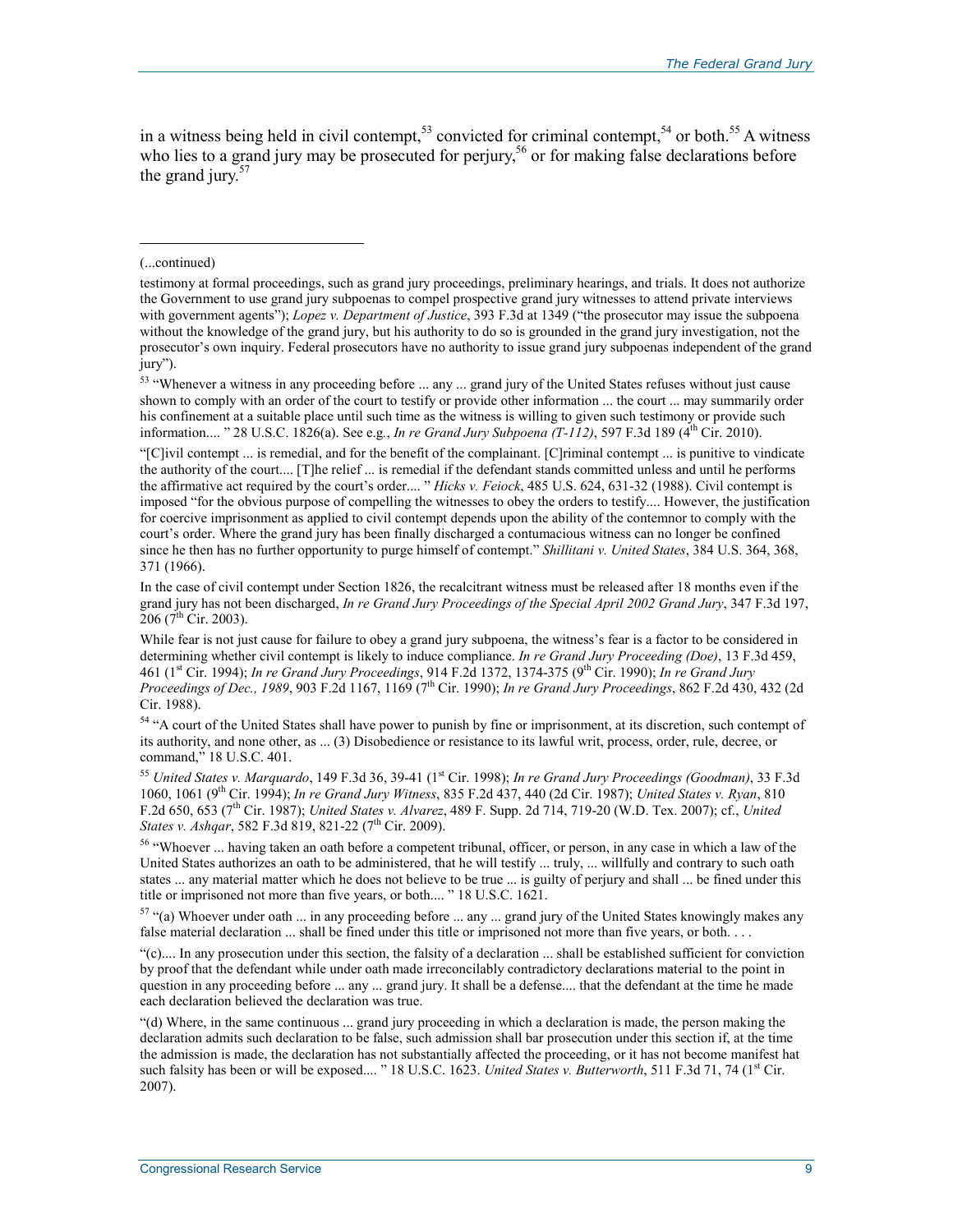Conversely, others with information they wish to provide it to the grand jury are prohibited from doing so except through the court or the attorney for the government.<sup>58</sup> Consequently, neither a potential defendant nor a grand jury target nor any of their counsel has any right to appear before the grand jury unless invited or subpoenaed.<sup>59</sup> Nor does a potential defendant nor a grand jury target nor their counsel have any right to present exculpatory evidence to the grand jury nor substantive objection.<sup>60</sup>

Grand jury appearances, however, are more likely to be fought than sought. Resistance is futile most often. Absent self-incrimination or some other privilege, the law expects citizens to cooperate with efforts to investigate crime.<sup>61</sup> In the name of this expectation, a witness may be arrested, held for bail, and under some circumstances incarcerated.<sup> $\delta$ 2</sup> Even when armed with an applicable privilege, a witness' compliance with a grand jury subpoena is only likely to be excused with respect to matters protected by the privilege. A witness subpoenaed to testify rather than merely produce documents may be compelled to appear before the grand jury and claim the privilege with respect to any questions to which it applies. $63$ 

Witnesses also enjoy the benefit of fewer checks on the grand jury's exercise of investigative power than might be the case if the inquisitor were a government official rather than a group of randomly selected members of the community.<sup>64</sup> Thus as a rule, the grand jury is entitled to every

It has been suggested that targets be afforded the opportunity to appear before the grand jury as a matter of right, Arnella, *Reforming the Federal Grand Jury and the State Preliminary Hearing to Prevent Conviction Without Adjudication*, 78 MICHIGAN LAW REVIEW 463, 569 (1980).

<sup>58</sup> *Sibley v. Obama*, 866 F. Supp. 2d 17, 22 (D.D.C. 2012); *In re Application of Wood*, 833 F.2d 113, 116 (8th Cir. 1987); *In re New Haven Grand Jury*, 604 F. Supp. 453, 455-56 (D.Conn. 1985). Section 1504 of title 18 of the United States Code provides, "Whoever attempts to influence the action or decision of any grand ... juror of any court of the United States upon any issue or matter pending before such juror, or before the jury of which he is a member, or pertaining to his duties, by writing or sending to him any written communication, in relation to issue or matter, shall be fined under this title or imprisoned not more than six months, or both. Nothing in this section shall be construed to prohibit the communication of a request to appear before the grand jury."

<sup>59</sup> *United States v. Williams,* 504 U.S. 36, 52 (1992); *United States v. Mandujano*, 425 U.S. 564, 581 (1976); *United States v. Fritz*, 852 F.2d 1175, 1178 (9<sup>th</sup> Cir. 1988); *United States v. Pabian*, 704 F.2d 1533, 1538-539 (11<sup>th</sup> Cir.1983); *United States v. Dynkowski*, 720 F. Supp. 2d 475, 479 (D.Del. 2010); United States v. Ernst, 857 F. Supp. 2d 1098, 1105 (D.Or. 2012); but see, *In re Application of Wood*, 833 F.2d 113, 116 (8<sup>th</sup> Cir. 1987)(court may permit a matter to be presented to the grand jury by a private individual, if the prosecutor declines to do so; the decision to prosecute, however, rests with the attorney for the government, should the grand jury vote to indict).

<sup>60</sup> *United States v. Williams*, 504 U.S. 36, 51-4 (1992); *United States v. Darden*, 688 F.3d 382, 387 (8th Cir. 2012); *United States v. Caruto*, 627 F.3d 759, 764-65 (9<sup>th</sup> Cir. 2010); *United States v. Mahalick*, 498 F.3d 475, 479-80 (7<sup>th</sup> Cir. 2007); *United States v. Class*, 38 F. Supp. 3d 19, 29 (D.D.C. 2014); *United States v. Kubini*, 19 F. Supp. 3d 579, 621 (W.D.Pa. 2014).

<sup>61</sup> *Blair v. United States*, 250 U.S. 273, 280-81 (1919); *Barry v. United States ex rel. Cunningham*, 279 U.S. 597, 617 (1929); *Stein v. New York*, 346 U.S. 156, 184 (1953).

 $62$  18 U.S.C. 3144, 3142. The procedure applies to witnesses "in a criminal proceeding," a class which includes material grand jury witnesses, *United States v. Awadallah*, 349 F.3d 42, 49-51 (2d Cir. 2003); *Bacon v. United States*, 449 F.2d 933, 936-41 (9th Cir. 1971). See generally, *Arrest and Detention of Material Witnesses: Federal Law in Brief*, CRS Report RL33077, *Arrest and Detention of Material Witnesses: Federal Law In Brief*; Boyle, *The Material Witness Statute Post September 11: Why It Should Not Include Grand Jury Witnesses*, 48 NEW YORK LAW SCHOOL LAW REVIEW 12 (2003).

<sup>63</sup> *United States v. Mandujano*, 425 U.S. 564, 572 (1976).

<sup>64</sup> *E.g.*, *In re Sealed Case (Lewinsky)*, 162 F.3d 670, 674 n.4 (D.C. Cir. 1998)("[Except as noted below,] [n]o grand jury witness may refuse to answer questions on the ground that the questions are based on illegally obtained evidence").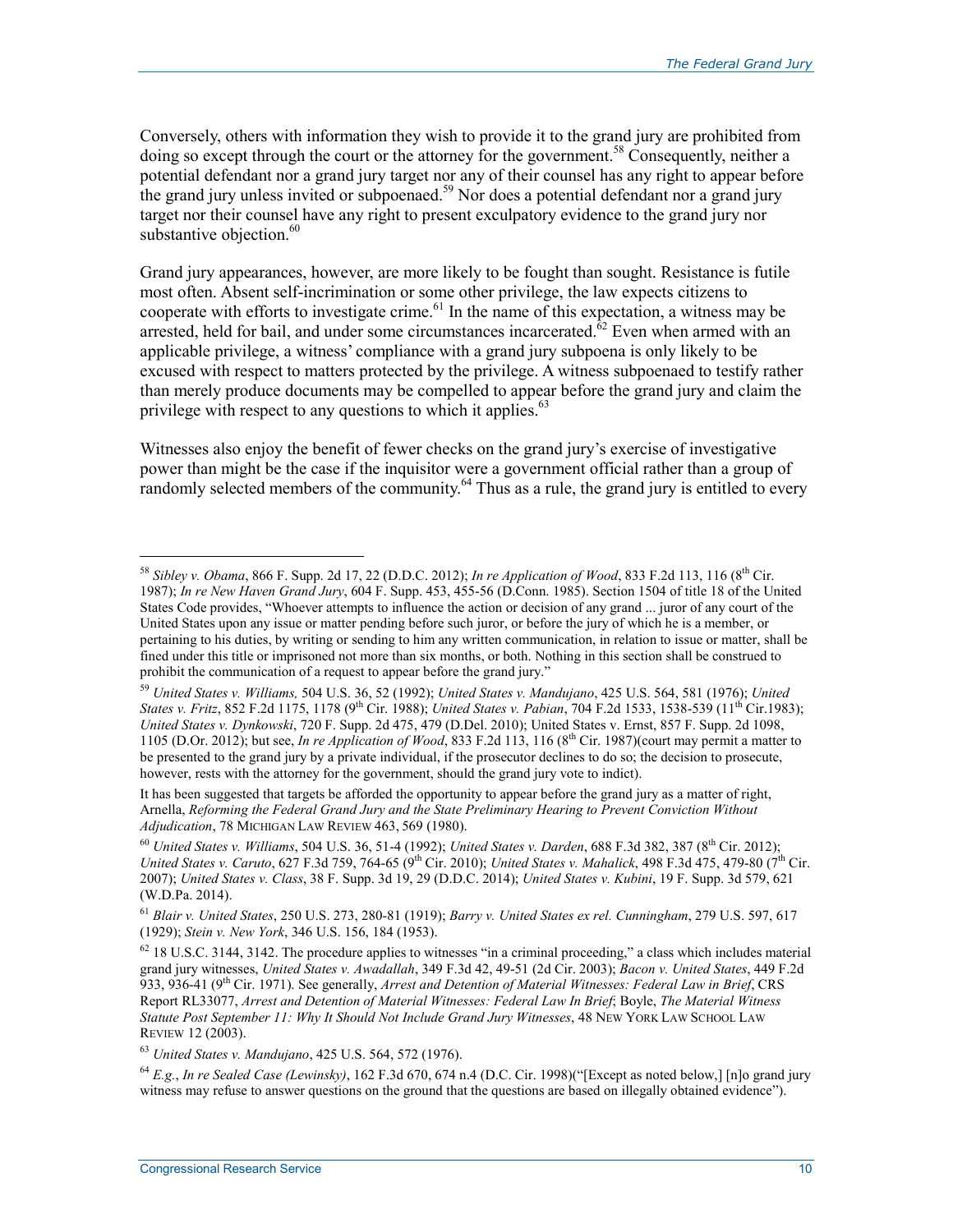individual's evidence even though testimony may prove burdensome, embarrassing, or socially or economically injurious for the witness.<sup>65</sup>

A grand jury subpoena may even "trump" a pre-existing protective court order under some circumstances.66 This is not to say that the grand jury's authority is without limit, or that excessive prosecutorial zeal before the grand jury is unknown, or that there is never any just cause for a witness's refusal to answer a question or provide a document, but simply that the restraints on the grand jury's authority have been narrowly drawn and applied.

## **Common Law Privileges**

 $\overline{a}$ 

Grand jury subpoenas are subject to the maxim that, "the grand jury ... may not itself violate a valid privilege, whether established by the Constitution, statutes, or the common law."67 In the context of grand jury subpoenas, as in most others, federal evidentiary privileges are governed by the Federal Rules of Evidence.<sup>68</sup>

The Rules do not articulate specific privileges. Instead, they declare that federal law concerning privileges is "governed by the principles of the common law as they may be interpreted by the courts of the United States in the light of reason and experience."<sup>69</sup>

<sup>67</sup> *United States v. Calandra*, 414 U.S. at 346; *United States v. Nixon*, 418 U.S. 683, 709 (1974); *In re Grand Jury Subpoenas 04-124-03 and 04-124-05*, 454 F.3d 511, 520 (6th Cir. 2006); *In re Grand Jury*, 475 F.3d 1299, 1304 (D.C. Cir. 2007); *In re Grand Jury Proceedings*, 616 F.3d 1172, 1181 (10<sup>th</sup> Cir. 2010).

<sup>65</sup> *United States v. Calandra*, 414 U.S. 338, 345 (1974)("In *Branzburg v. Hayes*, [408 U.S. 665,] 682 and 688, the Court noted '[c]itizens generally are not constitutionally immune from grand jury subpoenas ... ' and that 'the longstanding principle that the public ... has a right to every man's evidence ... is particularly applicable to grand jury proceedings.' The duty to testify may on occasion be burdensome and even embarrassing. It may cause injury to a witness' social and economic status. Yet the duty to testify has been regarded as 'so necessary to the administration of justice' that the witness' personal interest in privacy must yield to the public's overriding interest in full disclosure"); *Grand Jury Proceedings (Williams) v. United States, 995 F.2d 1013, 1016 (11<sup>th</sup> Cir. 1993).* 

<sup>&</sup>lt;sup>66</sup> The question of whether a protective order arising out of federal civil litigation takes precedence over a grand jury subpoena for material covered by the order has divided the federal courts of appeal. One approach requires the demonstration of a compelling need or of extraordinary circumstances before the secrecy of a protective order can be breached, while others take the position that grand jury subpoenas trump protective orders. *In re Grand Jury Subpoena (Roach)*, 138 F.3d 442 (1<sup>st</sup> Cir. 1998) describes the split among the circuits over precisely when a pre-existing protective order should take precedence over a grand jury subpoena. The Fourth, Ninth, and Eleventh Circuits have adopted a per se rule under which "the existence of an otherwise valid protective order [is] not sufficient grounds to quash the subpoena duces tecum issued by the grand jury," 138 F.3d at 444, citing, *In re Grand Jury Subpoena*, 836 F.2d 1468, 1478 (4th Cir. 1988); *In re Grand Jury Subpoena*, 62 F.3d 1222, 1224 (9th Cir. 1995); and *In re Grand Jury Proceedings*, 995 F.2d 1013, 1020 (11<sup>th</sup> Cir. 1993); see also, *In re Grand Jury Subpoenas*, 627 F.3d 1143, 1144 (9<sup>th</sup> Cir. 2010). The Second Circuit has espoused a balancing test thought to prefer the protective order over the grand jury subpoena, 138 F.3d at 444-45, citing, *Martindell v. International Tel. & Tel. Corp*., 594 F.2d 291, 295 (2d Cir. 1979); see also*, In re Grand Jury* Subpoena Dated April 19, 1991, 945 F.2d 1221, 1223-224 (2d Cir. 1991). The First Circuit has endorsed a modified per se rule under which "[a] grand jury's subpoena trumps a Rule 26(c) protective order unless the person seeking to avoid the subpoena can demonstrate the existence of exceptional circumstances that clearly favor subordinating the subpoena to the protective order," 138 F.3d at 445. The Third Circuit agrees with the First, *In re Grand Jury*, 286 F.3d 153, 157-58 (3d Cir. 2002). See generally, *Return to Certainty: Why Grand Jury Subpoenas Should Supersede Civil Protective Orders*, 10 SUFFOLK JOURNAL OF TRIAL AND APPELLATE ADVOCACY 43 (2005).

<sup>68</sup> F.R.Evid. 1101(c), (d)(2), 501; *In re Grand Jury Investigation*, 399 F.3d 527, 530 (2d Cir. 2005); *In re Impounded*, 241 F.3d 308, 313 (3d Cir. 2001).

 $^{69}$  F.R.Evid. 501. ("Except as otherwise required by the Constitution of the United States or provided by Act of Congress or in rule prescribed by the Supreme Court pursuant to statutory authority, the privilege of a witness, person, government, State, or political subdivision thereof shall be governed by the principles of the common law as they may (continued...)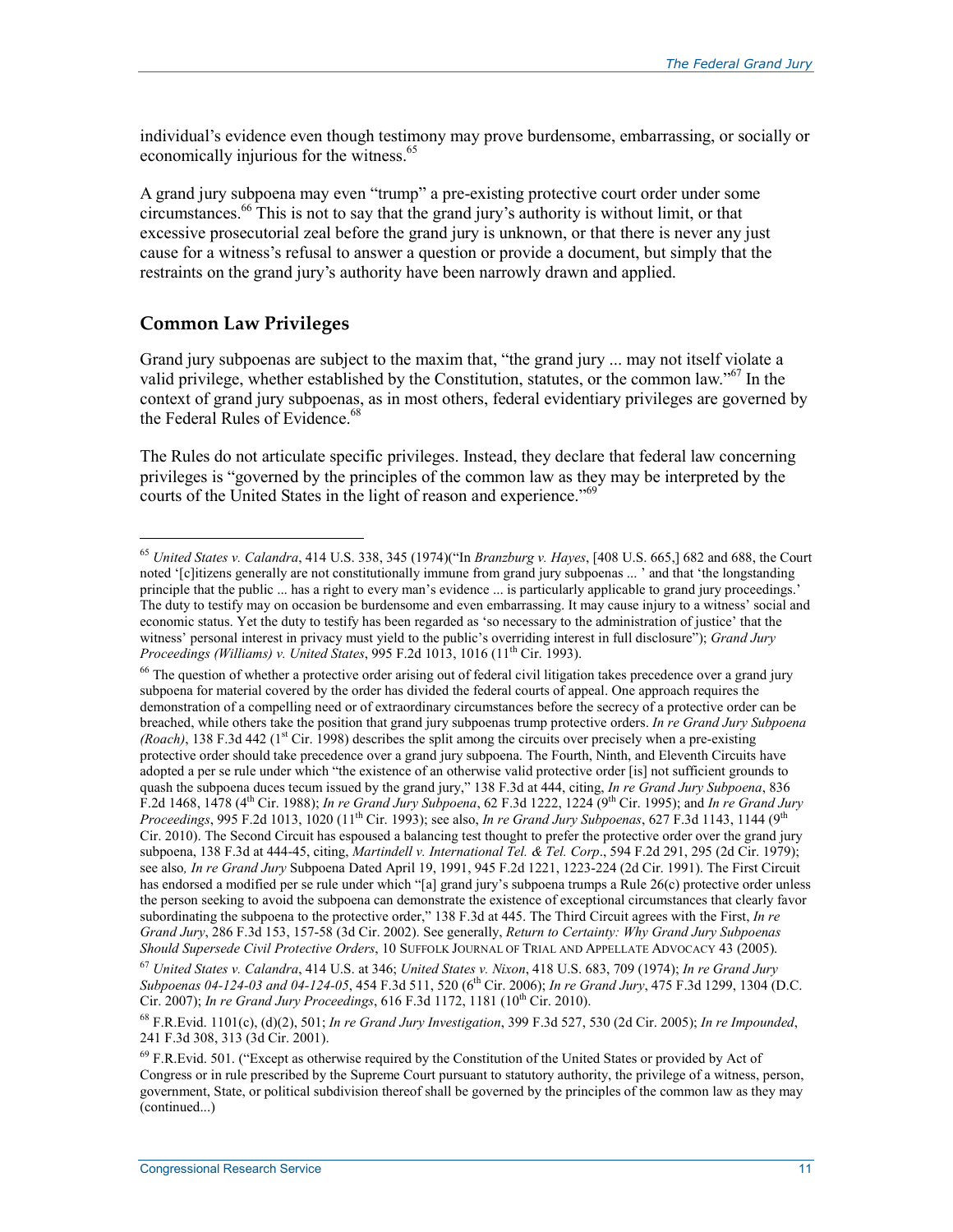Although the standard is clearly evolutionary, present federal law seems to reflect three levels of privilege recognition. Some privileges like doctor-patient, have been refused recognition at least for the time being, some like journalist-source have been recognized for limited purposes that may or may not provide the basis for a motion to quash a grand jury subpoena, and some like clergy-communicant have been recognized as evidentiary privileges for grand jury purposes.

Thus, the federal courts have said that for purposes of federal law no evidentiary privilege exists in cases of:

- physician-patient; $^{70}$
- accountant-client: $71$
- researcher-source; $^{72}$
- parent-child: $73$
- $emplyer-stenographer;$ <sup>74</sup>
- banker-depositor: $75$
- $\bullet$  draft counselor-client;<sup>76</sup>
- police observation post location; $^{77}$
- probation officer-probationer; $^{78}$

1

<sup>71</sup> *United States v. Arthur Young & Co.*, 465 U.S. 805, 817 (1984); *Valero Energy Corp. v. United States*, 569 F.3d 626, 630 (7th Cir. 2009); *United States v. Bisanti*, 414 F.3d 168, 170 (1st Cir. 2005); *Inspector General v. Glenn*, 122 F.3d 1007, 1012 (11th Cir. 1997); *Forsythe v. Brown*, 281 F.R.D. 577, 587 (D.Nev. 2012).

<sup>72</sup> *In re Grand Jury Proceedings (Scarce)*, 5 F.3d 397, 403 (9th Cir. 1993); *United States v. Doe*, 460 F.2d 328, 333-34 (1st Cir. 1972); *United States v. Trustees of Boston College*, 831 F. Supp. 2d 435, 457 (D.Mass. 2011), aff'd in part/rev'd in part on other grounds sub nom., *In re Request of the United Kingdom Pursuant to Treaty*, 781 F.3d 13 (1st Cir. 2013); but see, *Cusumano v. Microsoft Corp.*, 162 F.3d 708, 714-15 (1<sup>st</sup> Cir. 1998)(recognizing qualified journalist-like privilege).

<sup>(...</sup>continued)

be interpreted by the courts of the United States in the light of reason and experience. However, in civil actions and proceedings, with respect to an element of a claim or defense as to which State law supplies the rule of decision, the privilege of a witness, person, government, State, or political subdivision thereof shall be determined in accordance with State law").

<sup>70</sup> *Merrill v. Waffle House, Inc.*, 227 F.R.D. 467, 471 (N.D.Tex. 2005), quoting, *Whalen v. Roe*, 429 U.S. 589, 602 n.28 (1977)("physician-patient privilege is unknown to the common law"); *United States v. Bek*, 493 F.3d 790, 801-802 (7<sup>th</sup>) Cir. 2007); *Langenfeld v. Armstrong World Industries, Inc.,* 299 F.R.D. 547, 551 (S.D.Ohio 2014); *Awalt v. Marketti*, 287 F.R.D. 409, 423 (N.D.Ill. 2012); *Heilman v. Waldron*, 287 F.R.D. 467, 472 (D.Minn. 2012).

<sup>73</sup> *Under Seal v. United States*, 755 F.3d 213, 215 (4th Cir. 2014); *United States v. Dunford*, 148 F.3d 385, 390-91 (4th Cir. 1998); *In re Grand Jury*, 103 F.3d 1140. 1146 (3d Cir. 1997); *United States v. Duran*, 884 F. Supp. 537, 541 (D.D.C. 1995); *contra, In re Grand Jury Proceedings, Unemancipated Minor Child*, 949 F. Supp. 1487, 1497 (E.D.Wash. 1996).

<sup>&</sup>lt;sup>74</sup> *United States v. Schoenheinz*, 548 F.2d 1389, 1390 (9<sup>th</sup> Cir. 1977).

<sup>75</sup> *U.S. Bank Nat. Ass'n v. Jam*es, 267 F.R.D. 17, 19 (D.Me. 2010); *American Elec. Power Co.*, 191 F.R.D. 132, 141 (S.D.Ohio 1999); *Delozier v. First National Bank*, 109 F.R.D. 161, 163-64 (E.D.Tenn. 1986); *Harris v. United States*, 413 F.2d 316, 319-20 (9th Cir. 1969).

<sup>76</sup> *In re Verplank*, 329 F. Supp. 433, 436-37 (S.D.N.Y. 1970).

<sup>77</sup> *United States v. Foster*, 986 F.2d 541, 542-44 (D.C.Cir. 1993).

<sup>78</sup> *United States v. Simmons*, 964 F.2d 763, 768-79 (8th Cir. 1992).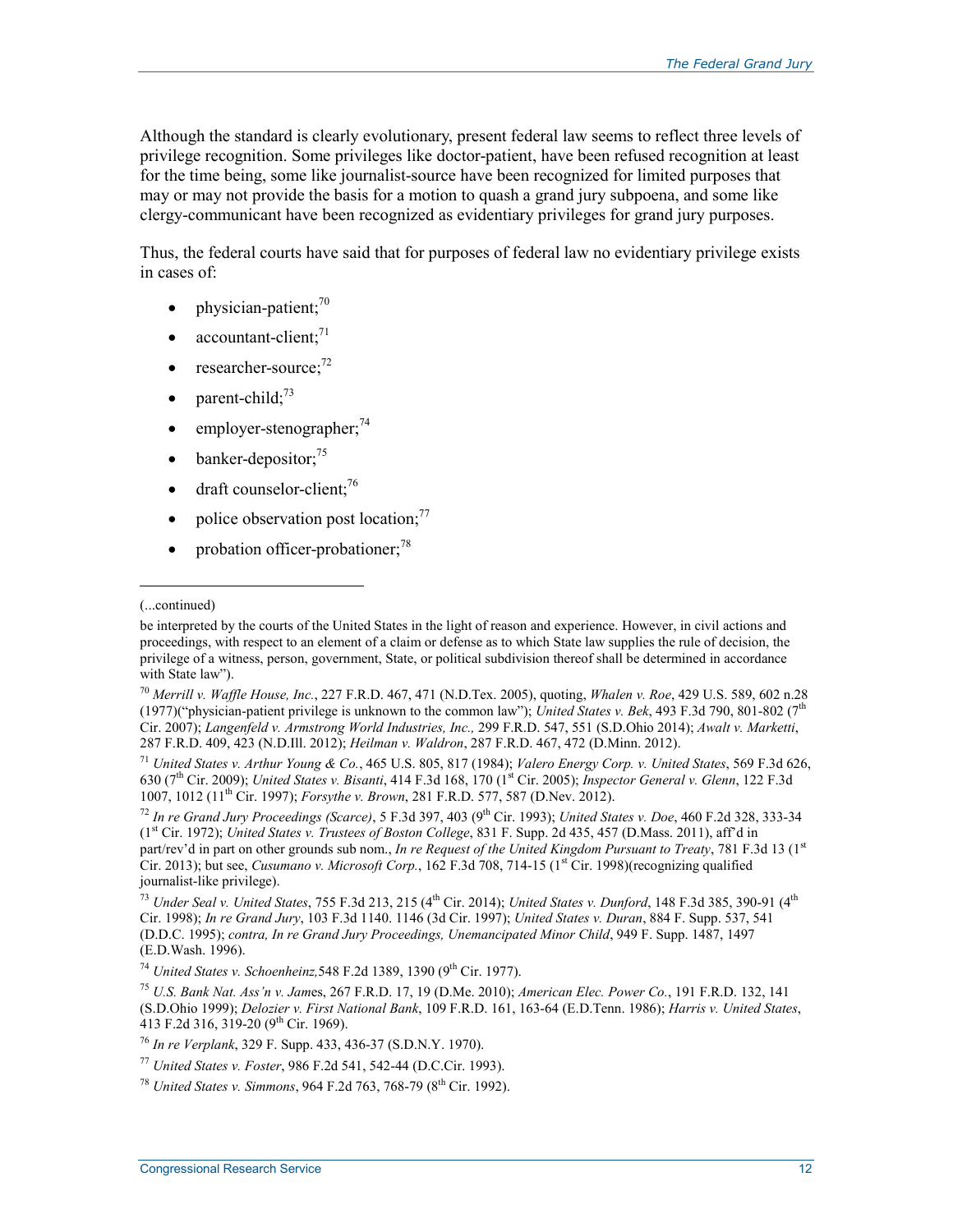- insurance company-client;<sup>79</sup>
- academic peer review;<sup>80</sup>
- medical peer review;<sup>81</sup>
- $\bullet$  unwaivable confidentiality of child abuse and juvenile records; $82$
- agricultural loan mediation; $83$
- $\bullet$  union officials-union members:  $84$
- Secret Service protective function: $85$
- $\bullet$  litigation settlement negotiations;<sup>86</sup>
- $\bullet$  private investigator-client.<sup>87</sup>

A second group consists of recognized or developing but qualified privileges, whose effectiveness against a grand jury subpoena may be uncertain at best. Members of the group include privileges for:

 $\bullet$  critical self-evaluation; $88$ 

 $\overline{a}$ 

• journalists (not generally recognized for grand jury purposes): $89$ 

 $83$  *In re Grand Jury Subpoena Dated Dec. 17, 1996*, 148 F.3d 487, 492-93 ( $5<sup>th</sup>$  Cir. 1998); other than in cases of grand jury subpoenas, two lower federal courts have recognized a qualified mediation privilege, *Sheldone v. Pennsylvania Turnpike Comm.*, 104 F. Supp.2d 511, 512-18 (W.D.Pa. 2000); *Folb v. Motion Picture Industry Pension & Health Plans*, 16 F. Supp. 2d 1164, 1170-181 (C.D.Cal. 1998).

<sup>84</sup> *In re Grand Jury Subpoenas Dated Jan. 20, 1998*, 995 F. Supp. 332, 334-37 (E.D.N.Y. 1998).

<sup>85</sup> *In re Sealed Case (Secret Service)*, 148 F.3d 1073, 1079 (D.C.Cir. 1998).

<sup>86</sup> *Scott v. City of Peori*a, 280 F.R.D. 419, 423-24 (C.D.Ill. 2011)(recognizing the privilege); *Lewis v. Wells Fargo & Co*., 266 F.R.D. 433, 439 (N.D.Cal. 2010)("[I]n the Ninth Circuit, at least, such a [self-critical analysis] privilege does not exist"); *In re Subpoena Issued to Commodity Futures Trading Commission*, 370 F. Supp. 2d 201, 209-12 (D.D.C. 2005) (rejecting privilege but citing division among the lower federal courts); *contra*, *Goodyear Tire & Rubber Co. v. Chiles Power Supply, Inc.*, 332 F.3d 976, 979-82 ( $\delta^{th}$  Cir. 2003).

<sup>87</sup> United States Department of Education v. National Collegiate Athletic Association, 481 F.3d 936, 938 (7<sup>th</sup> Cir. 2007); *Ubiquiti Networks, Inc. v. Kozumi USA Cor*p., 295 F.R.D. 517, 525 (N.D.Fla. 2013).

<sup>88</sup> *Freiermuth v. PPG Industries, Inc.*, 218 F.R.D. 694, 697 (N.D.Ala. 2003)(citing the circuits that have refused to recognize the privilege); *In re Kaiser Aluminum and Chemical Co.*, 214 F.3d 586, 593 (5th Cir. 2000) (declining to recognize privilege when asserted against the government); *Bredice v. Doctor's Hospital, Inc.*, 50 F.R.D. 249, 251 (D.D.C.1970), *aff'd*, 479 F.2d 920 (D.C.Cir. 1973)(privilege recognized); *Reichhold Chemicals, Inc. v. Textron, Inc.*, 157 F.R.D. 522, 524-25 (N.D.Fla. 1994); *In re Grand Jury Proceedings (File Sealed)*, 861 F. Supp. 386, 389-91 (D.Md. 1994)(privilege not applicable to grand jury matters).

<sup>79</sup> *Linde Thompson Langworthy Kohn & Van Dyke v. RTC*, 5 F.3d 1508, 1514 (D.C.Cir. 1993); *Petersen v. Douglas County Bank & Trust Co.*, 967 F.2d 1186, 1188 (8<sup>th</sup> Cir. 1992).

<sup>80</sup> *University of Pennsylvania v. EEOC*, 493 U.S. 182, 188-95 (1990); *Leon v. County of San Diego*, 202 F.R.D. 631, 637 (S.D.Cal. 2001).

<sup>81</sup> *Roberts v. Legacy Meridian Park Hospital, Inc*., 299 F.R.D. 669, 672-73 (D.Or. 2014); *Gargiulo v. Baystate Health, Inc*., 826 F. Supp. 2d 323, 327 (D.Mass. 2011); *Virmani v. Novant Health Inc.,* 259 F.3d 284, 286-93 (4th Cir. 2001); *Mattice v. Memorial Hospital*, 203 F.R.D. 381, 384-86 (N.D.Ind. 2001)(collecting cases); *Agster v. Maricopa County*, 422 F.3d 836, 839 (9<sup>th</sup> Cir. 2005); *Adkins v. Christie*, 488 F.3d 1324, 1330 (11<sup>th</sup> Cir. 2007).

<sup>82</sup> *Pearson v. Miller*, 211 F.3d 57, 69 (3d Cir. 2000).

<sup>89</sup> *Branzburg* v. *Hayes*, 408 U.S. 665 (1972); *In re Grand Jury Subpoena, Judith Miller*, 397 F.3d 964, 968-73 (D.C.Cir. 2005)(holding that no First Amendment privilege existed in a grand jury context, but noting disagreement within the panel over whether a qualified common law journalist privilege (unavailable under the facts before court) (continued...)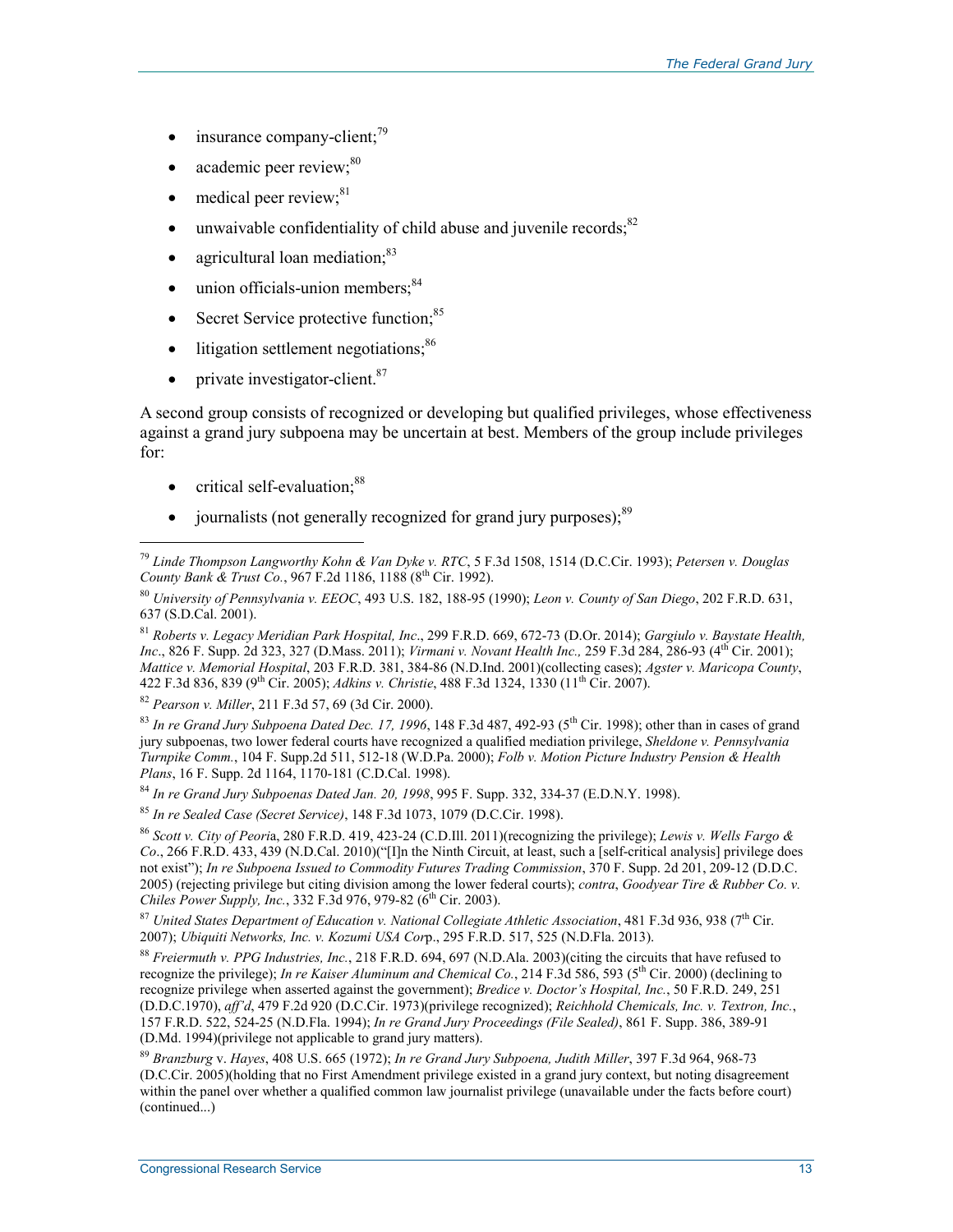- presidential communications; $90$
- state legislators:<sup>91</sup>
- federal statutory privileges; $^{92}$
- state secret/national security;  $93$
- $\bullet$  bank examiners;  $94$
- state recognized privileges;  $95$
- state tax returns:  $96$
- intra-agency, government deliberative process: $97$  and
- ombudsman.<sup>98</sup>

The handful of privileges that provide the grounds for quashing a grand jury subpoena include:

- attorney-client:<sup>99</sup>
- attorney work product; $100$

(...continued)

 $\overline{a}$ 

<sup>90</sup> *In re Sealed Case (Espy)*, 121 F.3d 729, 742-57 (D.C.Cir. 1997)(recognizing qualified privilege may be available to quash grand jury subpoena); *In re Lindsay*, 158 F.3d 1263, 1266 (D.C.Cir. 1998); *Cheney v. United States District Court*, 542 U.S. 367, 382-90 (2004); *Amnesty International USA v. C.I.A*., 728 F. Supp. 2d 479, 522-23 (S.D.N.Y. 2010).

<sup>91</sup> *Orange v. City of Suffolk*, 855 F. Supp. 620, 622-24 (E.D.N.Y. 1994).

<sup>92</sup> *Cf., Pierce County v. Guillen*, 537 U.S. 129, 143-45 (2003)(scope of federal statutory privilege protecting official documents compiled to identify hazardous highway conditions).

<sup>93</sup> *General Dynamics Corp. v. United States*, 131 S.Ct. 1900, 1905 (2011)(recognizing privilege); *United States v. Reynolds*, 345 U.S.1, 6-7 (1953*); United States v. Abu-Jihaad*, 630 F.3d 102, 140-41 (2d Cir. 2010); *Mohamed v. Jeppesen Dataplan, Inc.,* 614 F.3d 1070, 1079-80 (9th Cir. 2010); *Al-Haramain Islamic Foundation v. Bush*, 507 F.3d 1190, 1196 (D.C. Cir. 2007); *El-Masri v. United States*, 479 F.3d 296, 303 (4th Cir. 2007); *cf*., *Tenet v. Doe*, 544 U. S. 1, 9 (2005)(holding that the "well-established" state secrets privilege has not replaced the *Totten* rule).

<sup>94</sup> *Schneiber v. Society for Savings Bancorp, Inc.*, 11 F.3d 217, 220 (D.C.Cir. 1993) (recognizing privilege); *Principle v. Crossland Savings, FSB*, 149 F.R.D. 444, 447 (E.D.N.Y. 1993).

<sup>95</sup> *In re Production of Records to Grand Jury*, 618 F. Supp. 440 (D.Mass. 1985)(social worker communications).

<sup>96</sup> *In re Grand Jury Subpoena Dated April 18, 2007*, 485 F. Supp.2d 709, 710-11 (E.D.Va. 2007); *In re Grand Jury Subpoena*, 144 F. Supp. 2d 540, 541-42 (W.D.Va. 2001).

<sup>97</sup> *Dept. of Interior v. Klamath Water Users,* 532 U.S. 1, 7-9 (2001); *National Security Archive v. C.I.A.,* 752 F.3d 460, 462-63 (D.C.Cir. 2014); *Hongsermeier v. C.I.R.*, 621 F.3d 890, 904 (9<sup>th</sup> Cir. 2010); *In re U.S.*, 441 F.3d 44, 63 (1<sup>st</sup> Cir. 2006); *Marriott Int'l Resorts, LP v. United States*, 437 F.3d 1302, 1306-307 (Fed.Cir. 2005).

<sup>98</sup> *Kientzy v. McDonnell Douglas Corp*., 133 F.R.D. 570, 571 (E.D.Mo. 1991)(recognizing privilege).

<sup>99</sup> *In re Pacific Pictures Corp*., 679 F.3d 1121, 1130 (9th Cir. 2012); *In re Grand Jury Proceedings*, 609 F.3d 909, 912 (8th Cir. 2010); *In re Green Grand Jury*, 492 F.3d 976, 979 (8th Cir. 2007); *In re Grand Jury Subpoena*, 419 F.3d 329, 338-39 (5th Cir. 2005); *In re Grand Jury Subpoena Under Seal*, 415 F.3d 333, 338 (4th Cir. 2005); *In re Grand Jury Subpoena (Newparent, Inc.)*, 274 F.3d 563, 571 (1<sup>st</sup> Cir. 2001); *In re Subpoenaed Grand Jury Witness*, 171 F.3d 511, 513 (7th Cir. 1999); *Ralls v. United States*, 52 F.3d 223, 225-27 (9th Cir. 1995);*cf.*, *Swidler & Berlin v. United States*, 524 U.S. 399, 410-11 (1998) (holding that the attorney-client privilege survives the death of the client where the privilege had been asserted in the face of a grand jury subpoena). The privilege is not available, however, if it has been waived or if

might exist); *United States v. Sterling*, 724 F.3d 482, 499-505(4<sup>th</sup> Cir. 2013)(refusing the recognize a common law privilege); *United States v. Treacy*, 639 F.3d 32, 42 (2d Cir. 2011)(recognizing qualified privilege); *New York Times v. Gonzales*, 382 F. Supp. 2d 457, 493 (S.D.N.Y. 2005)(recognizing common law privilege in a grand jury context).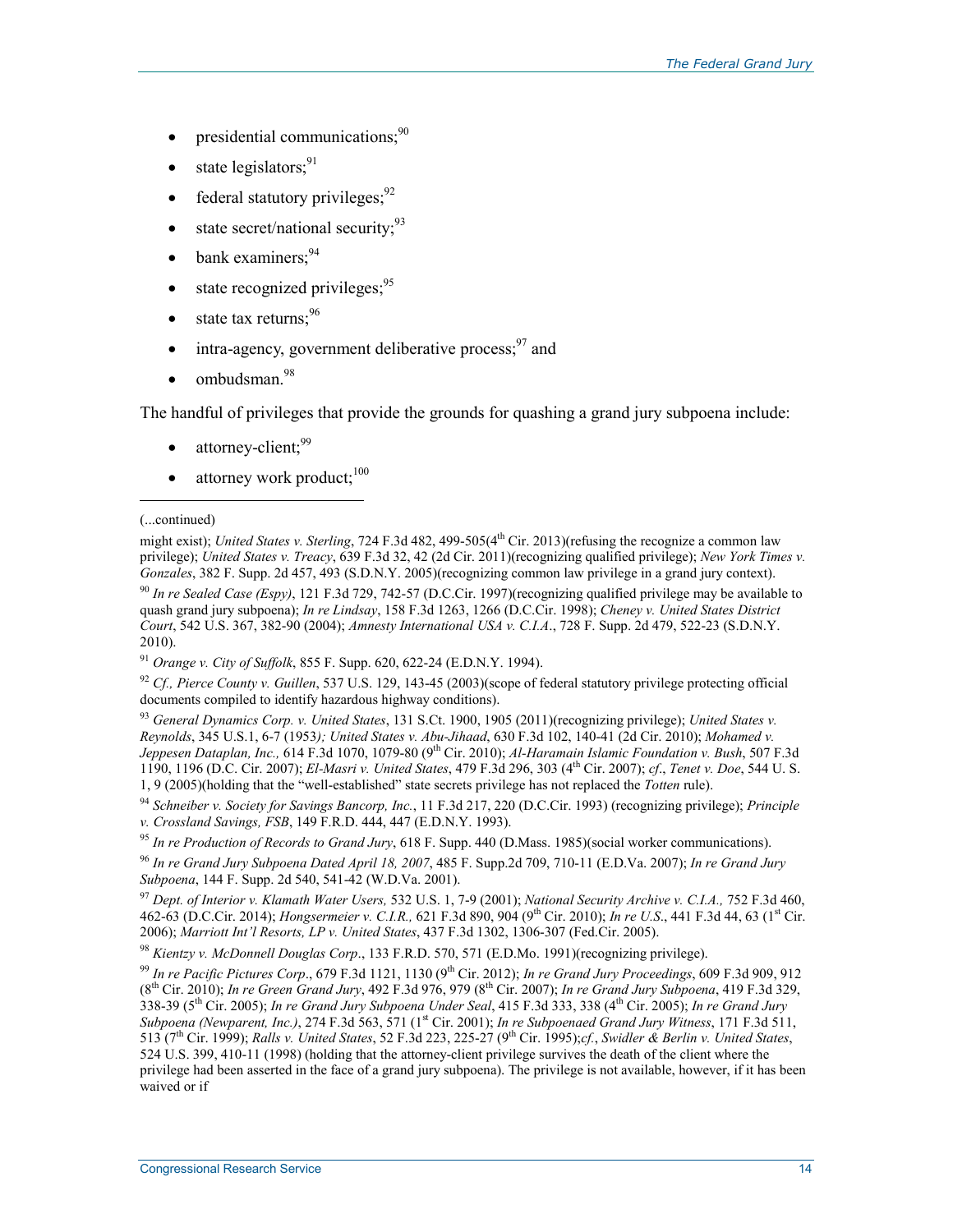- $clergyman-communicant;$ <sup>101</sup>
- informer identity;<sup>102</sup>
- spousal immunity:<sup>103</sup>
- spousal communications; $^{104}$  and
- psychotherapist-patient. $105$

Perhaps the two most commonly cited privileges in motions to quash grand jury subpoenas are the attorney-client privilege and the closely related attorney work product privilege. The attorneyclient privilege covers "[c]onfidential disclosures by a client to an attorney made in order to obtain legal assistance."<sup>106</sup> The privilege does not foreclose grand jury inquiry into attorney-client communications which are themselves criminal or are in furtherance of some future criminal activity.<sup>107</sup> Nor, as a general rule, does the privilege cover the identity of the client nor details

#### (...continued)

 $\overline{a}$ 

<sup>103</sup> *Trammel v. United States*, 445 U.S. 40, 53 (1980); *United States v. Breton*, 740 F.3d 1, 9-10 (1st Cir. 2014); *United States v. Brock*, 724 F.3d 817, 822-23 (7<sup>th</sup> Cir. 2013); *United States v. Miller*, 588 F.3d 897, 904 (5<sup>th</sup> Cir. 2009); *United States v. Thompson*, 454 F.3d 459, 464 (5th Cir. 2006); *United States v. Vo*, 413 F.3d 1010, 1016 (9th Cir. 2005); *United States v. Jarvison*, 409 F.3d 1221, 1231 (10th Cir. 2005); *United States v. Bad Wound*, 203 F.3d 1072, 1075 (8th Cir. 2000); *United States v. Morris*, 988 F.2d 1335, 1338-341 (4<sup>th</sup> Cir. 1993).

<sup>104</sup> *Blau* v. *United States*, 340 U.S. 332 (1951); *United States v. Breton*, 740 F.3d at 10-11; *United States v. Brock*, 724 F.3d at 820-22; *United States v. Banks*, 556 F.3d 967, 974 (9th Cir. 2009); *United States v. Griffin*, 440 F.3d 1138, 1143-144 (9th Cir. 2006); *United States v. Jarvison*, 409 F.3d 1221, 1231 (10th Cir. 2005).

<sup>105</sup> *Jaffee v. Redmond*, 518 U.S. 1 (1996)(recognizing a generally applicable federal privilege in another context and leaving development of the dimensions of the privilege for another day); *United States v. Bolander*, 722 F.3d 199, 222 (4th Cir. 2013); *United States v. Ghane*, 673 F.3d 771, 782-85 (8th Cir. 2012); *United States v. Archer*, 517 F.3d 312,  $315-16$  ( $5<sup>th</sup>$  Cir. 2008); *United States v. Chase*, 340 F.3d 978, 985 (9<sup>th</sup> Cir. 2003) (refusing to recognize a dangerous patient exception to the federal privilege and noting a circuit split on the issue); *In re Grand Jury Investigation (Doe)*, 114 F. Supp. 2d 1054, 1055 (D.Or. 2000)(holding that a grand jury target had waived his psychotherapist-patient privilege).

<sup>106</sup> *Fisher v. United States*, 425 U.S. 391, 403 (1976); *In re Grand Jury Subpoena*, 745 F.3d 681, 687 (3d Cir. 2014); *In re Grand Jury Subpoena (Mr. S.)*, 662 F.3d 65, 71 (1st Cir. 2011); *In re Grand Jury Proceedings*, 616 F.3d 1172, 1182 (10th Cir. 2010); *In re Grand Jury*, 475 F.3d 1299, 1304 (D.C. Cir. 2007); *In re Grand Jury Proceedings #5*, 401 F.3d 247, 250  $(4<sup>th</sup>$  Cir. 2005).

<sup>107</sup> In re Grand Jury Proceedings, G.S., 609 F.3d 909, 912 (8<sup>th</sup> Cir. 2010), quoting, *United States v. Zolin*, 491 U.S. 554, 563 (1989)("under the crime-fraud exception, attorney-client privilege 'does not extend to communications made for the purpose of getting advice for the commission of a fraud or a crime'"); see also, *In re Grand Jury Subpoena*, 745 F.3d 681, 687 (3d Cir. 2014)(The government "must make a prima facie showing that (1) the client was committing or intending to commit a fraud or crime, and (2) the attorney-client communications were in furtherance of that alleged crime or fraud "); *In re Grand Jury Subpoenas*, 561 F.3d 408, 412 (5th Cir. 2009); *In re Green Grand Jury Proceedings*, 492 F.3d 976, 979 (8<sup>th</sup> Cir. 2007); *In re Grand Jury Proceedings*, 417 F.3d 18, 22 (1<sup>st</sup> Cir. 2005); *In re Grand Jury Subpoenas(Jane Roe and John Doe)*, 144 F.3d 653, 659-62 (10<sup>th</sup> Cir. 1998).

<sup>100</sup> *In re Grand Jury Subpoena Dated July 6, 2005*, 510 F.3d 180, 184 (2d Cir. 2007); *In re Green Grand Jury*, 492 F.3d 976, 979 (8th Cir. 2007); *In re Grand Jury Subpoena*, 419 F.3d 329, 339 (5th Cir. 2005); *United Kingdom v. United States*, 238 F.3d 1312, 1321 (11<sup>th</sup> Cir. 2001); *cf., In re Grand Jury Proceedings*, 616 F.3d 1172, 1184-185 (10<sup>th</sup> Cir. 2010); *In re Grand Jury Subpoenas*, 561 F.3d 408, 411-12 (5th Cir. 2009); *In re Grand Jury Proceedings (John Doe Co.)*, 350 F.3d 299, 301-4(2d Cir. 2003)(holding the work product privilege had not been waived or forfeited).

<sup>101</sup> *In re Grand Jury Investigation*, 918 F.2d 374, 384-85 (3d Cir. 1990); *Duffy v. Kent County Levy Court*, 800 F. Supp. 2d 624, 628 (D.Del. 2011).

<sup>102</sup> *In re Perez*, 749 F.3d 849, 855-59 (9th Cir. 2014); *United States v. Alaniz*, 726 F.3d 586, 609-10 (5th Cir. 2013); *In re Grand Jury Investigation (Detroit Police Department Special Cash Fund)*, 922 F.2d 1266, 1270-272 (6<sup>th</sup> Cir. 1991); *Commonwealth of Puerto Rico v. United States*, 490 F.3d 50, 62-4 (1<sup>st</sup> Cir. 2007)(recognizing a more broadly stated law enforcement privilege); *cf., Wolfson v. United States*, 672 F. Supp. 2d 20, 27-8 (D.D.C. 2009).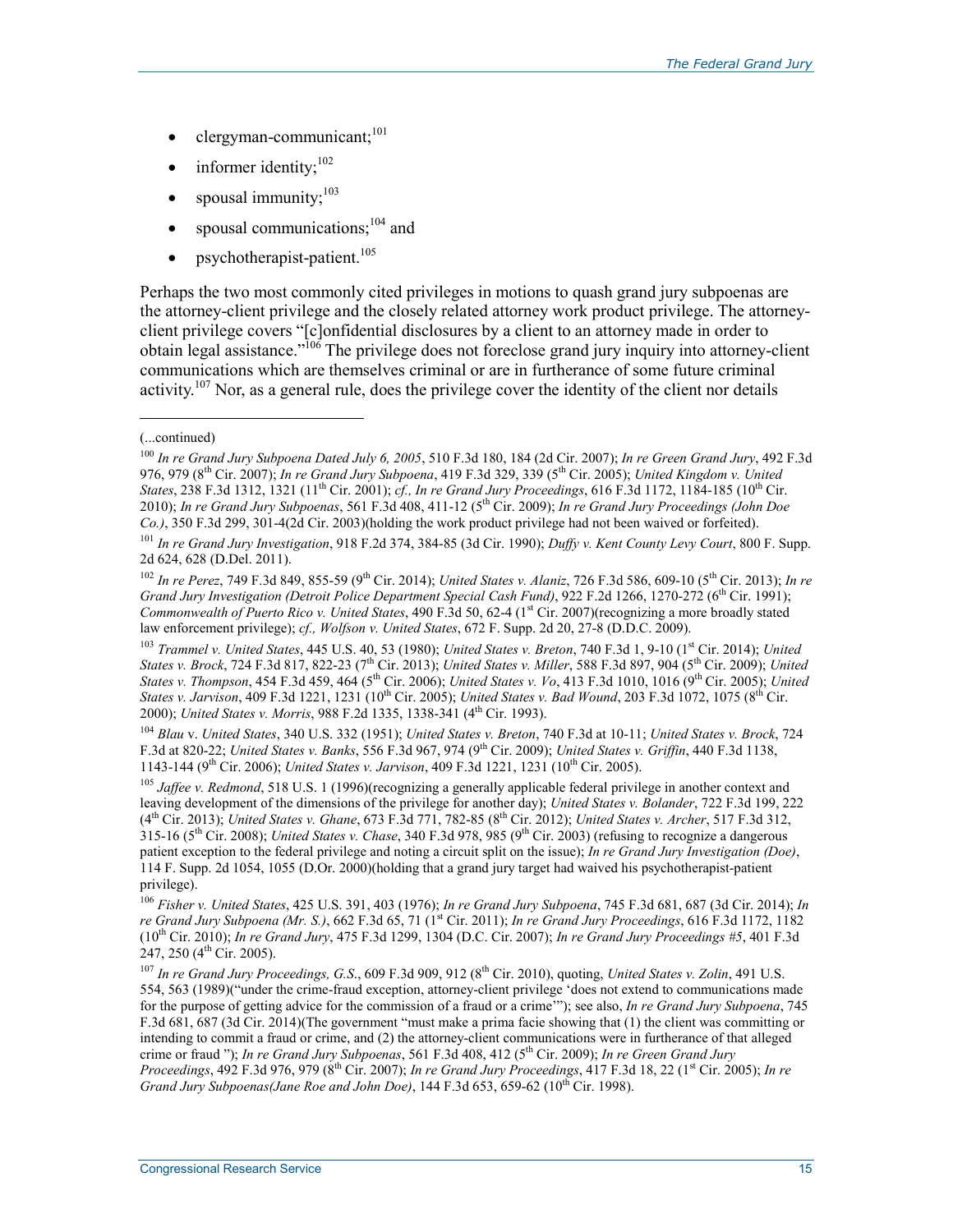concerning payment of the attorney's fee,<sup>108</sup> and thus the privilege will usually not constitute grounds to quash a grand jury subpoena directed to secure that information.<sup>109</sup>

This last general rule may be subject to any of three exceptions. The privilege may extend to information concerning the identity of the client or the particulars of the fee arrangement when (1) "disclosure would implicate the client in the very criminal activity for which legal advice was sought;  $\ldots$  [(2)] disclosure of the client's identity by his attorney would have supplied the last link in an existing chain of incriminating evidence likely to lead to the client's indictment; ... [or (3)] the payment of the fee itself is unlawful ... [or] the fee contract contain[s] any confidential communication<sup>"110</sup>

The attorney "work product privilege protects any material obtained or prepared by a lawyer in the course of his legal duties, provided that the work was done with an eye toward litigation."<sup>111</sup> Like the attorney-client privilege, it is subject to a crime/fraud exception.<sup>112</sup> Unlike that privilege, however, "the work product privilege belongs to both the client and the attorney, either one of whom may claim it. An innocent attorney may claim the privilege even if a prima facie case of fraud or criminal activity has been made as to the client. $113$ 

# **Constitutional Privileges**

1

The cases which give rise to attorney-client and attorney work product claims not infrequently include Sixth Amendment invocations as well.114 At first blush, the Sixth Amendment right to the assistance of counsel might be thought to afford but scant ground upon which to base a motion to quash a grand jury subpoena since the right does not ordinarily attach until an individual has been

<sup>108</sup> *Gerald B. Lefcourt, P.C. v. United States*, 125 F.3d 79, 86-88(2d Cir. 1997); *United States v. Ellis*, 90 F.3d 447, 450-51 (11<sup>th</sup> Cir. 1996).

<sup>&</sup>lt;sup>109</sup> *Ralls v. United States*, 52 F.3d 223, 225-26 (9<sup>th</sup> Cir. 1995); *In re Grand Jury Proceedings No.92-4*, 42 F.3d 876, 878-79 (4th Cir. 1994); *Vingelli v. United States (DEA)*, 992 F.2d 449, 451-54 (2d Cir. 1993).

The motion to quash is no more likely to be granted because the prosecutor failed to comply with the guidelines of the United States Attorneys' Manual concerning the issuance of grand jury subpoenas seeking client information, *In re Grand Jury Proceedings No. 92-4, 42 F.3d 887, 880 (4<sup>th</sup> Cir. 1994).* 

<sup>110</sup> *In re Grand Jury Subpoenas (Anderson)*, 906 F.2d 1485, 1488, 1489, 1492 (10th Cir. 1990); *In re Grand Jury Proceedings (Goodman)*, 33 F.3d 1060, 1063-64 (9<sup>th</sup> Cir. 1994); *Ralls v. United States*, 52 F.3d 223, 225-26 (9<sup>th</sup> Cir. 1995); *In re Subpoenaed Grand Jury Witness*, 171 F.3d 511, 514 (7<sup>th</sup> Cir. 1999).

<sup>111</sup> *In re Sealed Case*, 29 F.3d 715, 718 (D.C.Cir. 1994); *In re Sealed Case, No. 98-3032*, 146 F.3d 881, 884-87 (D.C.Cir. 1998); *In re Subpoenaed Grand Jury Witness ("Tom Hagen")*, 171 F.3d 511, 514 (7th Cir. 1999); *In re Grand Jury Subpoena (Newparent, Inc)*, 274 F.3d 563, 574 (1st Cir. 2001); *In re Grand Jury Proceedings #5*, 401 F.3d 247, 250 (4th Cir. 2005); *In re Grand Jury Subpoena Dated July 6, 2005*, 510 F.3d 180, 183-84 (2d Cir. 2007); *In re Grand Jury Proceedings*, 616 F.3d 1172, 1184 (10th Cir. 2010); *In re Grand Jury Subpoena*, 745 F.3d 681, 693 (3d Cir. 2014).

<sup>112</sup> *In re Grand Jury Subpoena*, 745 F.3d at 694; *In re Grand Jury Proceedings*, 609 F3d 909, 912 (8th Cir. 2010); *In re Grand Jury Subpoenas*, 561 F.3d 408, 411 (5th Cir. 2009); *In re Green Grand Jury Proceedings*, 492 F.3d 976, 979-80 (8th Cir. 2007); *In re Grand Jury Subpoena*, 419 F.3d 329, 335 (5th Cir. 2005); *In re Grand Jury Proceedings #5*, 401 F.3d 247, 251 (4th Cir. 2005); *In re Sealed Case (RNC)*, 223 F.3d 775, 778-79 (D.C.Cir. 2000); *In re Richard Roe, Inc.*, 168 F.3d 69, 70-72 (2d Cir. 1999).

<sup>113</sup> *In re Grand Jury Subpoena (No. 99-41150 et al.)*, 220 F.3d 406, 408 (5th Cir. 2000); *In re Grand Jury Proceedings*, 609 F3d 909, 912 (8th Cir. 2010); *In re Grand Jury Subpoenas*, 561 F.3d 408, 411 (5th Cir. 2009); *In re Grand Jury Proceedings Thursday Special Grand Jury*, 33 F.3d 342, 349 (4th Cir. 1994).

 $114$  "In all criminal prosecutions, the accused shall enjoy the right ... to have the Assistance of Counsel for his defence." U.S. Const. amend.VI.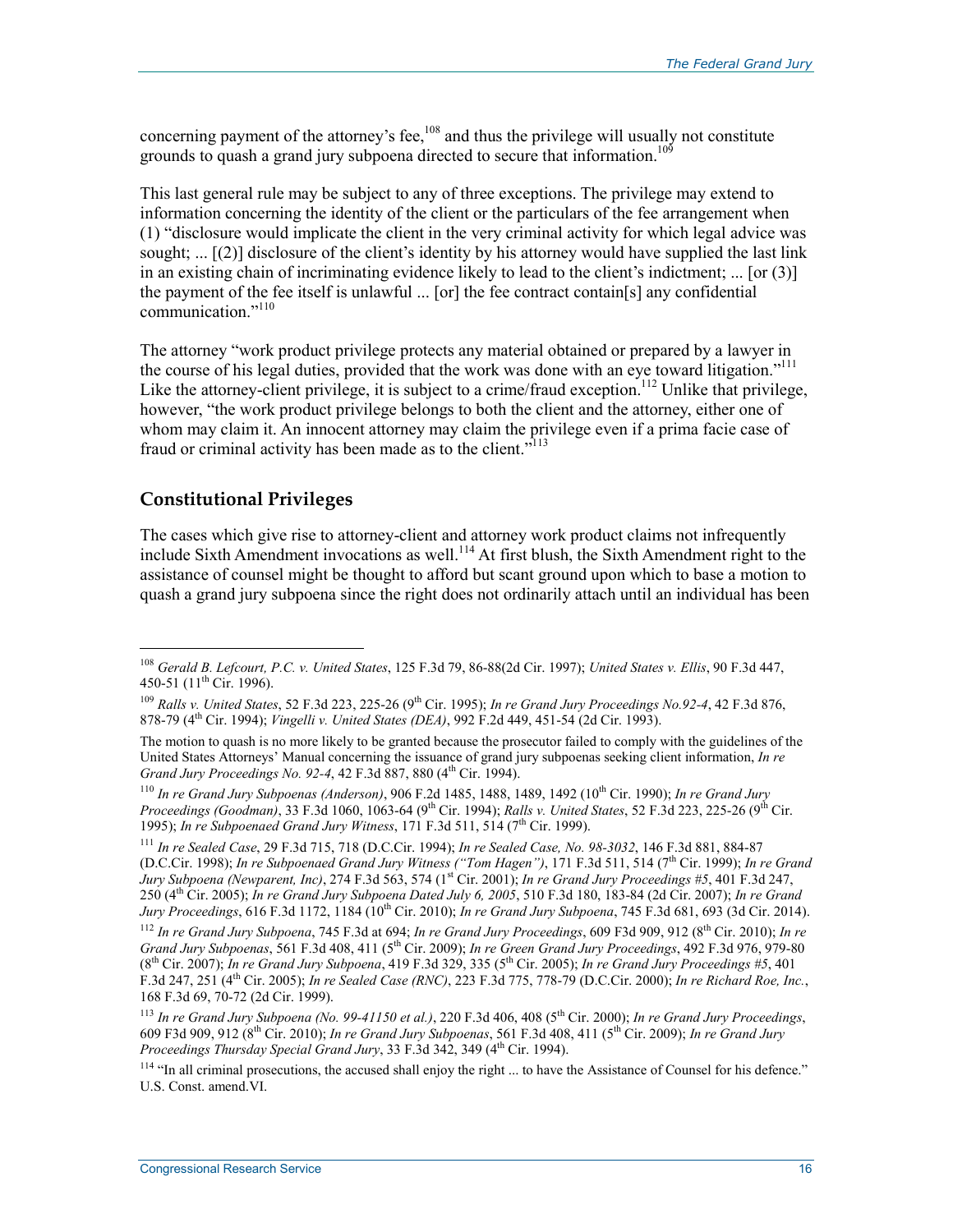accused of a crime, e.g., after indictment.<sup>115</sup> This is in fact a very real limitation, but one which admits to exception where either the client has already been indicted or arrested or where the vitality of the right requires pre-attachment recognition.<sup>116</sup>

As a general rule, a grand jury subpoena will only be quashed on the basis of Sixth Amendment considerations on those rare instances where it is shown to have been motivated solely by an intent to harass, where compliance would unnecessarily result in an actual conflict of interest between the attorney and his or her client, or where compliance would unnecessarily tend to undermine the attorney-client relationship.<sup>117</sup> The Sixth Amendment, however, does not assure a grand jury witness of the right to have an attorney present when the witness testifies before the grand jury. $118$ 

<sup>116</sup> "The preindictment investigation of Kravit could violate the Sixth Amendment therefore, only if it affected his representation of Van Engel at the later stages of the case, in particular the trial." *United States v. Van Engel*, 15 F.3d 623, 630 (7<sup>th</sup> Cir. 1993).

<sup>&</sup>lt;sup>115</sup> "[U]ntil such time as the 'government has committed itself to prosecute, and ... the adverse positions of the government and defendant have solidified' the Sixth Amendment right to counsel does not attach." *Moran v. Burbine*, 475 U.S. 412, 432 (1986), quoting, *United States v. Gouveia*, 467 U.S. 180, 189 (1984) and *Kirby v. Illinois*, 406 U.S. 682, 689 (1972); see also, *United States v. Reed*, 756 F.3d 184, 187 (2d Cir. 2014); *United States v. Holness*, 706 F.3d 579, 593 (4th Cir. 2013); *United States v. Young*, 657 F.3d 408, 416 (6th Cir. 2011); *New v. United States*, 652 F.3d 949, 953 (8th Cir. 2011); *In re Grand Jury Investigation (Kiernan)*, 182 F.3d 668, 671 (9th Cir. 1999); *United States v. Kubini*, 19 F. Supp. 3d 579, 618 (W.D.Pa. 2014), citing, *United States v. Williams*, 504 U.S. 36, 49 (1992)("The Supreme Court has likewise recognized that the Sixth Amendment right to counsel does not attach prior to the grand jury's return of an indictment").

<sup>&</sup>quot;The district court's exercise of its discretion to quash the subpoena because it created a serious interference with Reyes-Requena's relationship with his attorney is justified for several reasons. Reyes-Requena's Sixth Amendment rights had attached. The prosecution against him was moving swiftly—an indictment issued within three weeks of Reyes-Requena's detention hearing. DeGeurin's representation of Reyes-Requena was effectively stalled during the two-to-three week interval that he contested the subpoena. The government made no effort to explain, even rhetorically, why it was necessary to subpoena DeGeurin during that critical juncture in his representation of the defendant. The government made not a single argument in the district court or before this court to suggest that a brief delay in the process, until a lull in the Reyes-Requena prosecution or until after his conviction would have been imprudent." *In re Grand Jury Subpoena for Reyes-Requena*, 913 F.2d 1118, 1128 (5th Cir. 1990).

<sup>&</sup>lt;sup>117</sup> *United States v. Bergeson*, 425 F.3d 1221, 1224-227 (9<sup>th</sup> Cir. 2005); *In re Grand Jury Proceedings (Goodman)*, 33 F.3d 1060, 1062-63 (9th Cir. 1994); *In re Grand Jury Matter (Special Grand Jury Narcotics)*, 926 F.2d 348, 351 (4th Cir. 1991).

<sup>118</sup> *Conn v. Gabbert*, 526 U.S. 286, 292 (1999); *United States v. Mandujano*, 425 U.S. 564, 581 (1976); *United States v. McKenna*, 327 F.3d 830, 838 (9<sup>th</sup> Cir. 2003). Although the lower federal courts have generally recognized the right of a grand jury witness to suspend his or her testimony in order to consult with an attorney immediately outside the grand jury room, *In re Grand Jury Subpoena (McDougal)*, 97 F.3d 1090, 1092-93 (8th Cir. 1996); *Gabbert v. Conn*, 131 F.3d 793, 801 (9th Cir. 1997), *rev'd on other grounds*, 526 U.S. 526 (1999), as the Supreme Court observed in *Conn* the Court itself has never held that such an accommodation is constitutionally required, *Conn v. Gabbert*, 526 U.S. at 292; *In re Grand Jury Investigation (Kiernan)*, 182 F.3d 668, 671 n.3 (9<sup>th</sup> Cir. 1999).

Subject to various limitations, a number of states permit state grand jury witnesses to have an attorney present when they testify: Ariz. R.Crim.P. 12.6, Ariz.Rev.Stat.Ann. §21-412 (only targets of investigation); Colo.Rev.Stat.Ann. §16- 5-204(4)(d); Conn.Gen.Stat. Ann. §54-47f; Fla.Stat.Ann. §905.17; Ill.Comp.Laws Ann. ch.725, §5/112-4.1; Ind.Code Ann. §35-34-2-5.5; Kan.Stat.Ann. §22-3009; La.Code Crim.P.Ann. art.433 (only targets of an investigation); Mass. Gen.Laws Ann. ch.277 §14A; Mich.R.Crim.P. 6.005(I), Mich. Comp.Laws Ann. §767.3; Minn.R.Crim.P. 18.04 (only witnesses who have waived or been granted immunity); Neb.Rev.Stat. §29-1411; Nev.Rev.Stat. §172.239; N.M.Stat. §31-6-4; N.Y.Crim.P.Law §190.52 (only witnesses who have waived immunity); Okla.Stat.Ann. tit.22 §340; Pa.Stat.Ann. tit.42 §4549; S.D.Cod.Laws Ann. §23A-5-11; Utah Code Ann. §77-10a-13; Va.Code Ann. §19.2-209; Wash.Rev.Code Ann. §10.27.120 (unless the witness has been granted immunity); Wis.Stat.Ann. §968.45.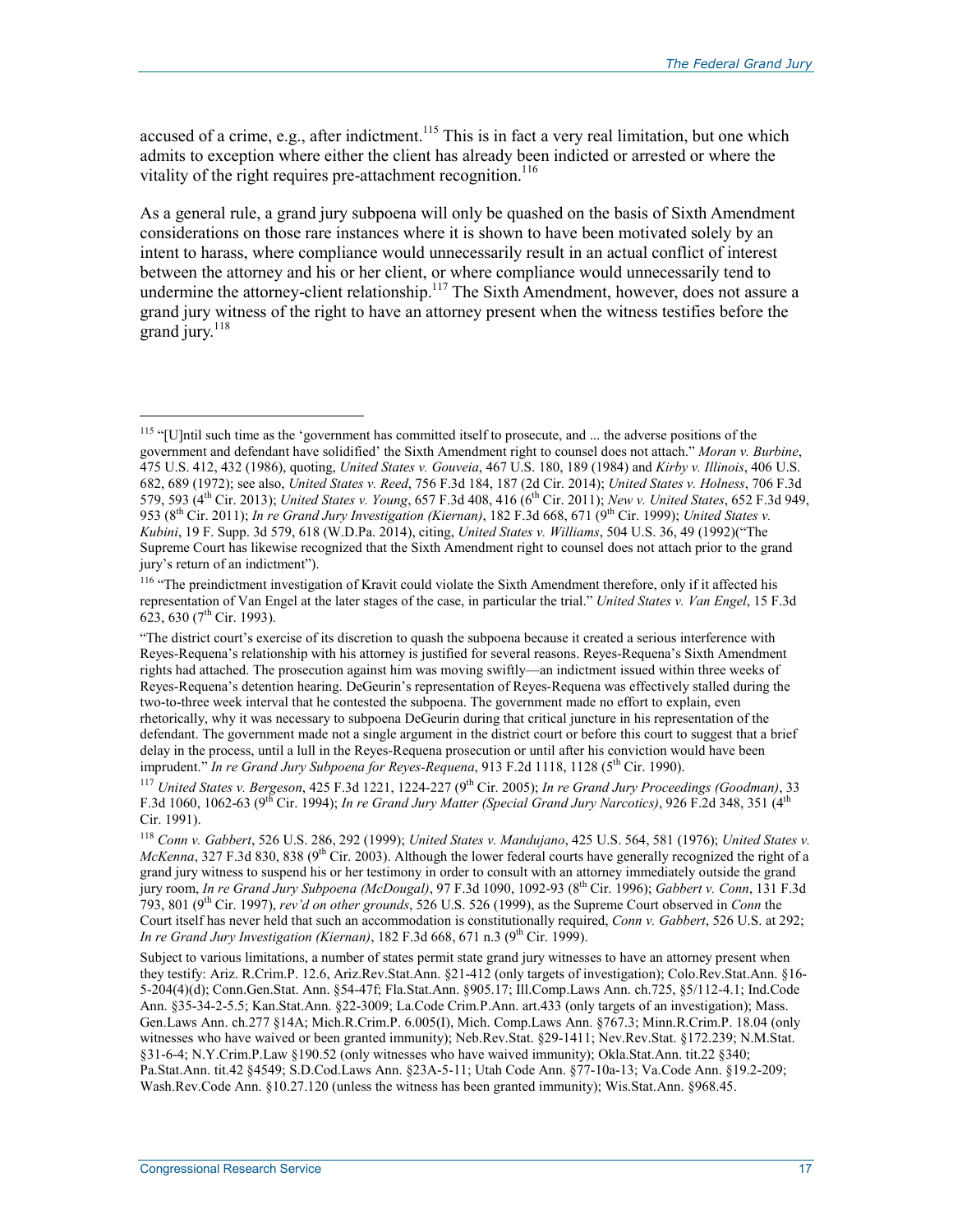A successful refusal to appear or testify before the grand jury, based upon the First Amendment guarantees of the freedoms of the press, association, or expression,<sup>119</sup> is even more rare. Under extreme circumstances, it will provide the grounds to avoid a contempt citation or to quash a federal grand jury subpoena.<sup>120</sup> Generally it will not.<sup>121</sup>

The Fourth Amendment prohibits unreasonable governmental searches and seizures.<sup>122</sup> What might be unreasonable under other circumstances, may well be considered reasonable in a grand jury environment. For example, grand jury subpoenas are not considered per se unreasonable simply because they require neither probable cause nor the filter of an approving neutral

<sup>120</sup> "[N]ews gathering is not without its First Amendment protections, and grand jury investigations if instituted or conducted other than in good faith, would pose wholly different issues for resolution under the First Amendment. Official harassment of the press undertaken not for purposes of law enforcement but to disrupt a reporter's relationship with his news sources would have no justification. Grand juries are subject to judicial control and subpoenas to motions to quash. We do not expect courts will forget that grand juries must operate within the limits of the First Amendment.... " *Branzburg v. Hayes*, 408 U.S. 665, 707-8 (1972); *In re Grand Jury Investigation of Possible Violation of 18 U.S.C. §1461*, 706 F. Supp. 2d 11, 18-9 (D.D.C. 2009)("[D]espite its admonition in *Branzburg*, the Supreme Court has yet to define the appropriate standard for reviewing grand jury subpoenas that implicate First Amendment concerns. However, several courts of appeal, in addition to this Court, have adopted a two-part test to determine whether to enforce a subpoena that may infringe on First Amendment rights. See*, In re Grand Jury Subpoenas Duces Tecum*, 78 F.3d 1307, 1312 (8th Cir. 1996); *In re Grand Jury Proceedings*, 776 F.2d 1099, 1102-1103 (2d Cir. 1985). In order to survive a First Amendment challenge the government must show that they have a compelling interest in obtaining the sought-after material and that there is a sufficient nexus between the subject matter of the investigation and the information they seek").

<sup>121</sup> *Branzburg v. Hayes*, 408 U.S. 665 (1972)(freedom of the press); *Cohen v. Cowles Media Co.*, 501 U.S. 663, 669 (1991)("the First Amendment does not relieve a newspaper reporter of the obligation shared by all citizens to respond to a grand jury subpoena and answer questions relevant to a grand jury subpoena, even though the reporter might be required to reveal a confidential source"); *In re Grand Jury Subpoena, Judith Miller*, 438 F.3d 1141, 1145-150 (D.C.Cir. 2006)(declining to recognize either a First Amendment or common law privilege under the facts before it); *In re Grand Jury Subpoena American Broadcasting Companies, Inc.*, 947 F. Supp. 1314, 1318-321 (E.D.Ark. 1996); *In re Grand Jury 87-3 Subpoena Duces Tecum*, 955 F.2d 229, 231-34 (4th Cir. 1992)(freedom of expression); *National Commodity and Barter Ass'n v. United States*, 951 F.2d 1172, 1174-175 (10th Cir. 1991)("when a party makes a prima facie showing of First Amendment infringement, the government must show a compelling need to obtain the documents identifying petitioner's members. Further, the government must show that the records sought bear a substantial relationship to this compelling interests.... A good-faith criminal investigation into possible evasion of reporting requirements through the use of a private banking system that keeps no records is a compelling interest"); *In re the Grand Jury Empaneling of the Special Grand Jury*, 171 F.3d 826, 835 (3d Cir. 1999)(freedom of religion). The Department of Justice has issued guidelines relating to subpoenas issued to media and its representatives, 28 C.F.R. §50.10, but they do not create enforceable legal rights, *In re Grand Jury Subpoena, Judith Miller*, 438 F.3d 1141, 1152- 153 (D.C. Cir. 2006).

Reporters, academics and others have periodically suggested adjustments in the law in this area, *e.g*., Papandrea, *Citizen Journalism and the Reporter's Privilege*, 91 MINNESOTA LAW REVIEW 515 (2007); Langley & Levine, *Branzburg Revisited: Confidential Sources and First Amendment Values*, 57 GEORGE WASHINGTON LAW REVIEW 13 (1988); Rood & Grossman, *The Case for a Federal Journalist's Testimonial Shield Statute*, 18 HASTINGS CONSTITUTIONAL LAW QUARTERLY 779 (1981), an effort which may not be without its own pitfalls, see, *Are Oliver Stone and Tom Clancy Journalists: Determining Who Has Standing to Claim the Journalist's Privilege*, 69 WASHINGTON LAW REVIEW 739 (1994); *Using the Shield as a Sword: an Analysis of How the Current Congressional Proposals for a Reporter's Shield Law Wound the Fifth Amendment*, 20 ST. JOHN'S JOURNAL OF LEGAL COMMENTARY 339 (2006).

<sup>122</sup> "The right of the people to be secure in their persons, houses, papers, and effects, against unreasonable searches and seizures, shall not be violated, and no Warrants shall issue, but upon probable cause, supported by Oath or affirmation, and particularly describing the place to be searched, and the persons or things to be seized." U.S. Const. amend. IV.

<sup>&</sup>lt;sup>119</sup> "Congress shall make no law respecting an establishment of religion, or prohibiting the free exercise thereof; or abridging the freedom of speech, or of the press; or the right of the people peaceably to assemble, and to petition the Government for a redress of grievances." U.S. Const. amend. I.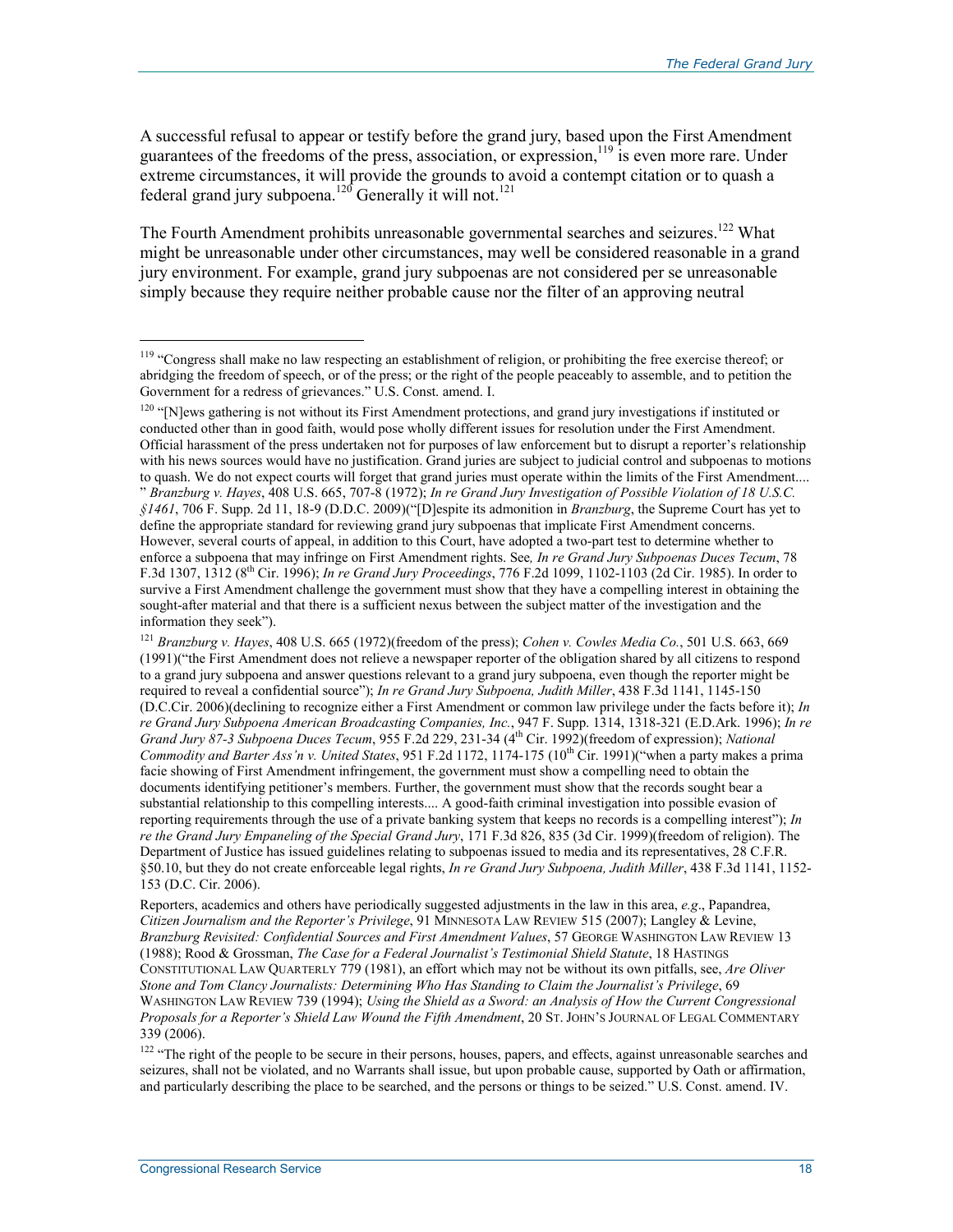magistrate. The opportunity to be heard on a motion to quash before complying makes the grand jury subpoena in many respects less intrusive than the warrant.<sup>123</sup>

Even "forthwith" subpoenas, where the opportunity to quash may be minimized,  $^{124}$  have generally been thought to pass constitutional muster, either because the party to whom they were address complied, i.e., consented,<sup>125</sup> or because the circumstances presented exigencies similar to those to which Fourth Amendment demands have traditionally yielded.<sup>126</sup>

The shadow of the Fourth Amendment is visible in Rule 17(c) of the Federal Rules of Criminal Procedure, which supplies the grounds most often successfully employed to quash a grand jury subpoena:

A subpoena may also command the person to whom it is directed to produce the books, papers, documents or other objects designated therein. The court on motion made promptly may quash or modify the subpoena if compliance would be unreasonable or oppressive.

However, a "'grand jury proceeding is accorded a presumption of regularity, which generally may be dispelled only upon particularized proof of irregularities in the grand jury process.' Consequently, a grand jury subpoena issued through normal channels is presumed to be reasonable."<sup>127</sup>

A subpoena is "unreasonable or oppressive" if (1) it commands the production of things clearly irrelevant to the investigation being pursued; (2) it fails to specify the things to be produced with reasonable particularity; or (3) it is unreasonable in terms of the relative extent of the effort required to comply.<sup>128</sup>

<sup>123</sup> *Zurcher v. Stanford Daily*, 436 U.S. 547, 575-76 (Stewart, J. dissenting). Of course, the government may respond to a motion to quash by seeking and executing a search warrant for the same material, if it has sufficient evidence to establish probable cause, *United States v. Comprehensive Drug Testing, Inc.*, 473 F.3d 915, 929-31 (9<sup>th</sup> Cir. 2006).

<sup>&</sup>lt;sup>124</sup> In some instances a forthwith subpoena may command performance "forthwith" and not later than some short period thereafter, e.g., *In re Grand Jury Subpoenas (T-112)*, 597 F.3d 189, 202 (4th Cir. 2010)("production [of subpoenaed documents] must proceed forthwith and must be complete as [soon as] counsel can make it no later than May 12, 2006 [(7 days later)]"). In other instances, a forthwith subpoena may command immediately performance, thereby reducing the possibility of filing a timely motion to quash or to seek the assistance of counsel, and raising questions as to when a forthwith subpoena is really an arrest or search warrant available without the necessities of the Fourth Amendment.

<sup>&</sup>lt;sup>125</sup> *United States v. Suskind*, 4 F.3d 1400, 1401 (6<sup>th</sup> Cir. 1993), adopting Part IV of its previously vacated opinion reported at 965 F.2d 80, 85-7 (6<sup>th</sup> Cir. 1992); *United States v. Allison*, 619 F.2d 1254, 1257 (8<sup>th</sup> Cir. 1980).

<sup>126</sup> *United States v. Lartey*, 716 F.2d 955, 962 (2d Cir. 1983)(evidence suggested that delay might well have resulted in the destruction or alteration of the subpoenaed records); *United States v. Wilson*, 614 F.2d 1224, 1228 (9<sup>th</sup> Cir. 1980) (evidence indicated that delay might have afforded an opportunity to forge documents); *United States v. Triumph Capital Group, Inc*, 211 F.R.D. 31, 55-56 (D.Conn. 2002)(exigent circumstances—the threat that evidence sought would be destroyed—justified use a forthwith grand jury subpoena).

<sup>127</sup> *United States v. R. Enterprises, Inc.*, 498 U.S. 292, 301 (1991), quoting *United States v. Mechanik*, 475 U.S 66, 75 (1986)(O'Connor, J., concurring in the judgment); see also, *In re Grand Jury Proceedings*, 744 F.3d 211, 220 (1<sup>st</sup> Cir. 2014); *In re Grand Jury Proceedings*, 115 F.3d 1240, 1244 (5th Cir. 1997); *In re Grand Jury Proceedings,* 607 F. Supp. 2d 803, 806 (W.D.Tex. 2009); *In re Grand Jury Subpoenas*, 438 F. Supp. 2d 1111, 1120-121 (N.D.Cal. 2006).

<sup>128</sup> *United States v. R. Enterprises, Inc*., 498 U.S. 292, 299-301 (1992); *In re Grand Jury, John Doe No. G.J. 2005-2*, 478 F.3d 581, 585 ( $4<sup>th</sup>$  Cir. 2007)(internal citations omitted)("In the absence of such a privilege, a subpoena may still be unreasonable or oppressive under Rule 17(c) if it is irrelevant, harassing, overly vague, or excessively broad. Additionally, some courts have recognized that Rule 17(c) enables district courts to quash a subpoena that intrudes gravely on significant interests outside of the scope of a recognized privilege, if compliance is likely to entail consequences more serious than even severe inconveniences occasioned by irrelevant or overbroad request for (continued...)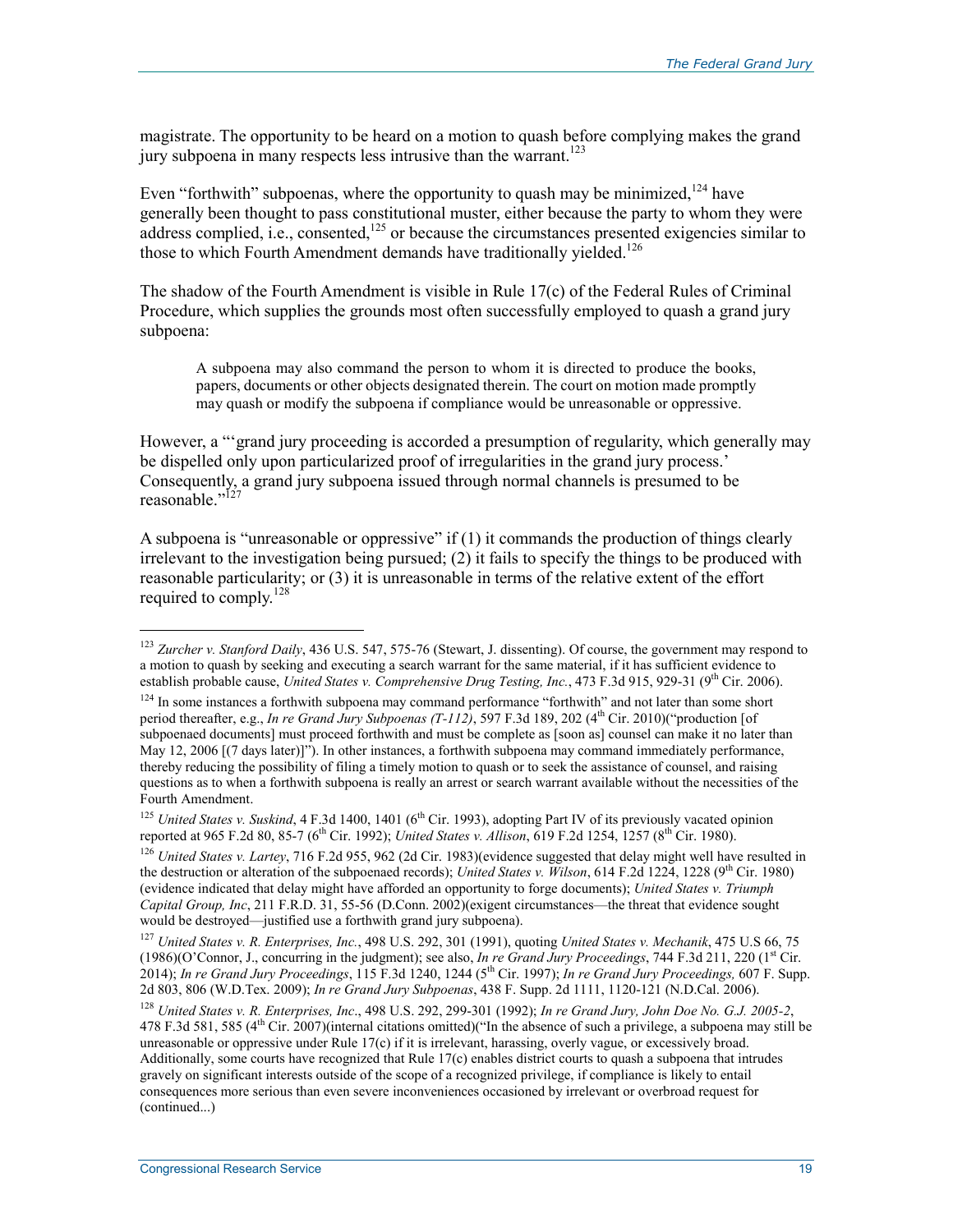It is not unreasonable under the Fourth Amendment nor contrary to the Fifth Amendment privilege against self-incrimination to subpoena a witness to appear before the grand jury in order to furnish a voice exemplar,  $129$  a handwriting exemplar,  $130$  to sign a consent form authorizing the disclosure of bank records,<sup>131</sup> or for juveniles to produce a DNA sample and a complete set of fingerprints.132 Consequently, the courts will not quash an otherwise valid subpoena issued for any those purposes.<sup>133</sup>

Although the Fifth Amendment privilege against self-incrimination<sup>134</sup> precludes requiring a witness to testify at his or her criminal trial, $\frac{135}{135}$  it does not "confer an absolute right to decline to respond in a grand jury inquiry."<sup>136</sup> Once before the grand jury, a witness may decline to present self-incriminating testimony.<sup>137</sup> The right does not include the option to protect pre-existing,

1

Here again, failure to comply with guidelines in the United States Attorneys' Manual or other internal directives will not per se render a grand jury subpoena subject to being quashed, *In re Grand Jury Proceedings No.92-4*, 42 F.3d 876,  $880(4^{th}$  Cir. 1994).

<sup>132</sup> *In re Green Grand Jury Proceedings*, 371 F. Supp.2d 1055, 1056-58 (D.Minn. 2005); *In re Shabazz*, 200 F. Supp. 2d 578, 581-85 (D.S.C. 2002)(applying Fourth Amendment analysis to a motion to quash a grand jury subpoena duces tecum for a saliva sample sought for DNA testing purposes).

<sup>133</sup> *United States v. Meregildo*, 876 F. Supp. 2d 445, 450 (S.D.N.Y. 2012)(internal citations and quotation marks omitted)("Among other limitations, a grand jury is without power to invade a legitimate privacy interest protected by the Fourth Amendment.... While a grand jury subpoena may constitute a search, what a person knowingly exposes to the public, even in his own home or office, is not a subject of Fourth Amendment protection. Thus, grand jury subpoenas compelling voice exemplars, handwriting samples, and hair samples fall outside the ambit of the Fourth Amendment protection. By contrast, grand jury subpoenas involving intrusions into the body, such as blood testing implicate the Fourth Amendment's prohibition of unreasonable searches").

<sup>134</sup> "... [N]or shall any person ... be compelled in any criminal case to be a witness against himself.... "U.S. Const. amend. V.

<sup>135</sup> *Cf., Griffin v. California*, 380 U.S. 609, 613-14 (1965)(prosecutors are constitutionally barred from making uninvited comments on the defendants failure to testify to the jury); *United States v. Ayewoh*, 627 F.3d 914, 922-23 (1st Cir. 2010); *United States v. Wells*, 623 F.3d 332, 338 (6<sup>th</sup> Cir. 2010).

<sup>136</sup> *United States v. Mandujano*, 425 U.S. 564, 572 (1976). Nor is a witness entitled to *Miranda* warnings even if he or she is a target of the grand jury's investigation, 425 U.S. at 579; *United States v. Byram*, 145 F.3d 405, 409 (1<sup>st</sup> Cir. 1996); *United States v. Gomez*, 237 F.3d 238, 241-42 (3d Cir. 2000); *United States v. Quam*, 367 F.3d 1006, 1008 (8th Cir. 2004); *United States v. Trinh*, 638 F. Supp. 2d 143, 147 (D.Mass. 2009).

<sup>137</sup> *United States v. Gomez*, 237 F.3d 238, 240 (3d Cir. 2000). The Fifth Amendment, however, ordinarily does not permit a grand jury witness to refuse to answer on grounds his testimony will expose him to prosecution under foreign (continued...)

<sup>(...</sup>continued)

records"); *In re Grand Jury Subpoenas*, 906 F.2d 1485, 1496 (10<sup>th</sup> Cir. 1990); *In re Grand Jury Subpoena Duces Tecum Dated November 15, 1993*, 846 F. Supp. 11, 12-4 (S.D.N.Y. 1994)(quashing as overbroad a grand jury subpoena for all computer hard disk drives and floppy diskettes without any particular reference to their content). In *R. Enterprises*, the Court held that the party seeking to quash bears the burden of establishing that a particular subpoena is unreasonable because it is unduly burdensome or because of its want of specificity or relevancy and that a motion to quash on grounds of relevancy "must be denied unless there is no reasonable possibility that the category of materials the Government seeks will produce information relevant to the general subject of the grand jury's investigation." 498 U.S. at 301; *In re Grand Jury Proceedings*, 616 F.3d 1186, 1201(10<sup>th</sup> Cir. 2010); *In re Grand Jury Subpoena*, 175 F.3d 332, 339 (4th Cir. 1999); *In re Sealed Case (Espy)*, 121 F.3d 729, 759 (D.C.Cir. 1997). Moreover, burdensomeness is a matter of context, *In re Grand Jury Proceedings*, 744 F.3d 211, 221 (1<sup>st</sup> Cir. 2014)("NITHPO ultimately does little more than enumerate the categories of requested documents and generally protect 'the sheer amount of time and resources that would be required to comply' with the subpoena duces tecum. But all subpoenas demand some amount of time and resources from their recipients, and absent a more specific explanation of how the burden in this case is unreasonable, we decline to disturb the district court's judgment").

<sup>129</sup> *United States v. Dionisio*, 410 U.S. 1 (1973).

<sup>130</sup> *United States v. Mara*, 410 U.S. 19 (1973).

<sup>131</sup> *Doe v. United States*, 487 U.S. 201 (1988).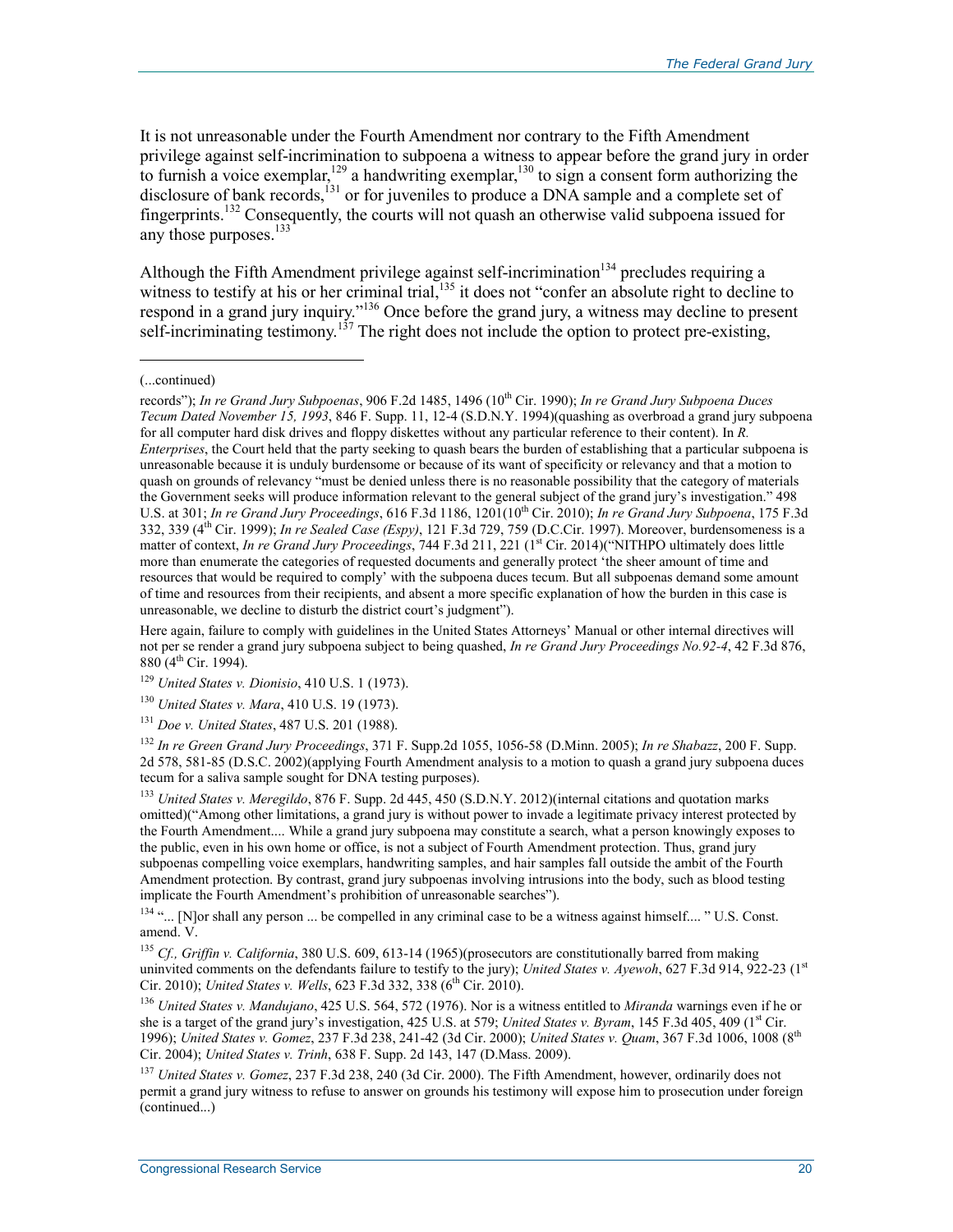voluntarily prepared personal papers on the ground that they are self-incriminatory,<sup>138</sup> but a witness may refused to produce that documents where the act of production (rather than the mere content of the documents) would itself be incriminating.<sup>139</sup> The privilege, nevertheless, is a personal one, and as a result provides no basis to quash a grand jury subpoena duces tecum for the records of corporate or other legal entities rather than of individuals.<sup>140</sup>

The Fifth Amendment due process clause,<sup>141</sup> with and like the unreasonable or oppressive standard of Rule 17, supplement other grounds for a motion to quash grand jury subpoenas when confronted with potential abuse of the grand jury process or practices that are fundamentally unfair.

Thus, a grand jury subpoena is subject to a motion to quash if issued for the sole or dominant purpose of preparing the government's case against a previously indicted target, but not if there is a possible valid purpose for the subpoena.<sup>142</sup> Nor may the grand jury subpoena be used as a discovery device for civil cases in which the government has an interest.<sup>143</sup>

1

<sup>141</sup> "... [N]or shall any person ... be deprived of life, liberty, or property, without due process of law.... " U.S.Const. amend. V.

<sup>142</sup> *United States v. Punn*, 737 F.3d 1, 6 (2d Cir. 2013)("The law is settled in this circuit and elsewhere that it is improper to utilize a Grand Jury for the sole or dominating purpose of preparing an already pending indictment for trial"); *United States v. US Infrastructure, Inc.*, 576 F.3d 1195, 1214 (11<sup>th</sup> Cir. 2009) ("A defendant claiming grand jury abuse has the burden of showing that the Government's use of the grand jury was improperly motivated. While the grand jury cannot be used solely or even primarily to gather evidence against an indicted defendant, it can be used to investigate whether a defendant committed crimes not covered in the indictment. [T]he law presumes, absent a strong showing to the contrary, that a grand jury acts within the legitimate scope of its authority")(internal citations and quotation marks omitted); *In re Green Grand Jury Proceedings*, 492 F.3d 976, 986 (8th Cir. 2007)("The government may not use the grand jury's investigative powers for the sole or dominant purpose of a preparing a pending indictment for trial. If the grand jury proceedings are directed toward other charges or persons, its scope cannot be narrowly circumscribed and any collateral fruits from bona fine inquires may be utilized by the government"); *United States v. Anderson*, 441 F.3d 1162, 1189 (10<sup>th</sup> Cir. 2006); *United States v. Flemmi*, 245 F.3d 24, 28 (1<sup>st</sup> Cir. 2001)("if a grand jury's continuing indagation results in the indictment of parties not previously charged, the presumption of regularity generally persists. So too when the grand jury's investigation leads to the filing of additional charges against previously indicted defendants"); *United States v. Brothers Const. Co.*, 219 F.3d 300, 314 (4<sup>th</sup> Cir. 2000).

<sup>143</sup> *In re Grand Jury Subpoena Under Seal*, 175 F.3d 332, 339-40 (4th Cir. 1999); *cf*., *United States v. Sells Engineering, Inc.*, 463 U.S. 418, 432 (1983)("If prosecutors in a given case knew that their colleagues would be free to use the materials generated by the grand jury in a civil case, they might be tempted to manipulate the grand jury's powerful investigative tools to root out additional evidence useful in the civil suit, or even to start or continue a grand jury inquiry where no criminal prosecution seemed likely. Any such use of grand jury proceedings to elicit evidence for use in a civil case is improper per se"). The attorney for the government, however, need not seek court approval to use the knowledge he gained by assisting in a grand jury in a related civil matter, *United States v. John Doe, Inc.*, 481 U.S. (continued...)

<sup>(...</sup>continued)

law, *In re Grand Jury Proceedings of the Special April 2002 Grand Jury*, 347 F.3d 197, 208 (7<sup>th</sup> Cir. 2003), citing, *United States v. Balsys*, 524 U.S. 666, 673-700 (7th Cir. 2003); *In re Grand Jury Investigation John Doe*, 542 F. Supp. 2d 467, 469 (E.D.Va. 2008); *United States v. Alvarez*, 489 F. Supp. 2d 714, 721-23 (W.D. Tex. 2007).

<sup>138</sup> *United States v. Hubbell*, 530 U.S. 27, 35-6 (2000), citing, *Fisher v. United States*, 425 U.S. 391, 409 (1976) and *United States v. Doe*, 465 U.S. 605, 612 (1984); *In re Grand Jury Subpoena Dated April 18, 2003*, 383 F.3d 905, 909  $(9^{th}$  Cir. 2004).

<sup>139</sup> *United States v. Hubbell*, 530 U.S. at 40-3; *In re Grand Jury Witness*, 92 F.3d 710, 712-13 (8th Cir. 1996); *In re Grand Jury Subpoena Dated April 18, 2003*, 383 F.3d 905, 909-10 (9th Cir. 2004); *In re Grand Jury Subpoena (John Doe Inc.)*, 991 F. Supp. 2d 968, 972-76 (E.D.Mich. 2014).

<sup>140</sup> *Braswell v. United States*, 487 U.S. 99 (1988); *In re Grand Jury Subpoena Issued June 18, 2009*, 593 F.3d 155, 158- 59 (2d Cir. 2010); *In re Grand Jury Subpoena*, 584 F.3d 175, 184 (4th Cir. 2009); ); *In re Grand Jury Subpoena (John Doe Inc.)*, 991 F. Supp. 2d at 972-761; cf., *Bellis v. United States*, 417 U.S.85 (1974)(upholding the contempt citation of an attorney for failure to comply with a grand jury subpoena for his law firm's business records).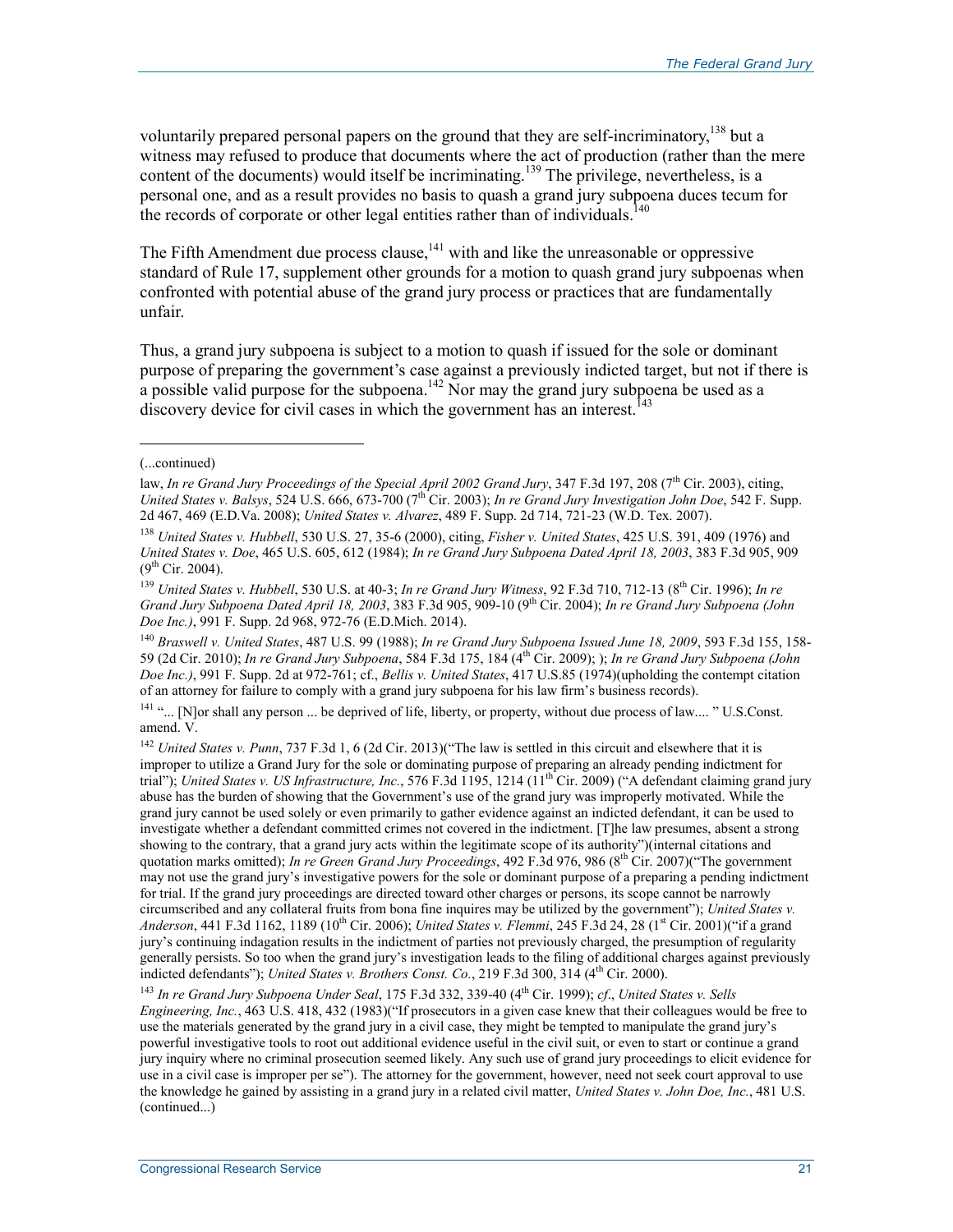Finally, the Constitution provides that "for any speech or debate in either House, they [the members of Congress] shall not be questioned in any other place."<sup>144</sup> The privilege precludes questioning before the grand jury of a Member's legislative acts.<sup>145</sup>

### **Statutory and Other Limitations of Grand Jury Subpoena Authority**

Federal law prohibits the use of evidence tainted by illegal wiretapping.<sup>146</sup> The prohibition provides just cause for the refusal of a grand jury witness to respond to inquiries based on illegal wiretapping information.<sup>147</sup> Similarly, a grand jury subpoena directed towards earlier testimony secured under a promise of immunity from prosecution may be quashed if sought solely for the purpose of indicting the witness.<sup>148</sup> There is some limited support for the proposition that a claim of foreign sovereign immunity may not be interposed to avoid compliance with a grand jury subpoena.<sup>149</sup>

The courts are divided over the question of whether a statute that classifies information as confidential thereby takes the information beyond the reach of a federal grand jury subpoena, or otherwise confines its authority.<sup>150</sup>

(...continued)

1

102, 111 (1987).

144 U.S. Const. Art. I, §6, cl.2.

<sup>145</sup> *In re Grand Jury Subpoenas*, 571 F.3d 1200, 1202-203 (D.C.Cir. 2009); *United States v. Rostenkowski*, 59 F.3d 1291, 1300 (D.C.Cir. 1995); *United States v. Swindall*, 971 F.2d 1531, 1543 (11th Cir. 1992).

<sup>146</sup> "Whenever any wire or oral communications has been intercepted, no part of the contents of such communication and no evidence derived therefrom may be received in evidence ... before ... any grand jury ... if the disclosure of that information would be in violation of this chapter [18 U.S.C. 2510-2522]." 18 U.S.C. 2515. No such rule governs admissibility of evidence before the grand jury with respect to interceptions under the Foreign Intelligence Surveillance Act, *In re Grand Jury Subpoena (T-112)*, 597 F.3d 189, 201(4<sup>th</sup> Cir. 2010).

<sup>147</sup> *Gelbard v. United States,* 408 U.S. 41 (1971); *In re Grand Jury Proceedings, Doe, 988 F.2d 211, 213* (1<sup>st</sup> Cir. 1992); *In re Grand Jury*, 111 F.3d 1066, 1077-79 (3d Cir. 1997); *In re Grand Jury Investigation (John Doe)*, 437 F.3d 855, 857 (9th Cir. 2006).

<sup>148</sup> *In re Grand Jury Proceedings (Kinamon)*, 45 F.3d 343, 347-48 (9<sup>th</sup> Cir. 1995) (interpreting 18 U.S.C. 6002).

<sup>149</sup> *In re Grand Jury Proceeding in re M/V Deltuva*, 752 F. Supp. 2d 173, 178 (D.P.R. 2010); cf., *United States v. Hendron*, 812 F. Supp. 973, 975-76 (E.D.N.Y. 1993)(immunity under the Foreign Sovereign Immunities Act does not apply in criminal cases); but see, *Gould, Inc. v. Mitsui Mining & Smelting Co., Ltd*., 750 F. Supp. 838, 843-44 (N.D.Ohio 1990)(the Foreign Sovereign Immunities Act applies to both civil and criminal cases).

<sup>150</sup> For instance one court has suggested that a grand jury subpoena does not constitute "court order" sufficient to trigger the exception to the confidentiality requirements of the Privacy Act, 5 U.S.C. 552a, with respect to records maintained by the federal government, *Doe v. DiGenova*, 779 F.2d 74, 85 (D.C.Cir. 1985), while another court has reached a contrary conclusion, *In re Grand Jury Subpoena Issued to the United States Postal Service*, 535 F. Supp. 31, 32-33 (E.D.Tenn. 1981). In the course of its opinion the *Doe* court noted a similar divergence of views on the question of whether a grand jury subpoena constituted a court order sufficient to trigger an exception in the Fair Credit Reporting Act (15 U.S.C. 1681), *Doe*, 779 F.2d at 81 n.16, citing, *In re Grand Jury Subpoena Duces Tecum Concerning Credit Bureau, Inc.*, 498 F. Supp. 1174 (N.D.Ga. 1980) and *in re Application of Credit Information Corp. of New York to Quash Grand Jury Subpoena*, 526 F. Supp. 1253 (D.Md. 1981), in contrast to, *In re Grand Jury Proceedings*, 503 F. Supp. 9 (D.N.J. 1980) and *In re Subpoena Duces Tecum to Testify Before Grand Jury Directed to TRW, Inc.*, 460 F. Supp. 1007 (E.D.Mich. 1978); compare also, *United States v. 218 3rd St.*, 805 F.2d 256, 60-62 (7th Cir. 1986), with *In re Castiglione*, 587 F. Supp. 1210 (E.D.Cal. 1984), with respect to exceptions to the confidentiality requirements of the Right to Financial Privacy Act (12 U.S.C. 3420). *In re August, 1993 Regular Grand Jury*, 854 F. Supp. 1380, 1382-385 (S.D.Ind. 1994) recognizes the authority to quash a grand jury subpoena to preserve the confidentiality of hospital records concerning drug abuse treatment patients under 42 U.S.C. 290dd-2. See also, *In re Grand Jury Proceedings,* 607 F. Supp. 2d 803, 806-807 (W.D.Tex. 2009)("[C]ourts in other circuits have rejected claims from state officials that compliance with a federal-grand-jury subpoena would mean that they would violate (continued...)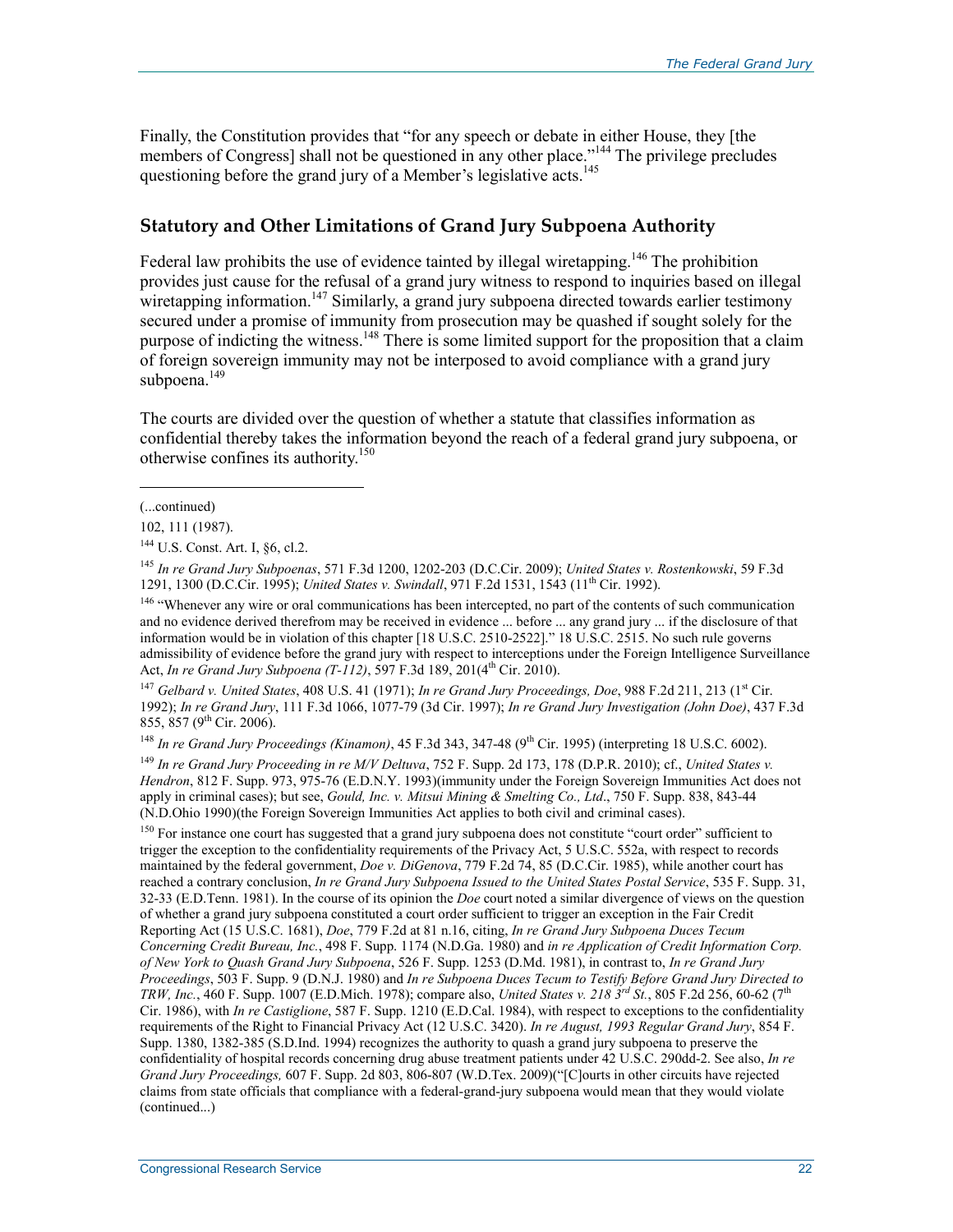The vitality of regulatory limitations upon the grand jury subpoena power are equally unclear. The courts have consistently held that the government's failure to comply with the guidelines in the United States Attorneys' Manual concerning grand jury subpoenas does not constitute valid ground upon which to quash or modify a grand jury subpoena,<sup>151</sup> but implications of ethical rules purporting to proscribe the manner in which government attorneys may act with respect grand jury subpoenas and other matters arising out of their duties are less clear.<sup>152</sup>

# **Secrecy**

Federal grand juries conduct their business in a secrecy defined by rules which limit who may attend,  $15\overline{3}$  and the circumstances under which matters involving the conduct of their business may be disclosed.<sup>154</sup> Grand jury secrecy predates the arrival of the grand jury in this country and the Supreme Court has said that "the proper functioning of our grand jury system depends upon" it.<sup>155</sup> On the other hand, it has always been freely acknowledged that there are circumstances when, in balancing the interests of justice, the interests to be served by disclosure will outweigh the interests in secrecy.

The cloak surrounding the grand jury's business serves several interests:

(1) to prevent the escape of those whose indictment may be contemplated; (2) to insure the utmost freedom to the grand jury in its deliberations, and to prevent persons subject to indictment or their friends from importuning the grand jurors; (3) to prevent subornation of perjury or tampering with the witness who may testify before [the] grand jury and later appear at the trial of those indicted by it; (4) to encourage free and untrammeled disclosures by persons who have information with respect to the commission of crimes; (5) to protect [the] innocent accused who is exonerated from disclosure of the fact that he has been under investigation and from the expense of standing trial where there was no probability of guilt. $156$ 

1

(continued...)

<sup>(...</sup>continued)

state confidentiality laws or that a separate court order is necessary for enforcement of a subpoena").

<sup>151</sup> *In re Grand Jury Proceedings No. 92-4*, 42 F.3d 876, 880 (4th Cir. 1994); *In re Grand Jury Proceedings (Chesnoff)*, 13 F.3d 1293, 1296 (9<sup>th</sup> Cir. 1994).

<sup>&</sup>lt;sup>152</sup> Compare, Whitehouse v. United States District Court, 53 F.3d 1349 (1st Cir. 1995), with, Stern v. United States *District Court*, 214 F.3d 4 (1<sup>st</sup> Cir. 2000).

<sup>&</sup>lt;sup>153</sup> "... The following persons may be present while the grand jury is in session: attorneys for the government, the witness being questioned, interpreters when needed, and a court reporter or an operator of a recording device ... No person other than the jurors, and any interpreter needed to assist a hearing-impaired or speech-impaired juror, may be present while the grand jury is deliberating or voting." F.R.Crim.P. 6(d).

<sup>&</sup>lt;sup>154</sup> "(A) No obligation of secrecy may be imposed on any person except in accordance with Rule  $6(e)(2)(B)$ . (B) Unless these rules provide otherwise, the following persons must not disclose a matter occurring before the grand jury: (i) a grand juror; (ii) an interpreter; (iii) a court reporter; (iv) an operator of a recording device; (v) a person who transcribes recorded testimony; (vi) an attorney for the government; or (vii) a person to whom disclosure is made under Rule  $6(e)(3)(A)(ii)$  or (iii) ... (7) Contempt. A knowing violation of Rule 6, or of guidelines jointly issued by the Attorney General and the Director of National Intelligence pursuant to Rule 6, may be punished as a contempt of court." F.R.Crim.P. 6(e)(2),(7).

<sup>155</sup> *Rehberg v. Paulk*, 132 S.Ct. 1497, 1509 (2012); *United States v. Sells Engineering, Inc.*, 463 U.S. 418, 424 (1983), quoting, *Douglas Oil Co. v. Petrol Stops Northwest*, 441 U.S. 211, 218 (1979).

<sup>156</sup> *United States v. John Doe, Inc.*, 481 U.S. 102, 109 n.5 (1987), quoting *United States v. Rose*, 215 F.2d 617, 628-29 (3d Cir. 1954) and *United States v. Procter & Gamble Co*., 356 U.S. 677, 681-82 n.6. (1958); *Douglas Oil Co. v. Petrol Stops Northwest*, 441 U.S. 211, 219 n.10 (1979).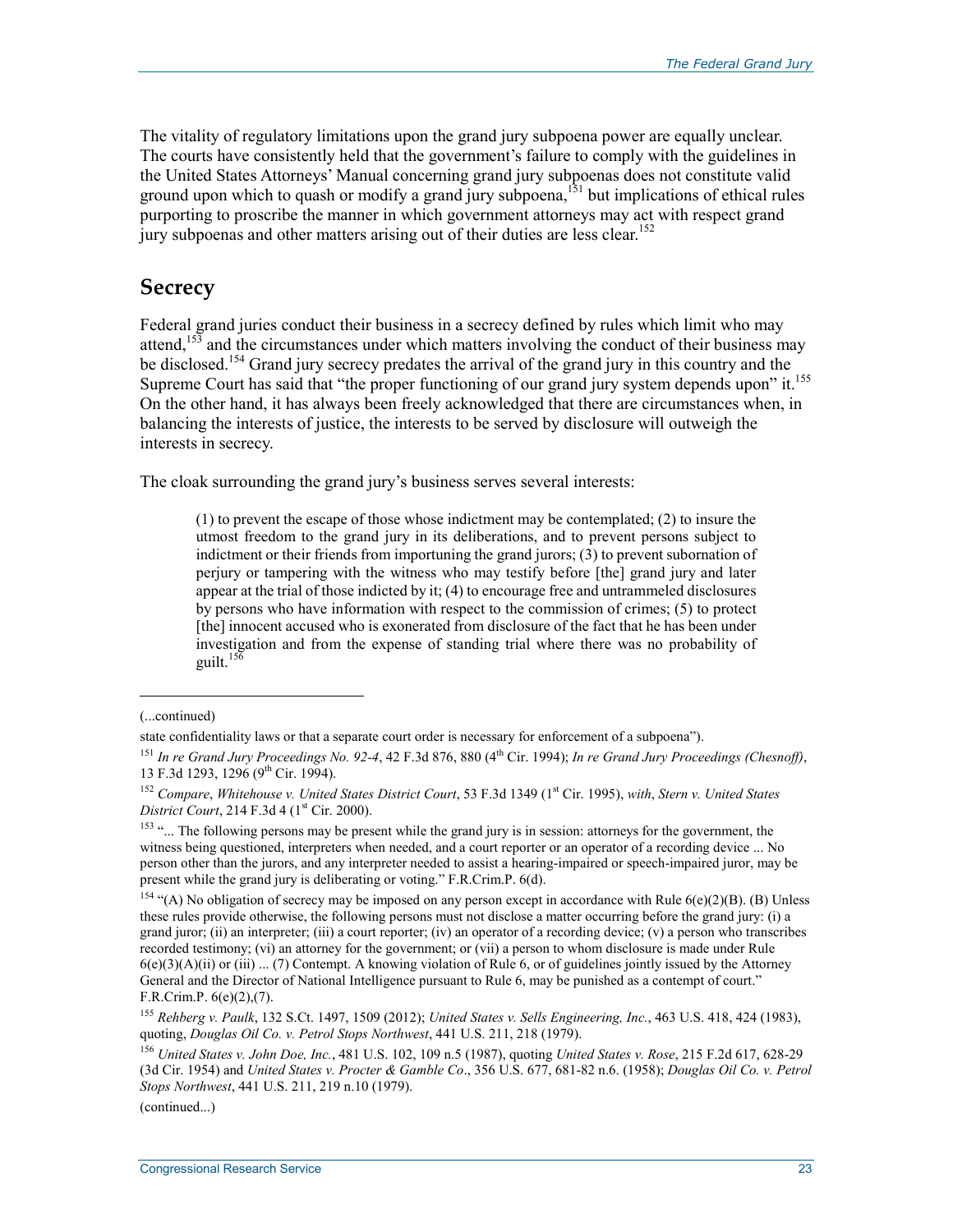Conversely, circumstances may exist under which evidence of what occurred before the grand jury could prevent a miscarriage of justice or serve some other public interest. These conditions may develop in any environment in which evidence unearthed by the grand jury might be relevant. They can arise in the federal criminal trials which often follow from a grand jury investigation, in state criminal investigations and proceedings, in civil litigation, and in administrative and legislative proceedings.

The boundaries of grand jury secrecy have been defined by balancing the public interest in the confidentiality of grand jury proceedings against the public interest in disclosure in a particular context.<sup>157</sup> In some cases such as disclosure to a second grand jury, the rule permits disclosure without court approval;  $158$  in other cases such as disclosure to a civil litigant, the rule requires court approval after balancing the conflicting interests represented in a particular request for disclosure.<sup>159</sup>

## **Those Who Need Not Keep the Grand Jury's Secrets**

Rule 6 expressly declares that "[n]o obligation of secrecy may be imposed on any person except in accordance with" its provisions,<sup>160</sup> and only proscribes disclosures by members of the grand jury, its court reporters and interpreters, the attorney for the government, and any personnel to whom grand jury matters are disclosed so that they may assist the attorney for the government.

Thus, a grand jury witness may usually disclose his or her grand jury testimony,<sup>161</sup> and those not listed in Rule 6 generally need not keep the grand jury's secrets even if they learned of the matter

<sup>(...</sup>continued)

*Douglas Oil Co.* offered an alternative formulation, "First, if preindictment proceedings were made public, many prospective witnesses would be hesitant to come forward voluntarily, knowing that those against whom they testify would be aware of that testimony. Moreover, witnesses who appeared before the grand jury would be less likely to testify fully and frankly, as they would be open to retribution as well as to inducements. There also would be the risk that those about to be indicted would flee, or would try to influence individual grand jurors to vote against indictment. Finally, by preserving the secrecy of the proceedings, we assure that persons who are accused but exonerated by the grand jury will not be held up to public ridicule," *Douglas Oil Co. v. Petrol Stops Northwest*, 441 U.S. at 219. The two are obviously similar and subsequent lower court decisions seem to show no real preference, *O'Keefe v. Chisholm*, 769 F.3d 936, 943 (7th Cir. 2014)(quoting *Douglas Oil*); *In re Grand Jury Subpoena, Judith Miller*, 493 F.3d 152, 154 (D.C. Cir. 2007)(same); *United States v. Aisenberg*, 358 F.3d 1327 (11th Cir. 2004)(citing *Douglas Oil)*; *In re Newark Morning Ledger Co.*, 260 F.3d 217, 221 (3d Cir. 2001)(same); *Camiolo v. State Farm Fire and Cas.Co.*, 334 F.3d 345, 355 (3d Cir. 2003)(citing *Rose*); *In re Petition of Craig*, 131 F.3d 99, 102 (2d Cir. 1997)(same); *Anilao v. Spota*, 918 F. Supp. 2d 157, 172 (E.D.N.Y. 2012)(same).

<sup>157</sup> *Douglas Oil Co. v. Petrol Stops Northwest*, 441 U.S. 211, 218-19 (1979)("disclosure is appropriate only in those cases where the need for it outweighs the public interest in secrecy"); see also, *SEC v. Rajaratnam*, 622 F.3d 159, 183 (2d Cir. 2010); *United Kingdom v. United States*, 238 F.3d 1312, 1320 (11th Cir. 2001); *United States v. Borda*, 905 F. Supp. 2d 201, 204 (D.D.C. 2012).

 $158$  F.R.Crim.P. 6(e)(3)(C).

 $^{159}$  F.R.Crim.P. 6(e)(3)(E)(ii).

<sup>160</sup> F.R.Crim.P. 6(e)(2).

<sup>161</sup> *United States v. Sells Engineering, Inc.*, 463 U.S. 418, 425 (1983)("Witnesses are not under the prohibition unless they also happen to fit into one of the enumerated classes [e.g., grand juror, interpreter, court reporter, attorney for the government, etc.]"); *Butterworth v. Smith*, 494 U.S. 624 (1990)(holding unconstitutional, as a violation of the First Amendment, a Florida statute that prohibited a witness from ever disclosing his or her grand jury testimony); *Oracle Corp. v. SAP AG*, 566 F. Supp. 2d 1010, 1011 (N.D.Cal. 2008); *cf., In re Sealed Motion*, 880 F.2d 1367, 1373 (D.C. Cir. 1989)(holding that "a grand jury witness has a general right to a transcript of [his or her own] testimony absent the government demonstrating countervailing interests which outweigh the right to release of a transcript"); *contra*, *In re*  (continued...)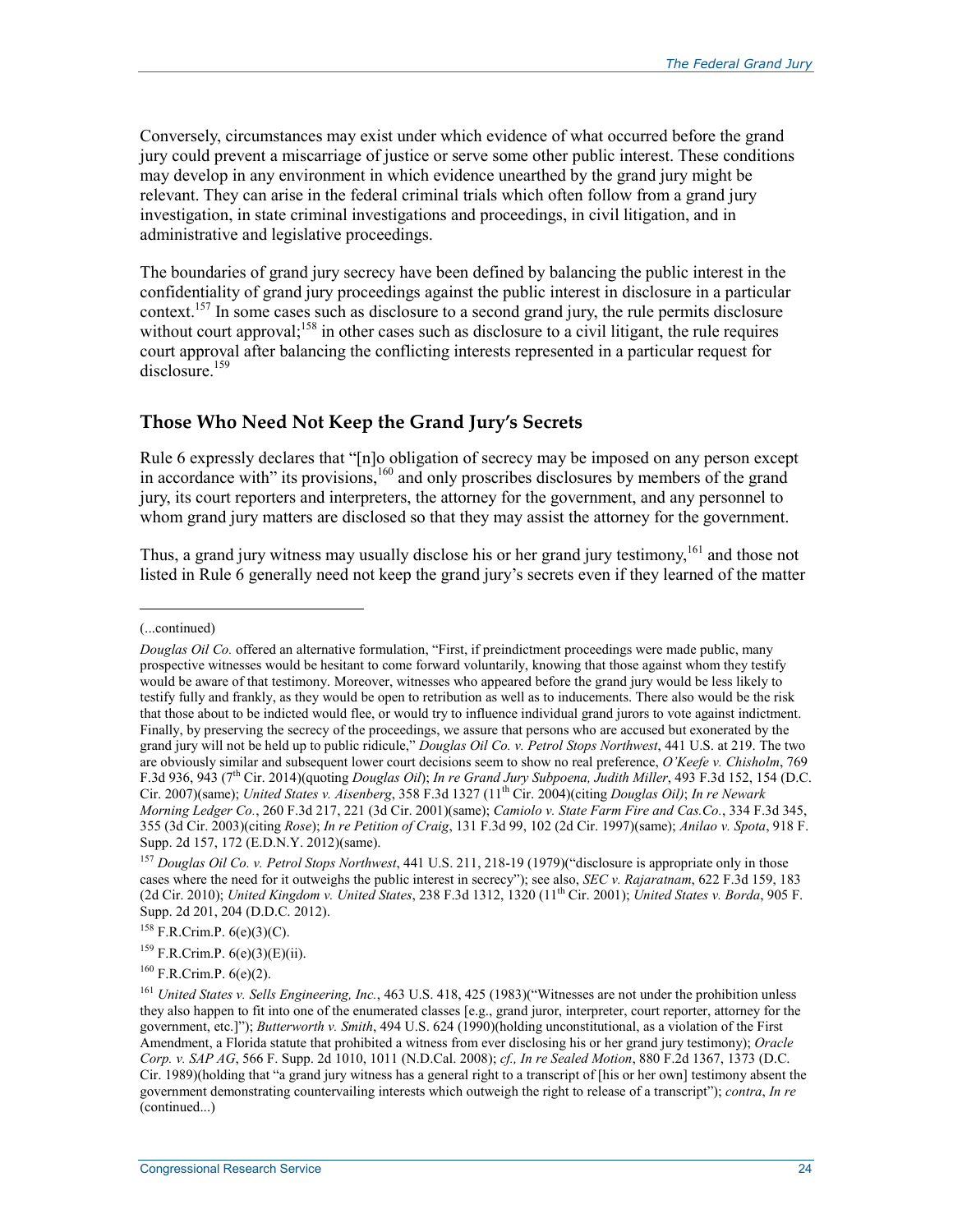from someone bound by the rule of secrecy.<sup>162</sup> Nevertheless, at least one court appears to believe that the Stored Communications Act operates as a sub silentio exception, permitting the imposition of nondisclosure orders upon communications service providers with respect to grand jury subpoenas they receive for customer communications content and records.<sup>163</sup>

#### **Matters**

Grand jury secrecy shrouds "matter[s] occurring before the grand jury."<sup>164</sup> In most instances, it does not bar disclosure of information because the information might be presented to the grand jury at some time in the future.165 The rule protects the workings of the grand jury not the grist for its mill. The fact of disclosure to the grand jury, rather than the information disclosed, is the object of protection, but the two are not always easily separated. Clearly, grand jury secrecy does not bar disclosure of information previously presented to a grand jury but sought for an unrelated purpose by a requester unaware of its earlier presentation. On the other hand, it does cover

#### (...continued)

1

<sup>163</sup> *In re Application of the United States for an Order of Nondisclosure Pursuant to 18 U.S.C. §2705(b) for Grand Jury Subpoena*, 45 F. Supp. 3d 1, 8 (D.D.C. 2014).

164 F.R.Crim.P. 6(e)(2)(B); see generally, *What Are "Matters Occurring Before the Grand Jury" Within Prohibition of Rule 6(e) of the Federal Rules of Criminal Procedure*, 50 ALR Fed 675; *FRCrP 6(e) and the Disclosure of Documents Reviewed by a Grand Jury*, 57 UNIVERSITY OF CHICAGO LAW REVIEW 221 (1990); Beale et al., GRAND JURY LAW AND PRACTICE §5.6 (2008 & 2014 Supp.).

<sup>165</sup> *United States v. Eastern Air Lines, Inc.*, 923 F.2d 241, 244 (2d Cir. 1991); but see, *In re Motions of Dow Jones & Co.*, 142 F.3d 496, 500 (D.C.Cir. 1998)("The phrase—'matters occurring before the grand jury'—includes not only what has occurred and what is occurring, but also what is like to occur"); *In re Cudahy*, 294 F.3d 947, 951(7<sup>th</sup> Cir. 2002))("the purpose of Rule 6(e) is to protect the confidentiality of the grand jury's hearings and deliberations, and the term matters occurring before the grand jury is interpreted accordingly. See *Martin v. Consultants & Administrators, Inc.*, 966 F.2d 1078, 1097 (7<sup>th</sup> Cir. 1992)('the general rule is that Rule 6(e)'s nondisclosure requirement applies to anything that may reveal what occurred before the grand jury'); *In re Sealed Case No. 99-3091*, 192 F.2d 995, 1001 (D.C.Cir. 1999)(the phrase matters occurring before the grand jury encompasses 'not only what has occurred and what is occurring, but also what is likely to occur, including the identities of witnesses or jurors, the substance of testimony as well as actual transcripts, the strategy or direction of the investigation, the deliberations or questions of jurors, and the like'); *United States v. Phillips*, 843 F.2d 438, 441 (11<sup>th</sup> Cir. 1988)('the term matter occurring before the grand jury has been defined to include anything that will reveal what transpired during the grand jury proceedings'); *Standley v. Department of Justice*, 835 F.2d 216, 218 (9th Cir. 1987))('anything which may reveal what occurred before the grand jury' or 'information which would reveal the identities of witnesses or jurors, the substance of testimony, the strategy or direction of the investigation, the deliberations or questions of the jurors, and the like')"); *Concepcion v. FBI*, 606 F. Supp. 2d 14, 33 (D.D.C. 2009)(the term covers disclosures that "could reveal the inner workings of the grand jury" on a particular case); *Cozen O'Connor v. United States Department of Treasury*, 570 F. Supp.2d 749, 776 (E.D.Pa. 2008).

*Grand Jury Subpoena*, 72 F.3d 271, 275-76 (2d Cir. 1995) (holding that grand jury witnesses do not have a presumptive right to a copy of their grand jury testimony on demand); *In re Grand Jury Proceedings*, 417 F.3d 18, 25-8  $(1<sup>st</sup> Cir. 2005)$ (holding that under narrow circumstances the inherent power of the court to impose secrecy orders incidental to the matters occurring before them includes the power to impose such orders upon grand jury witnesses); *In re Grand Jury*, 566 F.3d 12, 17-23 (1<sup>st</sup> Cir. 2009)(holding a witness must show a particularized need for disclosure of his testimony, but not a strong showing of particularized need).

<sup>162</sup> *Fund for Constitutional Government v. National Archives*, 656 F.2d 856, 870 n.33 (D.C. Cir. 1981); *United States v. Forman*, 71 F.3d 1214, 1217-220 (6<sup>th</sup> Cir. 1995); *In re Polyprophylene Carpet Antitrust Litigation*, 181 F.R.D. 680, 692-94 (N.D.Ga. 1998); Beale et al., GRAND JURY LAW AND PRACTICE §5.4 (2008 & 2011 Supp.). Under some circumstances, however, such disclosures may constitute violations of 18 U.S.C. 641 (theft of federal property) or 1503 (obstruction of justice), see *United States v. Jeter*, 775 F.2d 670 (6<sup>th</sup> Cir. 1985) (upholding convictions under both sections of a defendant who had sold information, obtained from carbon paper used to type transcripts of grand jury proceedings, to the targets of the grand jury investigations).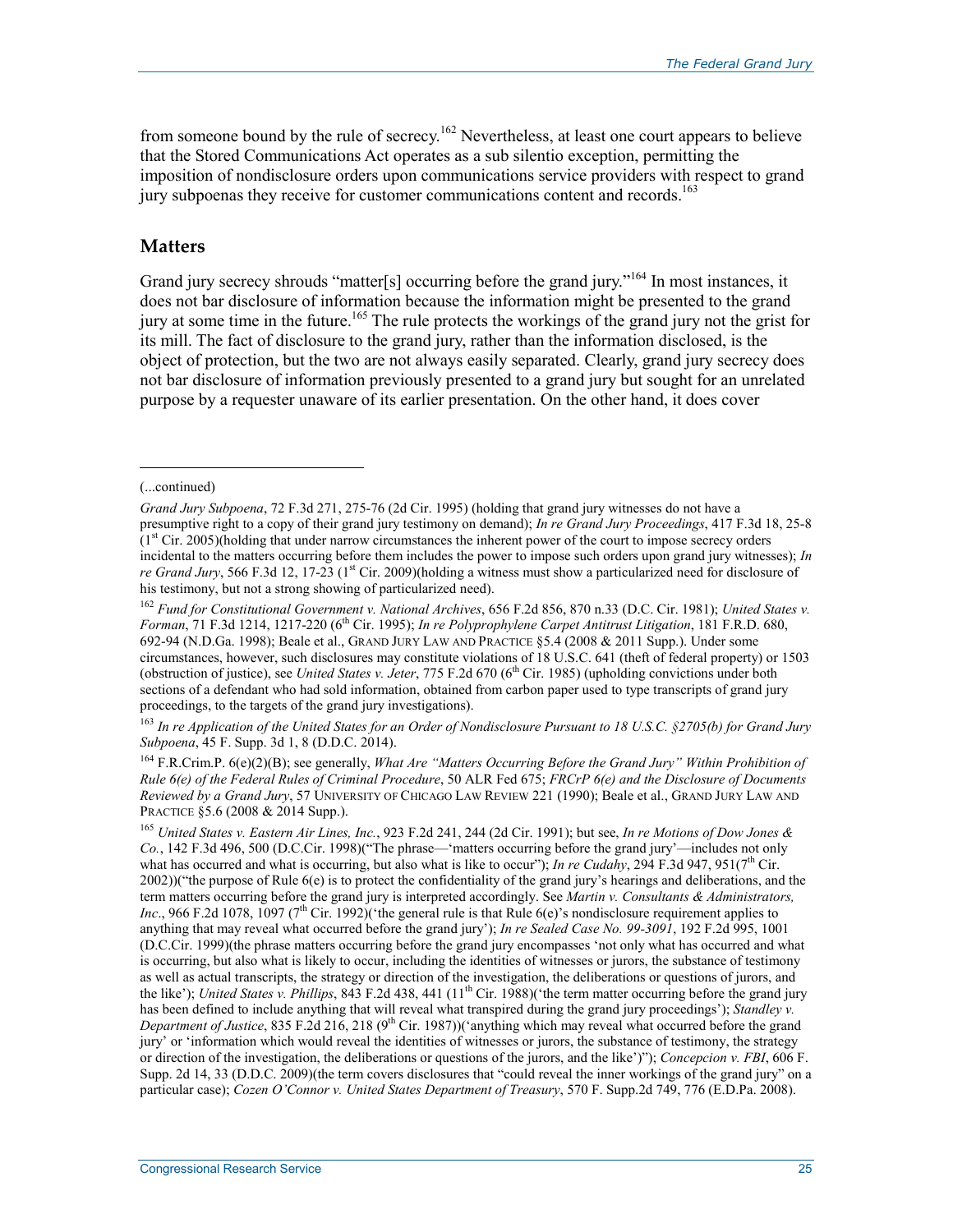instances where information is sought because it has been presented to the grand jury. In between, the distinctions become more difficult and the cases do not reflect a single approach.<sup>166</sup>

Rule 6(e) also shields ancillary proceedings and records to avoid frustration of its purpose during the course of litigation concerning the proper scope of the rule.<sup>167</sup>

#### **Disclosure**

 $\overline{a}$ 

The rule does not preclude disclosure of matters occurring before the grand jury under a number of circumstances. Some require court approval; others do not. The areas beyond the cloak of grand jury secrecy may include instances where: (1) the individual with the information is not bound to maintain the grand jury's secrets;<sup>168</sup> (2) disclosure does not constitute disclosure of "matters occurring before the grand jury;"<sup>169</sup> (3) subsequent use of the information presented to the grand jury is not "disclosure;" $170^\circ$  (4) the disclosure is to an attorney for the government or a

<sup>&</sup>lt;sup>166</sup> See e.g., *United States v. Dynavac, Inc.*, 6 F.3d 1407, 1411-414 (9<sup>th</sup> Cir. 1993), which first notes that "Rule 6(e) is intended only to protect against disclosure of what is said or takes place in the grand jury room ... it is not the purpose of the Rule to foreclose from all future revelations to proper authorities the same information or documents which were presented to the grand jury. Thus, if a document is sought for its own sake rather than to learn what took place before the grand jury, and if its disclosure will not compromise the integrity of the grand jury process, Rule 6(e) does not prohibit its release." The *Dynavac* court then goes on to discuss the several, various different tests used by other circuits to determine when business records subpoena by the grand jury should be considered covered by Rule 6(e); see also, *In re Grand Jury Investigation (Missouri)*, 55 F.3d 350, 353-54 (8th Cir. 1995); *Kersting v. United States*, 206 F.3d 817, 821 ( $9<sup>th</sup>$  Cir. 2000)("The law, however, is clear that business records sought for intrinsic value are admissible, even if the same documents were also presented to the grand jury. The only exception ... is if the material reveals a secret aspect of the grand jury's workings"); *In re Cudahy*, 294 F.3d 947, 952 (7<sup>th</sup> Cir. 2002)("[T]hese formulations do not suggest that the mere fact of the existence of a grand jury is automatically to be deemed a matter occurring before it ... unless revelation of its existence would disclose the identities of the targets or subjects of the grand jury's investigation"); *Stolt-Nielsen Transportation Group Ltd. v. United States*, 534 F.3d 728, 733 (D.C.Cir. 2008)("[T]he government may not bring information into the protection of Rule 6(e) and thereby into the protection afforded by Exemption 3 [of the Freedom of Information Act], simply by submitting it as a grand jury exhibit"); *Dassault Systems, SA v. Keith Childress*, 663 F.3d 832, 845 (6<sup>th</sup> Cir. 2011)("Thus, even documents that were originally prepared in the ordinary course of business are presumptively matters occurring before the grand jury when they have been requested pursuant to a grand jury investigation. Mere contact with a grand jury, however, does not change every document into a matter occurring before a grand jury within the meaning of Rule 6. Rather, a party can rebut the presumption that the sought-after materials should be so classified by demonstrating that the information is public or was not obtained through coercive means or that disclosure would be otherwise available by civil discovery and would not reveal the nature, scope, or direction the grand jury inquiry"); *In re Pacific Pictures Corp.*, 679 F.3d 1121, 1130 n.5 ( $9<sup>th</sup>$  Cir. 2012)("As these preexisting documents were sought for their own sake rather than to learn what took place before the grand jury and as their disclosure will not compromise the integrity of the grand jury process, Petitioners' argument that the disclosure was protected by Federal Rule of Criminal Procedure  $6(e)(2)(B)$  is similarly without merit").

<sup>&</sup>lt;sup>167</sup> "(5) Closed Hearing. Subject to any right to an open hearing in a contempt proceeding, the court must close any hearing to the extent necessary to prevent disclosure of a matter occurring before a grand jury.

<sup>&</sup>quot;(6) Sealed Records. Records, orders, and subpoenas relating to grand jury proceedings must be kept under seal to the extent and as long as necessary to prevent disclosure of a matter occurring before a grand jury," F.R.Crim.P. 6(e)(5), (6). These provisions have withstood First Amendment challenges in at least four circuits, *United States v. Index Newspapers LLC*, 766 F.3d 1072, 1083-84 (9th Cir. 2014); *In re Newark Morning Ledger Co.*, 260 F.3d 217, 221-23 (3d Cir. 2001); *In re Motions of Dow Jones & Co.*, 142 F.3d 496, 500 (D.C.Cir. 1998); *In re Grand Jury Subpoena (John Doe No. 4)*, 103 F.3d 234, 237 (2d Cir. 1996).

<sup>168</sup> F.R.Crim.P. 6(e)(2).

 $169$  F.R.Crim.P.  $6(e)(2)(B)$ .

<sup>&</sup>lt;sup>170</sup> *United States v. Dynavac, Inc.*, 6 F.3d 1407, 1411-414 (9<sup>th</sup> Cir. 1993); *In re Grand Jury Investigation (Missouri)*, 55 F.3d 350, 353-54 (8th Cir. 1995); *Kersting v. United States*, 206 F.3d 817, 821 (9th Cir. 2000); *In re Cudahy*, 294 F.3d 947, 952 (7th Cir. 2002); *Dassault Systems, SA v. Keith Childress*, 663 F.3d 832, 846 (6th Cir. 2011).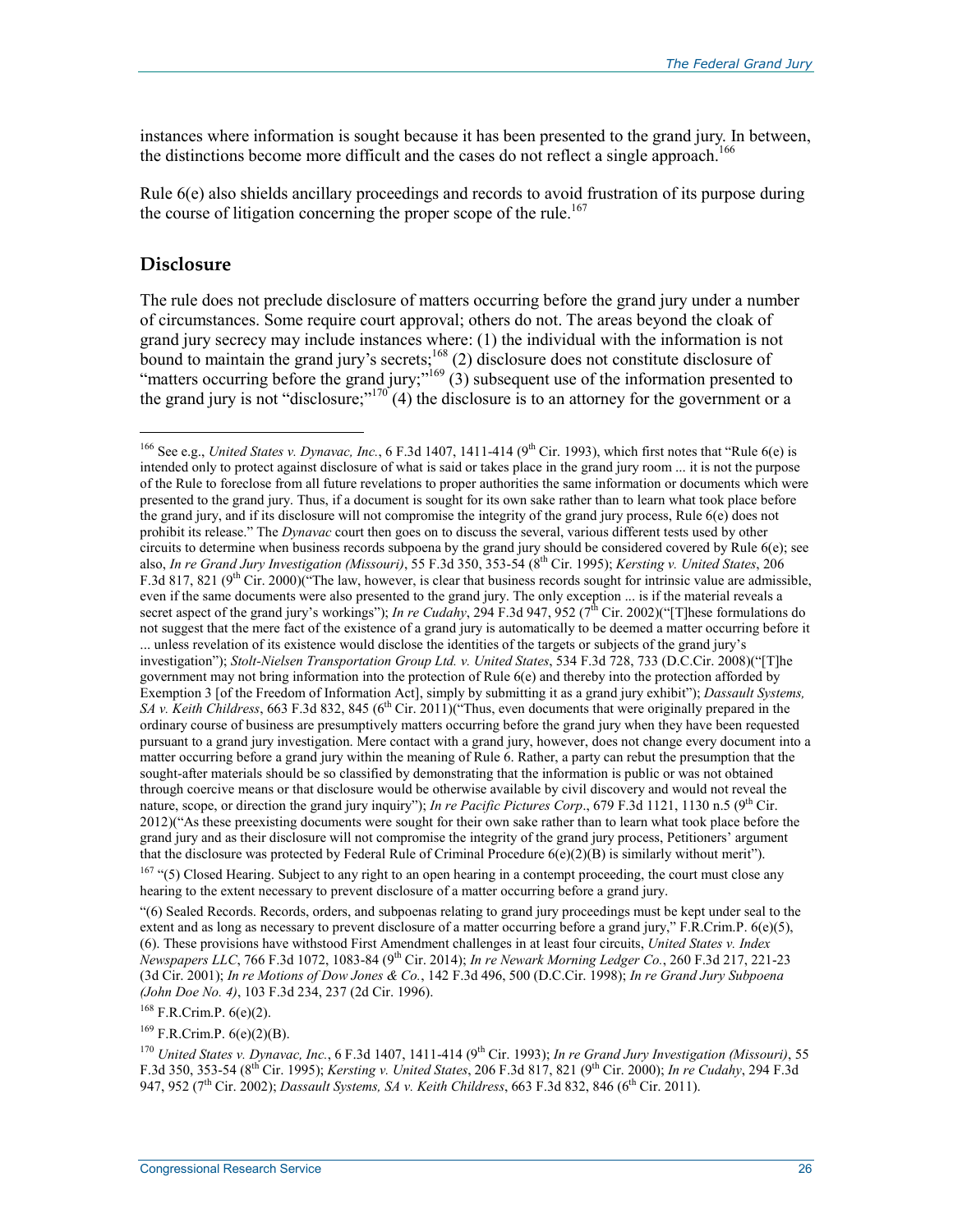government employee for use in the performance of the attorney's duties; $171$  (5) disclosure is "directed by the court preliminary to or in connection with a judicial proceeding;" $^{172}$  (6) a defendant seeks to dismiss an indictment because of grand jury irregularities;<sup>173</sup> (7) an attorney for the government discloses the information to another grand jury;  $^{174}$  (8) disclosed to state officials for purposes of enforcing state law;<sup>175</sup> (9) disclosure is expressly permitted by statute;<sup>176</sup> and (10) continued secrecy would be inconsistent with history of the grand jury's relationship with the court and of the common law origins of the rule.<sup>177</sup>

### *Government Attorneys and Employees*

Government attorneys and other employees may benefit from access to matters occurring before the grand jury in a number of instances. For example, grand jury secrecy does not prevent a government attorney (who acquired information and prepared documents while assisting a grand jury) from reviewing and using the information and documents, without disclosing them to anyone else, in preparation for civil litigation.<sup>178</sup>

Moreover, disclosure to government attorneys and employees assisting the grand jury without court approval is likewise possible under  $6(e)(3)(A)$ .<sup>179</sup> The Supreme Court has made it clear that such disclosures are limited to attorneys and employees assisting in the criminal process which is the focus of the grand jury's inquiry.<sup>180</sup> Grand jury material may be disclosed without court

 $\overline{a}$ 

<sup>178</sup> *United States v. John Doe, Inc. I*, 481 U.S. 102 (1987). But individual use may not include disclosure to the court before whom the civil litigation is pending without prior judicial approval, *In re Sealed Case (Qui Tam)*, 250 F.3d 764, 768 (D.C.Cir. 2001)("The Government ... takes the untenable and disturbingly cavalier position a sealed, ex parte, conveyance of grand jury information to a federal who is acting in his judicial capacity is not a disclosure within the meaning to the grand jury secrecy rule").

<sup>179</sup> "(A) Disclosure of a grand-jury matter—other than the grand jury's deliberations or any grand juror's vote—may be made to: (i) an attorney for the government for use in performing that attorney's duty; (ii) any government personnel including those of a state, state subdivision, Indian tribe, or foreign government—that an attorney for the government considers necessary to assist in performing that attorney's duty to enforce federal criminal law; or (iii) a person authorized by 18 U.S.C. § 3322 [relating to the disclosure of grand jury matters to government attorneys in civil forfeiture cases and with court approval to bank regulatory agencies in certain cases].

"(B) A person to whom information is disclosed under Rule  $6(e)(3)(A)(ii)$  may use that information only to assist an attorney for the government in performing that attorney's duty to enforce federal criminal law. An attorney for the government must promptly provide the court that impaneled the grand jury with the names of all persons to whom a disclosure has been made, and must certify that the attorney has advised those persons of their obligation of secrecy under this rule." F.R.Crim.P.  $6(e)(3)(A)$ , (B).

<sup>180</sup> *United States v. Sells Engineering, Inc.,* 463 U.S. 418, 427 (1983) ("The Government contends that all attorneys in the Justice Department qualify for automatic disclosure of grand jury materials under (A)(i), regardless of the nature of the litigation in which they intend to use the materials. We hold that  $(A)(i)$  disclosure is limited to use by those attorneys who conduct the criminal matters to which the materials pertain"); *SEC v. Rajaratnam*, 622 F.3d 159, 183 (2d Cir. 2010)("[G]overnment civil attorneys may only receive grand jury materials from prosecutors for the purpose of (continued...)

 $171$  F.R.Crim.P. 6(e)(2).

 $172$  F.R.Crim.P. 6(e)(3)(E)(i).

 $173$  F.R.Crim.P. 6(e)(3)(E)(ii).

 $174$  F.R.Crim.P. 6(e)(3)(C).

 $175$  F.R.Crim.P. 6(e)(3)(E)(iv).

<sup>176</sup> E.g., 18 U.S.C. 3322.

<sup>177</sup> *McHan v. Commissioner*, 558 F.3d 326, 334 (4th Cir. 2009); *In re Grand Jury Subpoena*, 438 F.3d 1138, 1140 (D.C.Cir. 2006); *In re Petition of Craig*, 131 F.3d 99, 106 (2d Cir. 1997); *In re Grand Jury Investigation (John Doe)*, 59 F.3d 17, 19-20 (2d Cir. 1995); *In re Petition to Inspect & Copy Grand Jury Materials*, 735 F.2d 1261, 1270 (11th Cir. 1984).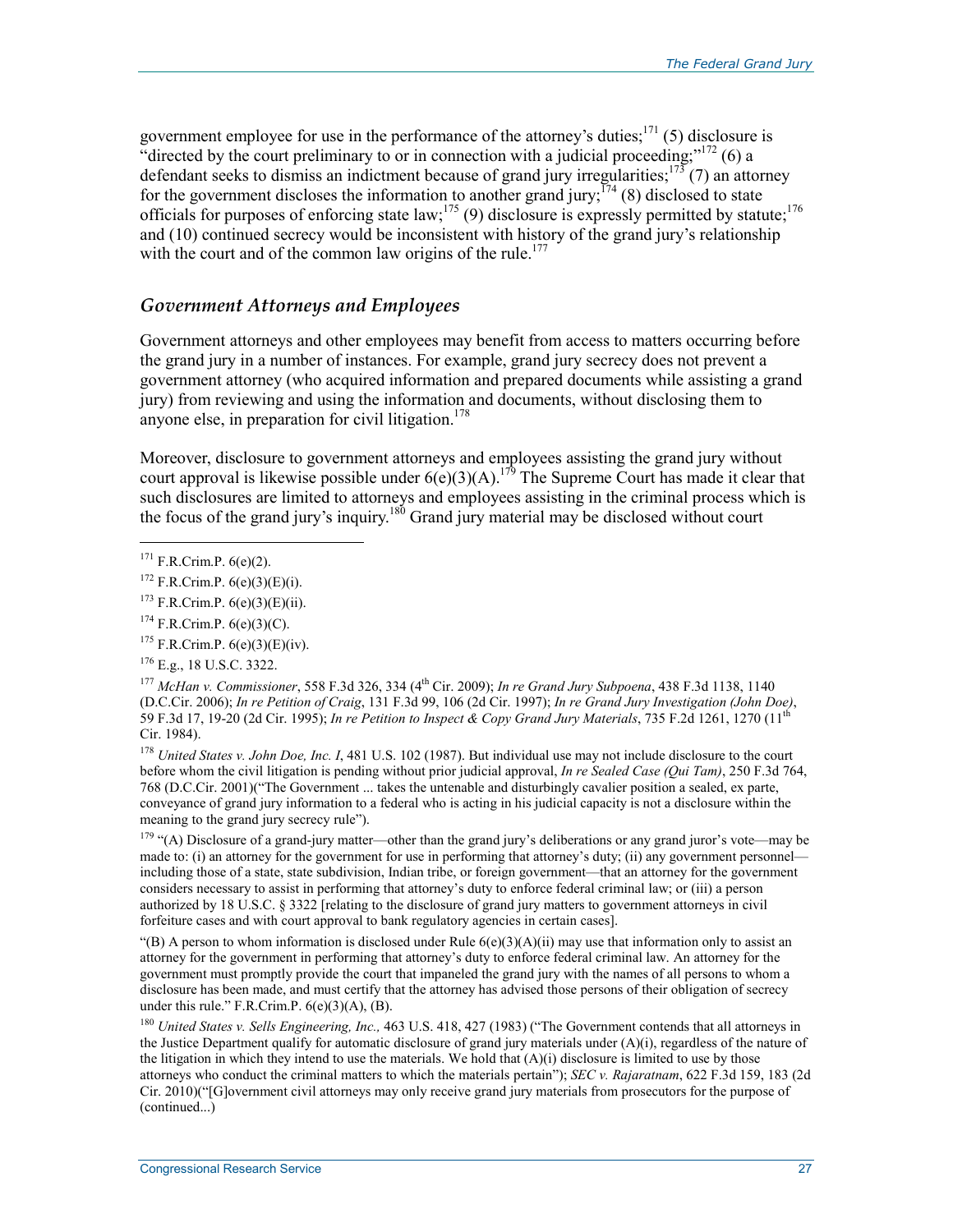approval under  $(3)(A)$  to enable state police officers to assist a federal grand jury investigation, but apparently not private contractors.<sup>181</sup>

The rule, however, permits disclosure of grand jury evidence of certain foreign and terrorist criminal activities to various law enforcement officials without prior judicial approval. More specifically, rule  $6(e)(3)(D)$  authorizes disclosure of grand jury information concerning foreign nations, their agents and activities to federal, state, local, tribal and foreign officials without court approval, although the court must be notified after the fact.<sup>182</sup>

### *Judicial Proceedings*

Rule 6(e)(3)(E)(i) permits court approved disclosure of grand jury matters "preliminarily to or in connection with a judicial proceeding."183 Historically, the courts concluded, with some dissent,

1

<sup>182</sup> "(D) An attorney for the government may disclose any grand-jury matter involving foreign intelligence, counterintelligence (as defined in 50 U.S.C. § 401a), or foreign intelligence information (as defined in Rule 6(e)(3)(D)(iii)) to any federal law enforcement, intelligence, protective, immigration, national defense, or national security official to assist the official receiving the information in the performance of that official's duties. An attorney for the government may also disclose any grand jury matter involving, within the United States or elsewhere, a threat of attack or other grave hostile acts of a foreign power or its agent, a threat of domestic or international sabotage or terrorism, or clandestine intelligence gathering activities by an intelligence service or network of a foreign power or by its agent, to any appropriate Federal, State, State subdivision, Indian tribal, or foreign government official, for the purpose of preventing or responding to such threat or activities.

"(i) Any official who receives information under Rule  $6(e)(3)(D)$  may use the information only as necessary in the conduct of that person's official duties subject to any limitations on the unauthorized disclosure of such information. Any State, State subdivision, Indian tribal, or foreign government official who receives information under Rule  $6(e)(3)(D)$  may use the information only consistent with such guidelines issued by the Attorney General and the Director of National Intelligence.

"(ii) Within a reasonable time after disclosure is made under Rule  $6(e)(3)(D)$ , an attorney for the government must file, under seal, a notice with the court in the district where the grand jury convened stating that such information was disclosed and the departments, agencies, or entities to which the disclosure was made.

"(iii) As used in Rule  $6(e)(3)(D)$ , the term "foreign intelligence information" means: (a) information, whether or not it concerns a United States person, that relates to the ability of the United States to protect against—[1] actual or potential attack or other grave hostile acts of a foreign power or its agent; [2] sabotage or international terrorism by a foreign power or its agent; or [3] clandestine intelligence activities by an intelligence service or network of a foreign power or by its agent; or (b) information, whether or not it concerns a United States person, with respect to a foreign power or foreign territory that relates to—[1] the national defense or the security of the United States; or [2] the conduct of the foreign affairs of the United States." F.R.Crim.P. 6(e)(3)(D).

See generally, Shaw, *The USA PATRIOT Act of 2001, the Intelligence Reform and Terrorism Prevention Act of 2004, and the False Dichotomy Between Protecting National Security and Preserving Grand Jury Secrecy*, 35 SETON HALL LAW REVIEW 495 (2005); Collins, *And the Walls Came Tumbling Down: Sharing Grand Jury Information with the Intelligence Community Under the USA PATRIOT Act*, 39 AMERICAN CRIMINAL LAW REVIEW 1261 (2002).

183 "(E) The court may authorize disclosure—at a time, in a manner, and subject to any other conditions that it directs of a grand jury matter: (i) preliminary to or in connection with a judicial proceeding," F.R.Crim.P. 6(e)(3)(E)(i); *United States v. Wilkerson*, 656 F. Supp. 2d 22, 34 (D.D.C. 2009)(internal quotation marks omitted)(The rule "allows district courts to authorize disclosure of grand jury matters in connection with a judicial proceeding if the party requesting disclosure demonstrates a particularized need or compelling necessity for the testimony. *See Smith v. United States*, 423 U.S. 1303, 1304" (1975)).

<sup>(...</sup>continued)

pursuing a civil suit upon making a showing of particularized need").

<sup>&</sup>lt;sup>181</sup> In re November 1992 Special Grand Jury for the Northern District of Indiana, 836 F. Supp. 615, 616-17 (N.D.Ind. 1993); *In re Grand Jury Matter*, 607 F. Supp. 2d 273, 275-76 (D.Mass. 2009); but see*, United States v. Pimental*, 380 F.3d 575, 591-96 ( $1<sup>st</sup>$  Cir. 2004)(holding that investigators of a "hybrid private/public" insurance association should be considered government personnel for grand jury disclosure purposes).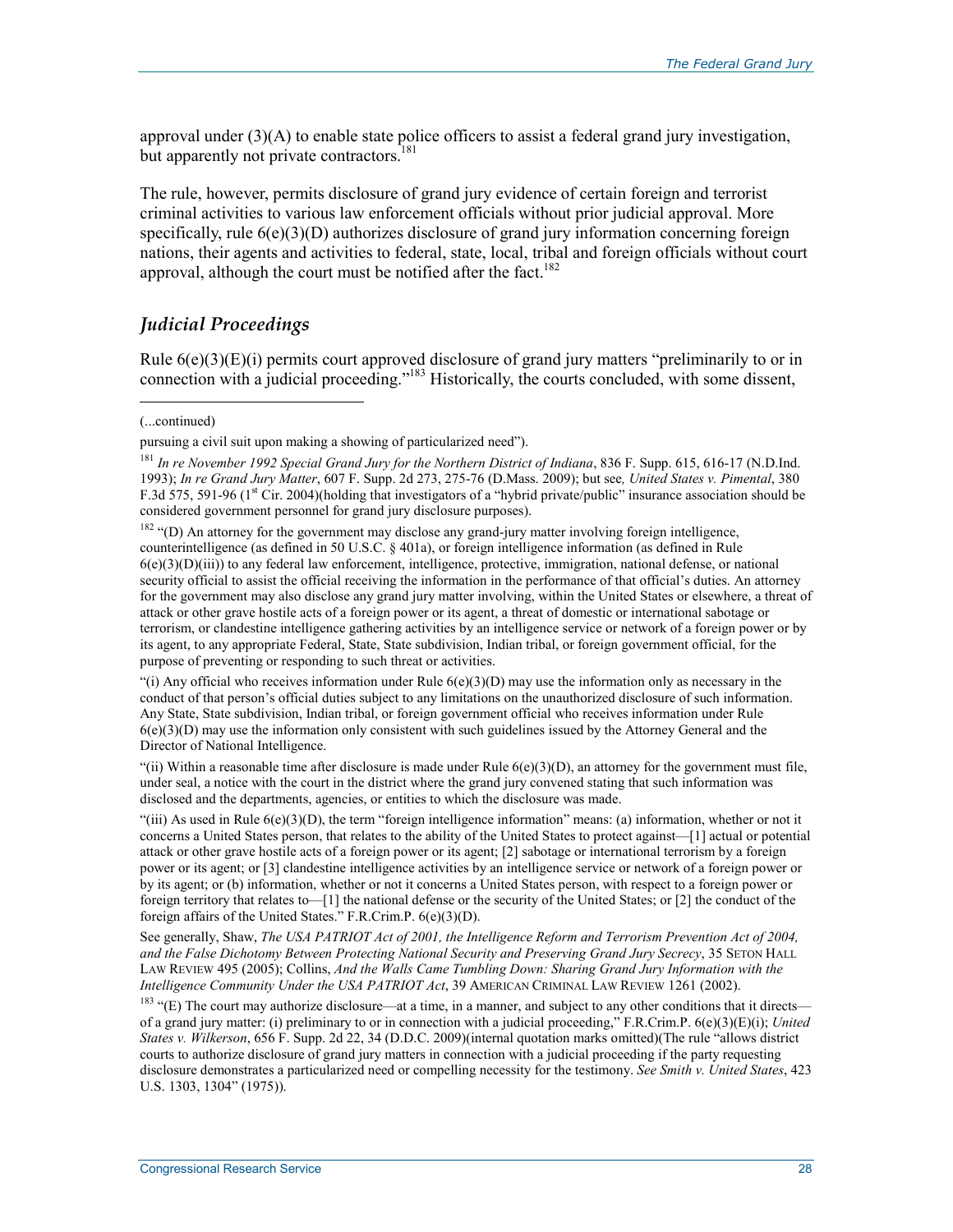that the exception applied not only to the trial which followed the grand jury's investigation but to a variety of proceedings range from state bar and police disciplinary investigations,<sup>184</sup> to parole hearings,<sup>185</sup> state criminal investigations,<sup>186</sup> Congressional inquiries,<sup>187</sup> federal administrative proceedings,<sup>188</sup> civil litigation,<sup>189</sup> and other grand jury investigations.<sup>190</sup> In *United States v. Baggot*, however, the Supreme Court provide guidance as to when disclosure might be considered "preliminarily to or in connection with" an appropriate proceeding and some indication of what kinds of proceedings might be considered "judicial":

[T]he term "in connection with," in  $(C)(i)$  ... refer[s] to a judicial proceeding already pending, while "preliminary to" refers to one not yet initiated.... The "judicial proceeding" language ... reflects a judgment that not every beneficial purpose, or even every valid governmental purpose, is an appropriate reason for breaching grand jury secrecy. Rather, the rule contemplates only uses related fairly directly to some identifiable litigation, pending or anticipated. Thus, it is not enough to show that some litigation may emerge form the matter in which the material is to be used, or even that litigation is factually likely to emerge. The focus is on the *actual* use to be made of the material. If the primary purpose of disclosure is not to assist in preparation or conduct of a judicial proceeding, disclosure under (C)(i) is not permitted.<sup>191</sup>

Using this criterion, *Baggot* concluded that disclosure of grand jury matter to the government for purposes of a tax audit, after which any tax liability could be enforced nonjudicially, could not be considered "preliminary to or in connection with a judicial proceeding" and thus could not be permitted under  $(C)(i)$ .<sup>192</sup>

*Baggot* found it unnecessary to address "the knotty question of what, if any, sorts of proceedings other than the garden-variety civil actions or criminal prosecutions might qualify as judicial proceedings under  $(C)(i)$ ."<sup>193</sup> The case's description of disclosures in an administrative context, however, hardly supports the notion that "judicial proceedings" include those before administrative tribunals.<sup>194</sup>

194 463 U.S. at 480-81 n.5.

<sup>184</sup> *Doe v. Rosenbery*, 225 F.2d 118 (2d Cir. 1958); *In re Special February 1977 Grand Jury v. Conlisk*, 490 F.2d 894  $(7^{th}$  Cir. 1973).

<sup>185</sup> *United States v. Shillitani*, 345 F.2d 290 (2d Cir. 1965).

<sup>186</sup> *Gibson v. United States*, 403 F.3d 166 (D.C.Cir. 1968).

<sup>187</sup> *Haldeman v. Sirica*, 501 F.2d 714 (D.C.Cir. 1974)( impeach inquiry); *In re Grand Jury Investigation of Ven-Fuel*, 441 F. Supp. 1299 (M.D.Fla. 1977)( legislative investigation).

<sup>188</sup> *In re Grand Jury Proceedings (Daewoo)*, 613 F. Supp. 673 (D.Or. 1985)(Customs Service proceedings).

<sup>189</sup> *In re Grand Jury Investigation*, 414 F. Supp. 74 (S.D.N.Y. 1976).

<sup>190</sup> *In re 1979 Grand Jury Proceedings*, 479 F. Supp. 93 (E.D.N.Y. 1973).

<sup>191 463</sup> U.S. 476, 479-80 (1983)(emphasis of the Court).

<sup>192</sup> Interestingly, (C)(i),(now (E)(i)) might have permitted disclosure in *Baggot* if the tax payer, rather than the IRS, had sought disclosure in anticipation of a judicial challenge of the results of the audit: "Of course, the matter may end up in court if Baggot chooses to take it there, but that possibility does not negate the fact that the primary use to which the IRS purposes to put the materials it seeks is an extrajudicial one—the assessment of a tax deficiency by the IRS," 463 at 481.

<sup>&</sup>lt;sup>193</sup> 463 U.S. at 479 n.2; the D.C. Circuit subsequently found the exception extended to the proceedings conducted to determine the extent to which final reports of Independent Counsels should be made public, *In re North*, 16 F.3d 1234, 1244-245 (D.C.Cir. 1989); *In re Espy*, 259 F.3d 725, 728 (D.C.Cir. 2001), and to subsequent grand jury proceedings, *In re Grand Jury*, 490 F.3d 978, 986 (D.C. Cir. 2007)(citing various circuit court views on whether a grand jury witness should be permitted to examine or copy his testimony).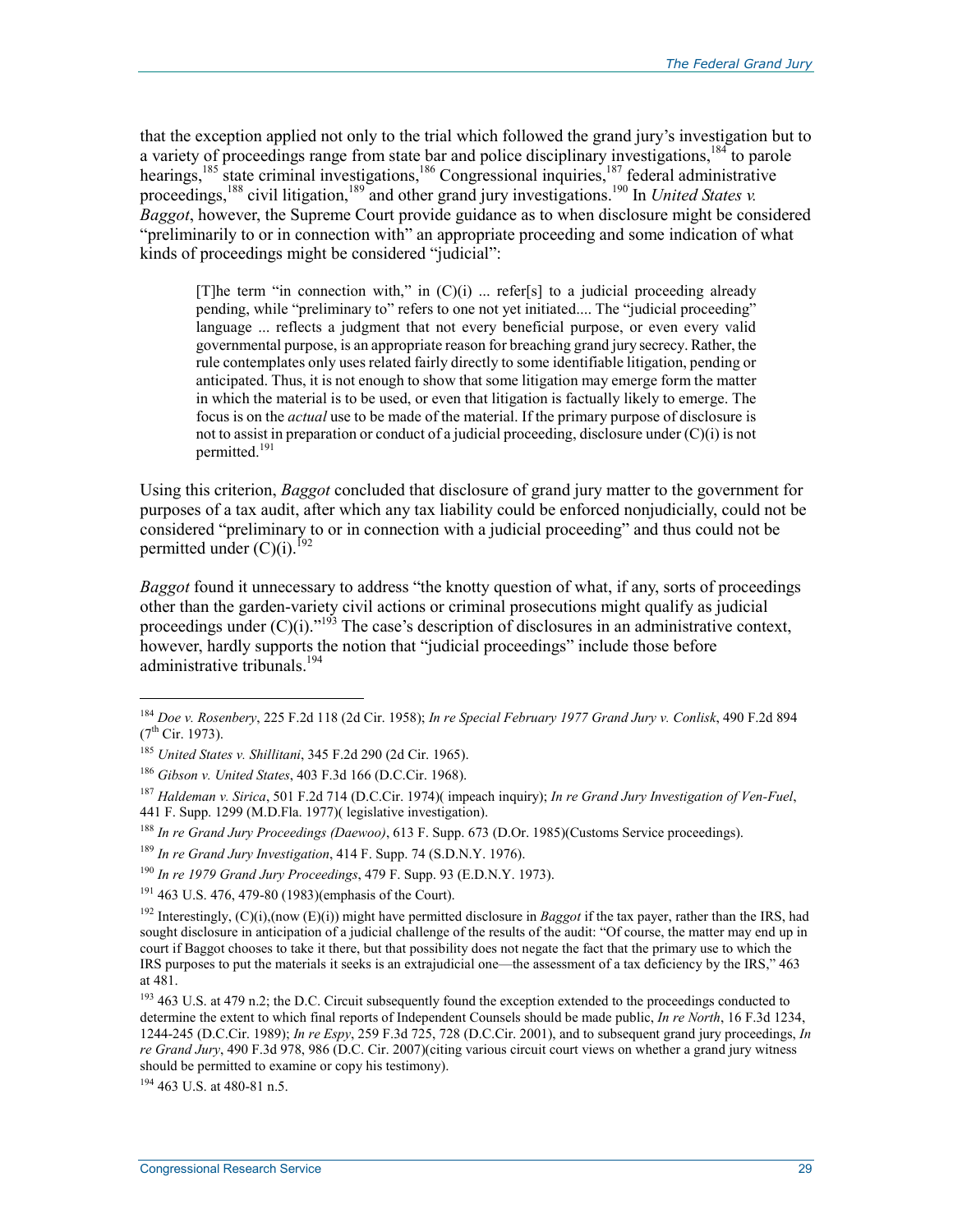## *Particularized Need*

1

Court approved disclosures generally require "a strong showing of particularized need."<sup>195</sup> Petitioners seeking disclosure "must show that the material they seek is needed to avoid a possible injustice in another judicial proceeding, that the need for disclosure is greater than the need for continued secrecy, and that their request is structured to cover only material so needed<sup>"196</sup>

Since any examination begins with a preference for preservation of the grand jury's secrets, the particularized need requirement cannot be satisfied simply by demonstrating that the information sought would be relevant or useful or that acquiring it from the grand jury rather than from some other available source would be more convenient.<sup>197</sup>

While the test remains the same whether the government or a private party seeks disclosure.<sup>198</sup> "the concerns that underlie the policy of grand jury secrecy are implicated to a much lesser extent when the disclosure merely involves government attorneys."<sup>199</sup>

In the balance to be struck in the process of determining whether "the need for disclosure is greater than the need for continued secrecy,"<sup>200</sup> the district court enjoys discretion to judge each case on its own facts, $2^{01}$  but some general trends seem to have developed.

The need to shield the grand jury's activities from public display is less compelling once it has completed its inquiries and been discharged,<sup>202</sup> especially if the resulting criminal proceedings have also been concluded.<sup>203</sup> Of course, there must still be a counterbalancing demonstration of need,<sup>204</sup> a requirement that becomes more difficult if the grand jury witnesses whose testimony is be disclosed still run the risk of retaliation.<sup>205</sup>

<sup>195</sup> *United States v. Sells Engineering, Inc.*, 463 U.S. at 443; *Right of Party in Civil Action to Obtain Disclosure, Under Rule 6(e)(3)(C)(i) of the Federal Rules of Criminal Procedure, of Matters Occurring Before Grand Jury*, 71 ALR FED 10.

<sup>196</sup> *Douglas Oil Co. v. Northwest Petrol Stops*, 441 U.S. at 222; *United States v. Caruto*, 627 F.3d 759, 768 (9th Cir. 2010); *United States v. McDougal*, 559 F.3d 837, 841 (8th Cir. 2009); *United States v. Moussaoui*, 483 F.3d 220, 235 (4th Cir. 2007); *United States v. Aisenberg*, 358 F.3d 1327, 1348 (11th Cir. 2004); *McAninch v. Wintermute*, 491 F.3d 759, 767 (8th Cir. 2007); *United States v. Campbell*, 324 F.3d 497, 498-99 (7th Cir. 2003); *In re Special Grand Jury 89-* 2, 143 F.3d 565, 569-70 (10<sup>th</sup> Cir. 1998); *United States v. Miramontex*, 995 F.2d 56, 59 (5<sup>th</sup> Cir. 1993).

<sup>197</sup> *In re Grand Jury 95-1*, 118 F.3d 1433, 1437 (10th Cir. 1997); *In re Grand Jury Investigation (Missouri)*, 55 F.3d 350, 354-55 (8th Cir. 1995); *Cullen v. Margiotta*, 811 F.2d 698, 715 (2d Cir. 1987); *Hernly v. United States*, 832 F.2d 980, 883-85 (7th Cir. 1987); *In re Grand Jury Proceedings GJ-76-4 & GJ-75-3*, 800 F.2d 1293, 1302 (4th Cir. 1986); *In re Air Cargo Shipping Services Antitrust Litigation*, 931 F. Supp. 2d 458, 468-69 (E.D.N.Y. 2013).

<sup>198</sup> *United States v. John Doe, Inc. I*, 481 U.S. 102, 112 (1987), citing, *United States v. Sells Engineering, Inc.,* 463 U.S. 418, 443-44 (1983); and *Illinois v. Abbott & Associates, Inc*., 460 U.S. 557 (1983).

<sup>199</sup> *United States v. John Doe, Inc. I*, 481 U.S. at 112; cf., *In re Grand Jury Investigation (Missouri)*, 55 F.3d 350, 353- 54 (8<sup>th</sup> Cir. 1995).

<sup>&</sup>lt;sup>200</sup> *Douglas Oil Co. v. Northwest Petrol Stops*, 441 U.S. at 222; *United States v. Nix*, 21 F.3d 347, 351 (9<sup>th</sup> Cir. 1994). <sup>201</sup> In re Grand Jury Proceedings (Ballas), 62 F.3d 1175, 1180 (9<sup>th</sup> Cir. 1995); *United States v. Aisenberg*, 358 F.3d 1327, 1349 (11<sup>th</sup> Cir. 2004).

<sup>202</sup> *United States v. Socony-Vacuum Oil Co.*, 310 U.S. 150, 234 (1940); *In re Grand Jury Investigation (Missouri)*, 55 F.3d 380, 354 (8th Cir. 1995); *In re Grand Jury Proceeding Relative to Perl*, 838 F.2d 304, 307 (8th Cir. 1988).

<sup>203</sup> *United States v. Blackwell*, 954 F. Supp. 944, 966 (D.N.J. 1997); *In re Grand Jury Proceedings GJ-76-4 & GJ-75-3*, 800 F.2d at 1301 (4th Cir. 1986); *In re Shopping Cart Antitrust Litigation*, 95 F.R.D. 309, 312-13 (S.D.N.Y. 1982).

<sup>&</sup>lt;sup>204</sup> *United States v. Aisenberg*, 358 F.3d 1327, 1348 (11<sup>th</sup> Cir. 2004); *Hernly v. United States*, 832 F.2d 980, 985 (7<sup>th</sup> (continued...)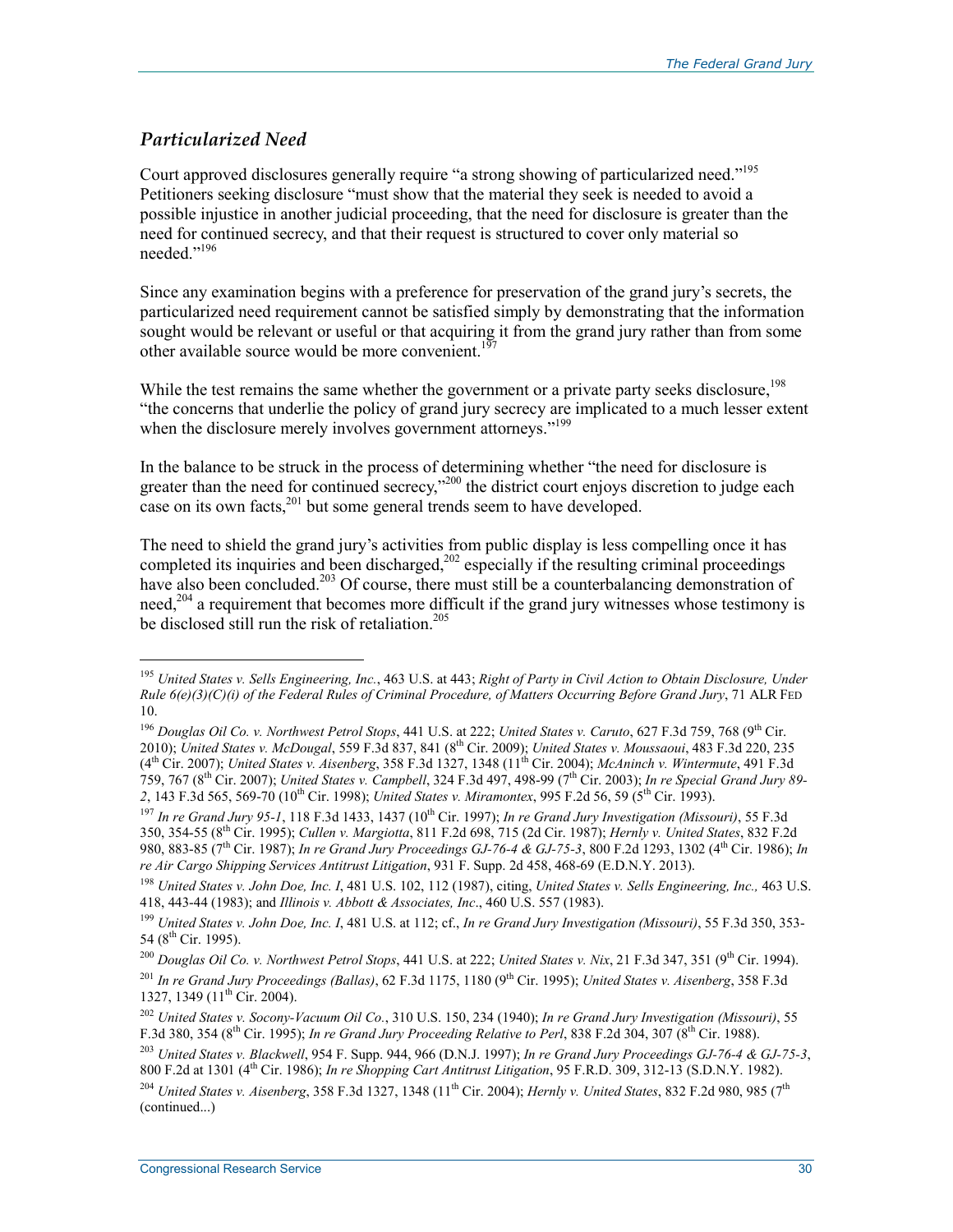"Courts have consistently distinguished the requests for documents generated independent of the grand jury investigation from the request for grand jury minutes or witness transcripts reasoning that the degree of exposure of the grand jury process inherent in the revelation of subpoenaed documents is lesser than the degree of disclosure attributable to publication of witness transcripts."<sup>206</sup>

Moreover, the courts seem responsive to requests to disclose matters occurring before the grand jury in order to resolve some specific inconsistency in the testimony of a witness or to refresh a witness's collection during the course of a trial.<sup>207</sup> In the same vein, they are more disposed to the interests supporting disclosure if the petitioner's opponent already enjoys the benefit of the information sought. $^{208}$ 

### *Defendant's Motion to Dismiss209*

Rule  $6(e)(3)(E)(ii)$  permits court approved disclosure upon a defendant's request "showing" grounds may exist for a motion to dismiss the indictment because of matters occurring before the grand jury," and upon a showing of particularized need.<sup>210</sup>

## *Second Grand Jury211*

Grand jury matters may be disclosed to another federal grand jury without court approval under Rule  $6(e)(3)(C)$ . Prior to enactment of this part of the Rule, disclosure to another federal grand jury was possible upon a showing of particularized need "preliminary to or in connection with a judicial proceeding" under  $(E)(i)$ . Neither particularized need nor court approval are apparently

<sup>(...</sup>continued)

Cir. 1987); *In re Grand Jury Testimony*, 832 F.2d 60, 64 (5th Cir. 1987).

<sup>205</sup> *Cullen v. Margiotta*, 811 F.2d 698 (2d Cir. 1987); *In re Grand Jury Investigation (Missouri)*, 55 F.3d 350, 355 (8th Cir. 1955).

<sup>&</sup>lt;sup>206</sup> *In re Grand Jury Proceeding Relative to Perl.* 838 F.2d 304, 306-307 (8<sup>th</sup> Cir. 1988); *In re Grand Jury Investigation (Missouri)*, 55 F.3d at 354 (8th Cir. 1995); *In re Sealed Case*, 801 F.2d 1379, 1381 (D.C.Cir. 1986); *In re Grand Jury Investigation*, 630 F.2d 996, 1000 (3d Cir. 1980).

<sup>&</sup>lt;sup>207</sup> Douglas Oil Co., 441 U.S. at 222 n.12; *United States v. Rockwell International Corp.*, 173 F.3d 757, 759 (10<sup>th</sup> Cir. 1999); *In re Grand Jury*, 832 F.2d 60, 63 (5th Cir. 1987); *Lucas v. Turner,* 725 F.2d 1095, 1105 (7th Cir. 1984); *United States v. Fischbach and Moore, Inc., 776 F.2d 839, 845 (9<sup>th</sup> Cir. 1985). Under much the same logic, a court may afford* a grand jury witness access to his or her earlier testimony prior to a subsequent appearance, *In re Grand Jury*, 490 F.3d 978, 986-90 (D.C. Cir. 2007); *In re Grand Jury*, 566 F.3d 12, 17-21 (1<sup>st</sup> Cir. 2009).

<sup>208</sup> *Douglas Oil Co.*, 441 U.S. at 222 n.13; *In re Grand Jury Proceedings GJ-76-4 & GJ-75-3*, 800 F.2d 1293, 1302-303  $(4<sup>th</sup> Cir. 1986)$ ; *United States v. Fischbach and Moore, Inc.*, 776 F.2d 839, 844 (9<sup>th</sup> Cir. 1985).

 $209$  "(E) The court may authorize disclosure—at a time, in a manner, and subject to any other conditions that it directs of a grand jury matter: ... (ii) at the request of a defendant who shows that a ground may exist to dismiss the indictment because of a matter that occurred before the grand jury." F.R.Crim.P.  $6(e)(3)(E)(ii)$ .

<sup>&</sup>lt;sup>210</sup> *United States v. Wilkinson, 124 F.3d 971, 977 (8<sup>th</sup> Cir. 1997); <i>United States v. Perez, 67 F.3d 1371, 1381* (9<sup>th</sup> Cir. 1995); *United States v. Puglia*, 8 F.3d 478, 480 (7<sup>th</sup> Cir. 1993); *United States v. Miramontez*, 995 F.2d 56, 59 (5<sup>th</sup> Cir. 1993); *United States v. Borda*, 905 F. Supp. 2d 201, 204 (D.D.C. 2012); *United States v. Mosberg*, 866 F.3d 275, 313 (D.N.J. 2011); *United States v. Scott*, 624 F. Supp. 2d 279, 291 (S.D.N.Y. 2008)("Mere speculation and surmise as to what occurred before the grand jury are not sufficient to overcome [the] presumption of regularity" of proceedings before the grand jury).

<sup>&</sup>lt;sup>211</sup> "(C) An attorney for the government may disclose any grand jury matter to another federal grand jury." F.R.Crim.P.  $6(e)(3)(C)$ .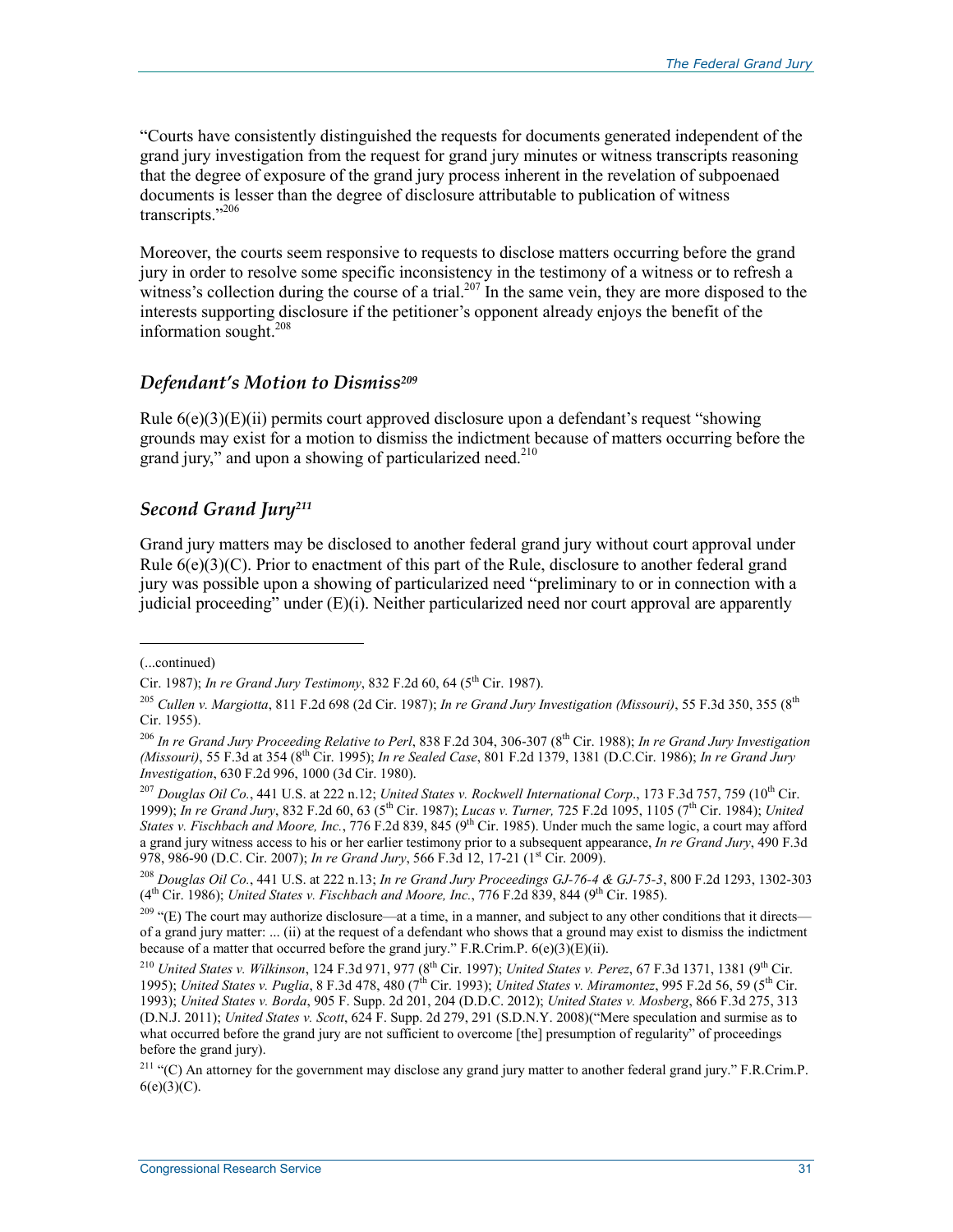any longer required and disclosure is permitted whether the two panels are sitting within the same district or not. $212$ 

### *State, Military, or Foreign Law Enforcement213*

Where the grand jury matters may show evidence of a violation of state law, the attorney for the government may petition the court for disclosure to state, military, or foreign enforcement authorities under Rule  $6(e)(3)(E)(iii)$ , (iv), (v).<sup>214</sup>

### *Express Authority Under Statute or Other Rule*

A criminal defendant is entitled to inspect and copy that portion of the transcript of his or her own testimony before a grand jury which relates to a crime with which he or she has been charged.<sup>215</sup> And, under the Jencks Act, after a witness has testified against a defendant at trial, the defendant is entitled to request and receive a copy of the witness' relevant grand jury testimony.<sup>216</sup>

Congress has expressly authorized the disclosure of grand jury matters in connection with enforcement of some of the banking laws.<sup>217</sup> In the case of civil penalties for bank fraud, false statements and embezzlement and civil forfeiture for money laundering, the attorney for the government may receive information concerning grand jury matters from the attorney who assisted the grand jury or any of his or her assistants. Bank regulatory agency personnel may receive grand jury information concerning such misconduct upon a motion by the government showing substantial need.

But Congress's intent to breach the general rule of secrecy must be clear. Thus the disclosure of grand jury matters is not authorized by those provisions of the Clayton Act which in certain antitrust instances compel the U.S. Attorney General to provide state Attorneys General with "any investigative files or other materials which are or may be relevant or material" to a cause action under the act  $^{218}$ 

 $\overline{a}$ 

<sup>212</sup> *In re Grand Jury Subpoenas Aug. 1986*, 658 F. Supp. 474, 478-80 (D.Md. 1987).

<sup>&</sup>lt;sup>213</sup> "(E) The court may authorize disclosure—at a time, in a manner, and subject to any other conditions that it directs of a grand jury matter: ... (iii) at the request of the government, when sought by a foreign court or prosecutor for use in an official criminal investigation; (iv) at the request of the government if it shows that the matter may disclose a violation of state, Indian tribal, or foreign criminal law, as long as the disclosure is to an appropriate state, statesubdivision, Indian trial, or foreign government official for the purpose of enforcing that law; (v) at the request of the government if it shows that the matter may disclose a violation of military criminal law under the Uniform Code of Military Justice, as long as the disclosure is to an appropriate military official for the purpose of enforcing that law," F.R.Crim.P.  $6(e)(3)(E)(iii)$ , (iv), (v).

<sup>&</sup>lt;sup>214</sup> *United States v. McVeigh*, 157 F.3d 809, 814-15 (10<sup>th</sup> Cir. 1998).

 $215$  F.R.Crim.P. 16(a)(1)(A).

<sup>216 18</sup> U.S.C. 3500; see also F.R.Crim.P. 26.2.

<sup>217 18</sup> U.S.C. 3322.

<sup>218</sup> *Illinois v. Abbott & Associates, Inc.*, 460 U.S. 557 (1983); see also, *In re North*, 16 F.3d 1234, 1243 (D.C.Cir. 1994) holding that the statutory obligation of Independent Counsel to submit a final report of their investigations and prosecutions, 28 U.S.C. 585(b), did not relieve them of the obligations of government attorneys under Rule 6(e).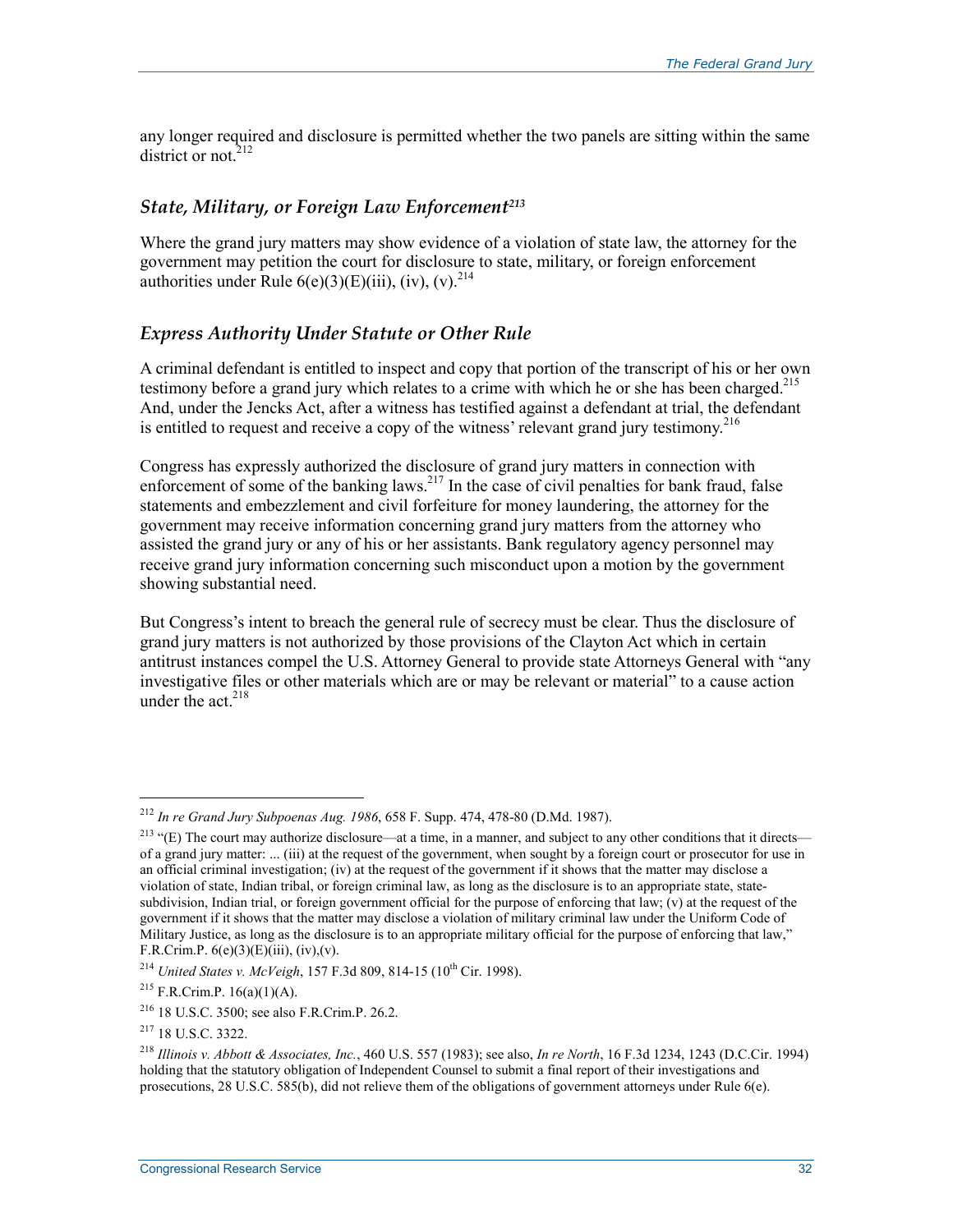# *Consistence with the Historical Dimensions of Grand Jury Secrecy*

Several courts, conscious of a responsibility over the grand jury subpoenas and indictments and of the common law origins of Rule 6(e), have permitted or asserted that under the proper circumstances they would permit disclosure without reference to any particular express exception within Rule 6(e) or elsewhere.<sup>219</sup> Others, for much the same reasons, have noted that under the appropriate circumstances, a court might restrict disclosure of grand jury matters even in instances where Rule  $6(e)$  would ordinarily permit disclosure.<sup>220</sup>

# **Enforcement of Grand Jury Secrecy**

 $\overline{a}$ 

"A knowing violation of Rule 6 ... may be punished as a contempt of court."<sup>221</sup> Since the Rule speaks of punishment, it might be fair to assume that it contemplates criminal contempt. And it does, but the courts have also held that violations of grand jury secrecy may subject offenders to civil contempt and to the injunctive power of the court.<sup>222</sup> Government employees and members

The Second Circuit offered a "non-exclusive list of factors that a trial court might want to consider when confronted with these highly discretionary and fact-sensitive special circumstance motions [for disclosure of grand jury information on grounds other than those specified in Rule  $6(e)(3)$ : (i) the identity of the party seeking disclosure; (ii) whether the defendant to the grand jury proceeding or the government opposes the disclosure; (iii) why disclosure is being sought in the particular case; (iv) what specific information is being sought for disclosure; (v) how long ago the grand jury proceeding took place; (vii) the current status of the principals of the grand jury proceedings and that of their families; (vii) the extent to which the desired material—either permissibly or impermissibly—has been previously made public; (viii) whether witnesses to the grand jury proceedings who might be affected by disclosure are still alive; and (ix) the additional need for maintaining secrecy in the particular case in question," *In re Petition of Craig*, 131 F.3d 99, 106 (2d Cir. 1997).

 $221$  F.R.Crim.P. 6(e)(7)("A knowing violation of Rule 6, or of the guidelines jointly issued by the Attorney General and the Director of National Intelligence under Rule 6, may be punished as a contempt of court"); *Bank of Nova Scotia v. United States*, 487 U.S. at 263*; United States v. Thomas*, 736 F.3d 54, 66 (1st Cir. 2013); *United States v. Holloway*, 991 F.2d 370 (7<sup>th</sup> Cir. 1993); *Relief, Remedy, or Sanction for Violation of Rule 6(e) of Federal Rules of Criminal Procedure Prohibiting Disclosure of Matters Occurring Before Grand Jury*, 73 ALR FED 112.

<sup>222</sup> *McQueen v. Bullock*, 907 F.2d 1544, 1551 (5th Cir. 1990); *In re Grand Jury Investigation (Lance)*, 610 F.2d 202, 213 (5th Cir. 1980); *Barry v. United States*, 865 F.2d 1317 (D.C.Cir. 1989); contra, *In re Grand Jury Investigation (90- 3-2)*, 748 F. Supp. 1188 (E.D. Mich. 1990). The Eleventh Circuit panel in *Blalock v. United States*, 844 F.2d 1546 (11th Cir. 1988), felt itself bound by precedent of the Fifth Circuit before that circuit was split in two to create the Eleventh and Fifth, but two of the three members of the panel make it clear that they would have held otherwise if not bound, 844 F.2d at 1551-553 (Tjoflat & Roettger, JJ. concurring). See generally, *Federal Rule of Criminal Procedure 6(e): Criminal or Civil Contempt for Violations of Grand Jury Secrecy?*, 12 WESTERN NEW ENGLAND LAW REVIEW 245 (continued...)

<sup>&</sup>lt;sup>219</sup> *McHan v. Commissioner*, 558 F.3d 326, 334 ( $4<sup>th</sup>$  Cir. 2009)("It is a common sense proposition that secrecy is no longer necessary when the contents of the grand jury matters have become public"); *In re Grand Jury Subpoena*, 438 F.3d 1138, 1140 (D.C.Cir. 2006)(same); *In re Grand Jury Investigation (John Doe)*, 59 F.3d 17, 19-20 (2d Cir. 1995) (permitting access to documents held by the grand jury when sought in response to the legitimate needs of the entity that created the documents); *In re Petition Kutler*, 800 F. Supp. 2d 42, 44-48 (D.D.C. 2011)(permitting disclosure of certain Watergate grand jury testimony); *In re Report & Recommendation of June 5, 1972 Grand Jury*, 370 F. Supp. 1219, 1227-230 (D.D.C. 1974) (permitting disclosure of grand jury material relevant to an impeachment inquiry to the House Judiciary Committee); *In re Grand Jury Investigation of Ven-Fuel*, 441 F. Supp. 1299, 1302-304 (M.D.Fla. 1977) (permitting disclosure of grand jury material a House legislative subcommittee); *In re Petition to Inspect & Copy Grand Jury Materials*, 735 F.2d 1261, 1270 (11<sup>th</sup> Cir. 1984)(upholding disclosure of grand jury matter to an committee of the Eleventh Circuit Judicial Council investigating allegations of judicial misconduct on the grounds of the district court's inherent supervisory power over the grand jury).

<sup>220</sup> *In re Grand Jury Subpoena (John Doe No.4)*, 103 F.3d 234, 240 n.8 (2d Cir. 1996); *In re Grand Jury Proceedings*, 417 F.3d 18, 26 (1st Cir. 2006); *In re Charlotte Observer*, 921 F.2d 47, 50 (4th Cir. 1990), citing, *Matter of Special March 1981 Grand Jury*, 753 F.2d 575, 577 (7th Cir. 1985); *In re Subpoena to Testify Before Grand Jury*, 864 F.2d 1559, 1563-64 (11th Cir. 1989); see also, *In re Special Grand Jury*, 450 F.3d 1159, 1177-178 (10th Cir. 2006)(noting the authority in other circuits but postponing consideration of the question).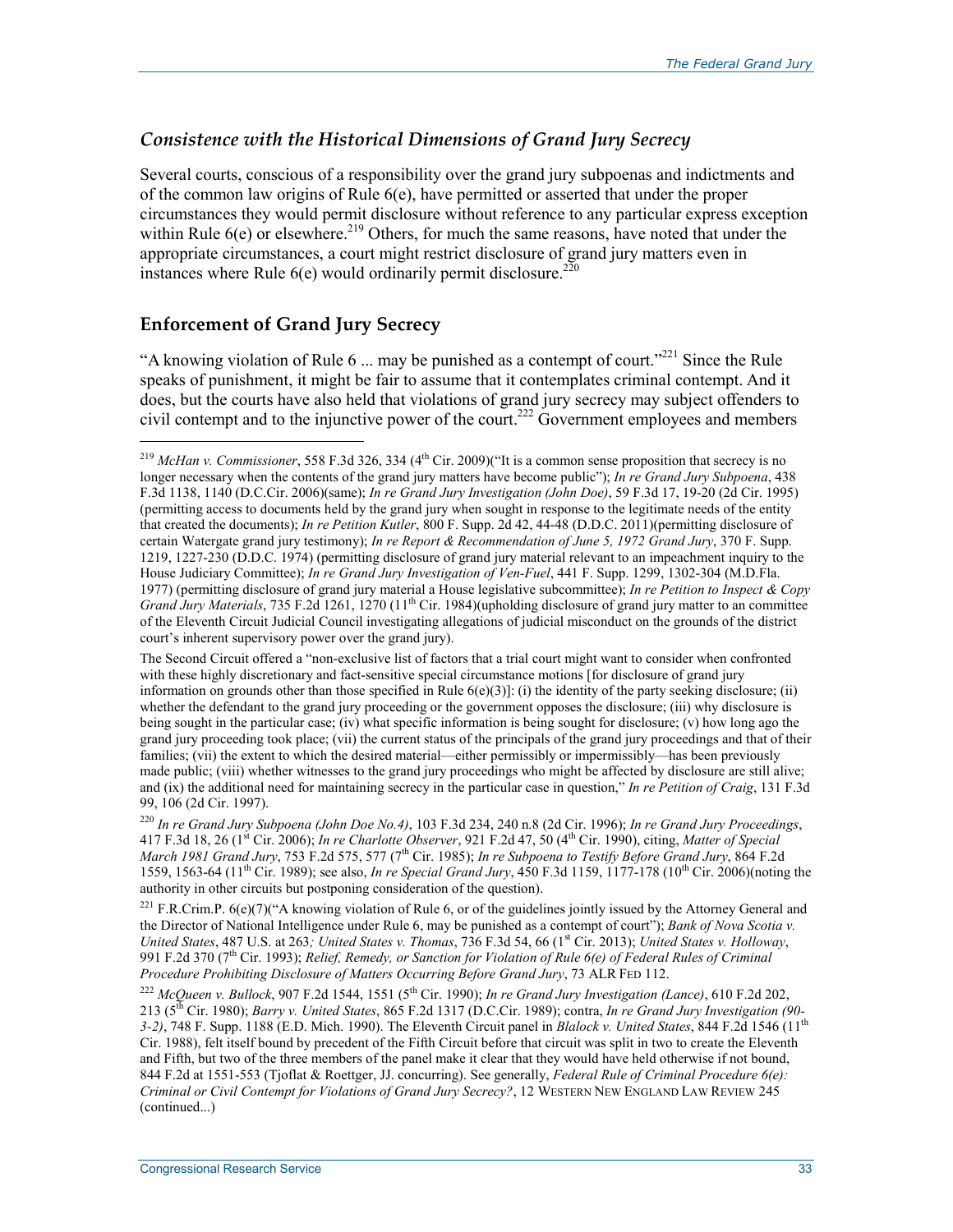of the bar who improperly disclose the grand jury's secrets may be subject to disciplinary proceedings.<sup>223</sup> Under some circumstances, improper disclosure of grand jury matters may also violate the obstruction of justice provisions of 18 U.S.C. 1503 (corruptly impeding or endeavoring to impede the administration of justice in connection with a judicial proceeding).<sup>224</sup>

# **Final Grand Jury Action**

There are four possible outcomes of convening a grand jury— $(1)$  indictment,  $(2)$  a vote not to indict, to find "no bill" or "no true bill," or to endorse the indictment "ignoramus," (3) discharge or expiration without any action, (4) submission of a report to the court.

# **Indictment**

In an indictment the grand jury accuses a designated person with a specific crime. It contains a "plain, concise and definite written statement of the essential facts constituting the offense charged" and bears the signature of the attorney for the government, and of the grand jury foreperson.225 The "constitution requirements for an indictment [are], first, that it contains the elements of the offense charged and fairly informs a defendant of the charge against which he must defend, and second, that it enables him to plead an acquittal or conviction in bar of future prosecutions for the same offense."<sup>226</sup>

Every defendant to be tried for a federal capital or "otherwise infamous crime" has a constitutional right to demand that the process begin only after the concurrence of 12 of his or her fellow citizens reflected in an indictment.<sup>227</sup> It is a right, however, which the defendant may

 $\overline{a}$ 

The absence of a signature of an attorney for the United States is likewise not fatal, unless it reflects the determination not to go forward with the prosecution, *United States v. Chess*, 610 F.3d 965, 968 (7th Cir. 2010); *United States v. Cox*, 342 F.2d 167, 171-72 (5<sup>th</sup> Cir. 1965); *United States v. Laboy*, 909 F.2d 581, 585 (1<sup>st</sup> Cir. 1990).

<sup>(...</sup>continued)

<sup>(1990).</sup> 

<sup>223</sup> *Bank of Nova Scotia v. United States*, 487 U.S. at 263. The civil relief available against government for violations of grand jury secrecy does not include the right to monetary damages or attorneys' fees, *In re Sealed Case, No. 98-3077*, 151 F.3d 1059, 1070 (D.C.Cir. 1998); *McQueen v. United States*, 5 F. Supp. 2d 473, 482-83 (S.D.Tex. 1998); see also, *United States v. Thomas*, 736 F.3d 54, 66 (1<sup>st</sup> Cir. 2013)("[O]utside of severe cases, the authorized remedy for a secrecy violation is contempt, and not suppression of evidence").

<sup>&</sup>lt;sup>224</sup> *United States v. Jeter*, 775 F.2d 670, 675-79 (6<sup>th</sup> Cir. 1985); *United States v. Howard*, 569 F.2d 1331, 1336 (5<sup>th</sup> Cir. 1978); *United States v. Peasley*, 741 F. Supp. 18, 20 (D.Me. 1990); *In re Grand Jury Proceedings, Special Grand Jury 89-2*, 813 F. Supp. 1451, 1465 n.10 (D.Colo. 1992).

<sup>&</sup>lt;sup>225</sup> F.R.Crim.P. 7(c)(1), 6(c); *United States v. Stewart*, 744 F.3d 17, 21 (1<sup>st</sup> Cir. 2014); *United States v. Elonis*, 730 F.3d 321, 332 (3d Cir. 2013); *United States v. Stringer*, 730 F.3d 120, 123-24 (2d Cir. 2013). The foreperson's failure to endorse the indictment is not fatal unless it reflects the absence of a concurrence of 12 grand jurors in the indictment, *Hobby v. United States*, 468 U.S. 339, 345 (1984), citing, *Frisbie v. United States*, 157 U.S. 160, 163-65 (1895); *Curtis v. United States*, 630 F. Supp. 2d 77, 80 (D.D.C. 2009).

<sup>226</sup> *United States v. Resendiz-Ponce*, 549 U.S. 102, 108 (2007); *United States v. Stewart*, 744 F.3d at 21; *United States v. Elonis*, 730 F.3d at 332; *United States v. Stringer*, 730 F.3d at 124; *United States v. Wayerski*, 624 F.3d 1342, 1349 (11th Cir. 2010); *United States v. Forrester*, 616 F.3d 929, 940 (9th Cir. 2010); *United States v. Moore*, 563 F.3d 583, 585 (7<sup>th</sup> Cir. 2009).

<sup>&</sup>lt;sup>227</sup> "No person shall be held to answer for a capital, or otherwise infamous crime, unless on a presentment or indictment of a grand jury.... " U.S. Const. amend. V; *Stirone v. United States*, 361 U.S. 212, 215-19 (1960); *United States v. Bastian*, 770 F.3d 212, 217-18 (2d Cir. 2014); *United States v. Adamson*, 291 F.3d 606, 614 (9th Cir. 2002); *United States v. Weiss*, 469 F. Supp. 2d 941, 945 (D. Colo. 2007).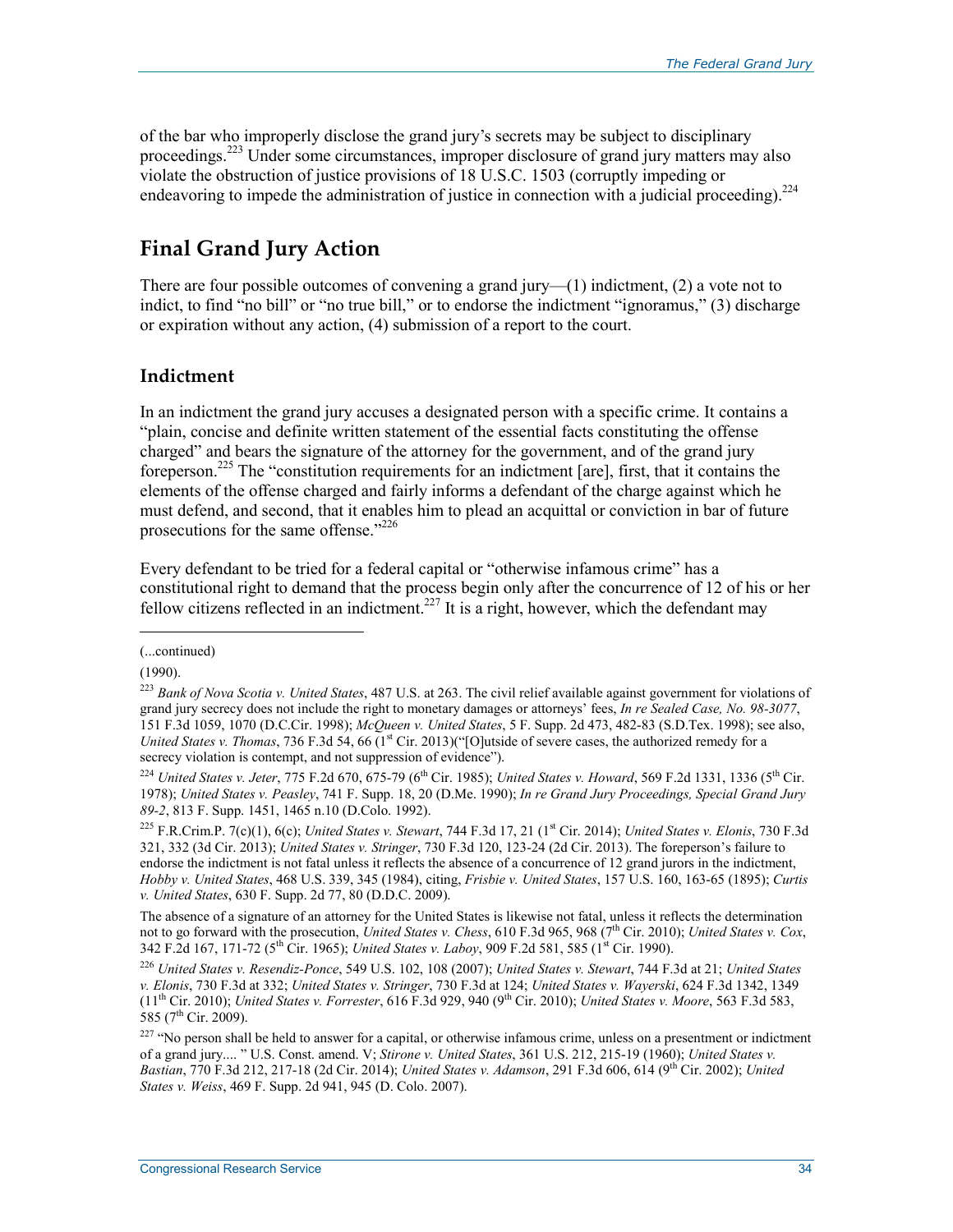waive in noncapital cases and be charged under an information filed by the prosecutor without grand jury involvement.<sup>228</sup> Misdemeanors may, but need not, be tried by indictment.<sup>229</sup>

The grand jury may indict only upon the vote of 12 of its members,  $230$  and upon its conclusion that there is probable cause to believe that the accused committed the crime charged.<sup>231</sup>

### **Refusal to Indict**

1

The decision to indict rests with the grand jury. It may indict in the face of probable cause, but it need not; it cannot be required to indict nor punished for failing to do so.<sup>232</sup> On the other hand, the prosecution is free to resubmit a matter for reconsideration by the same grand jury or by a subsequent panel and a grand jury panel is free to reexamine a matter notwithstanding the prior results of its own deliberations or those of another panel.<sup>233</sup> Moreover, the defendant will not be heard to complain that the panel was not informed of its prerogative to decline to indict even if presented with probable cause.<sup>234</sup>

<sup>228</sup> F.R.Crim.P. 7(b); *Ornelas v. United States*, 840 F.2d 890, 892 n.3 (11th Cir. 1988); *United States v. Moore*, 37 F.3d 169, 173 (5th Cir. 1995); *cf.*, *United States v. Littlefield*, 105 F.3d 527, 528 (9th Cir. 1997); *Goode v. United States*, 305 F.3d 378, 386 (6th Cir. 2002); *Matthews v. United States*, 622 F.3d 99, 101 (2d Cir. 2010); *United States v. Bastian*, 770 F.3d 212, 217-18 (2dCir. 2014); *United States v. Stewart*, 425 F. Supp. 2d 727, 736 (E.D. Va. 2006).

<sup>229</sup> F.R.Crim.P. 7(a); *United States v. Brewer*, 681 F.2d 973, 974 (5th Cir. 1982); *United States v. Cocoman*, 903 F.2d 127, 129-30 (2d Cir. 1990); *United States v. Pitt-Des Moines, Inc.*, 168 F.3d 976, 986 (7th Cir. 1999); *United States v. Greenpeace, Inc.*, 314 F. Supp. 2d 1252, 1264 (S.D.Fla. 2004).

<sup>&</sup>lt;sup>230</sup> F.R.Crim.P. 6(f); *United States v. Byron*, 994 F.2d 747, 748 (10<sup>th</sup> Cir. 1993), but some courts have held that the requirement is not jurisdictional and may be waived or, if harmless, provides inadequate grounds to vacate a conviction, *United States v. Enigwe*, 17 F. Supp. 2d 390, 392 (E.D.Pa. 1998); *United States v. Gooch*, 23 F. Supp. 3d 32, 40-1 (D.D.C. 2014).

<sup>231</sup> *United States v. Calandra,* 414 U.S. 338, 343 (1974), citing, *Branzburg v. Hayes*, 408 U.S. 665, 686-87 (1972); *United States v. Cabrera-Teran, 168 F.3d 141, 143 (5<sup>th</sup> Cir. 1999).* 

<sup>232</sup> *Vasquez v. Hillery*, 474 U.S. 254, 263 (1986), citing Judge Friendly's dissent in *United States v. Ciambrone*, 601 F.2d 616, 629 (2d Cir. 1979). There, Judge Friendly repeats the words of Judge Wisdom in *United States v. Cox*, 342 F.2d 167, 189-90 ( $5<sup>th</sup>$  Cir. 1965): "By refusing to indict, the grand jury has the unchallengeable power to defend the innocent from government oppression by unjust prosecution. And it has the equally unchallengeable power to shield the guilty, should the whims of the jurors or their conscious or subconscious response to community pressures induce twelve or more jurors to give sanctuary to the guilty." See also, *Kaley v. United States*, 134 S.Ct. 1090, 1098 (2014)("The grand jury gets to say – without any review, oversight, or second-guessing – whether probable cause exists to think that a person committed a crime"); *United States v. Cotton*, 261 F.3d 397, 407 (4<sup>th</sup> Cir. 2001); *United States v. Navarro-Vargas*, 408 F.3d 1184, 1206 (9th Cir. 2005).

<sup>233</sup> F.R.Crim.P 6(e)(3)(C); *United States v. Williams*, 504 U.S. 36, 49 (1992); *United States v. Thompson*, 251 U.S. 407, 413-14 (1920); *In re United States*, 441 F.3d 44, 63 (1st Cir. 2006); *United States v. Claiborne*, 765 F.2d 784, 793-94 (9th Cir. 1985); *United States* v. *Pabian*, 704 F.2d 1533, 1537 (11th Cir. 1983); *In re Grand Jury Proceedings*, 658 F.2d 782, 783 (10th Cir. 1981); *United States v. Gakoumis*, 624 F. Supp. 655, 656 (E.D.Pa. 1985).

<sup>&</sup>lt;sup>234</sup> *United States v. Marcucci*, 299 F.3d 1156, 1159 (9<sup>th</sup> Cir. 2002).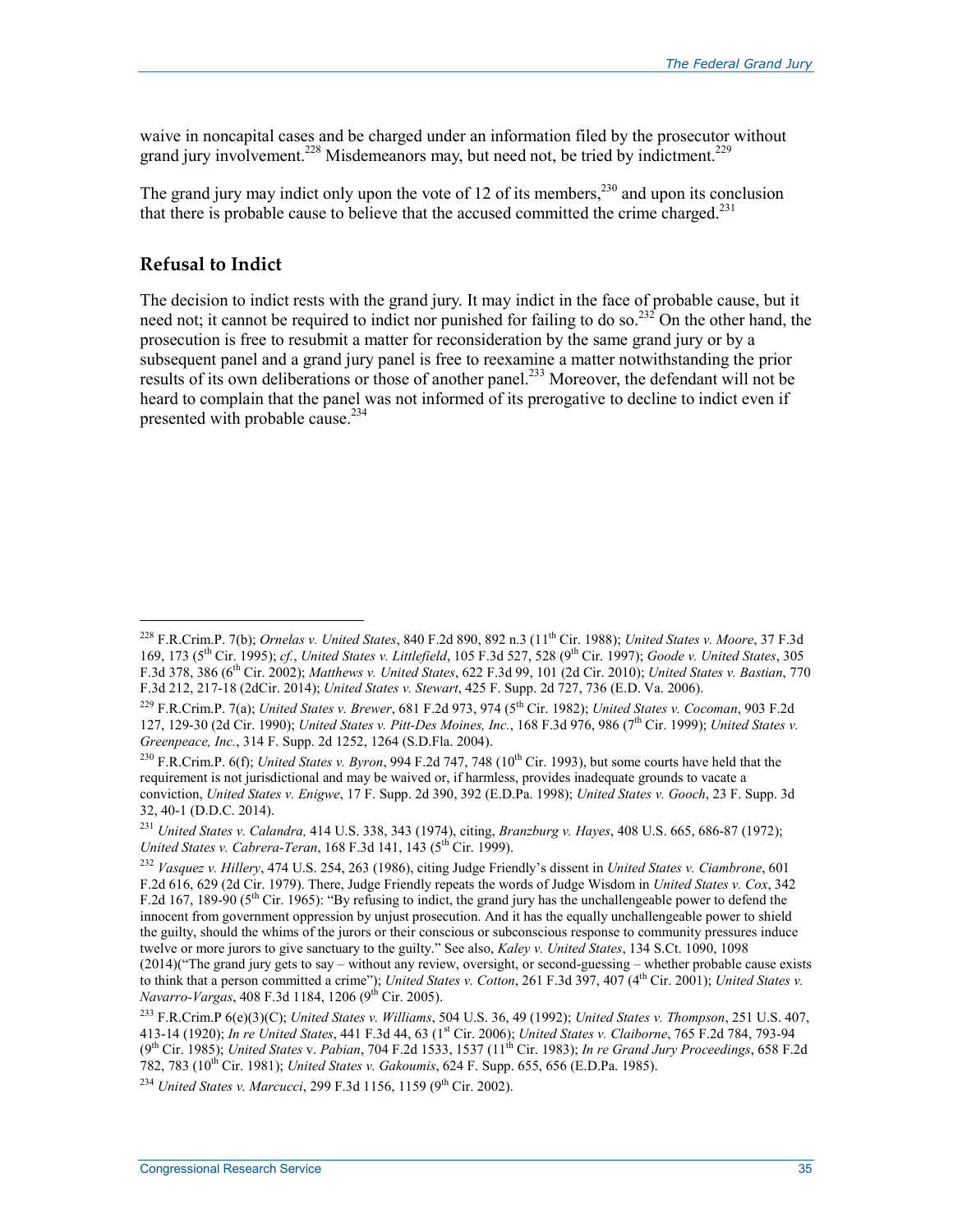# **Reports235**

1

The law regarding the last alternative available to the grand jury, the authority to send forward "reports" or "presentments," is somewhat obscure. At common law "indictments" were returned by the grand jury based upon evidence presented to the grand jury, while "presentments" were "the notice taken by the grand jury of any offense from their own knowledge or observation, without any bill of indictment laid before them at the suit of the king." $^{236}$  It is clear that in the limited case of the special grand juries convened under 18 U.S.C. 3331-3334, the grand jury has statutory authority to report on organized crime.<sup>237</sup> Most federal grand jury panels, however, have no express authority to issue reports.

They nevertheless appear to have common law authority to prepare reports, at least under some circumstances.238 The district court which empanels the grand jury receives such communications and enjoys the discretion to determine the extent to which the reports should be sealed, expunged or disclosed. Some of the factors considered in making that determination include "whether the report describes general community conditions or whether it refers to identifiable individuals; whether the individuals are mentioned in public or private capacities; the public interest in the contents of the report balanced against the harm to the individuals named; the availability and efficacy of remedies; whether the conduct described is indictable;<sup>2239</sup> and whether the report  $intudes upon the prerogatives of state and local governments.<sup>240</sup>$ 

<sup>235</sup> See generally*,* Beale et al., GRAND JURY LAW AND PRACTICE, §§2.1 to 2.8 (2008 & 2014 Supp.); Brenner & Shaw, FEDERAL GRAND JURY: A GUIDE TO LAW AND PRACTICE, §3.4 (2d ed. 2006 & 2014 Supp.); Stern, *Revealing Misconduct by Public Officials Through Grand Jury Reports*, 136 UNIVERSITY OF PENNSYLVANIA LAW REVIEW 73 (1987); *Reviving Federal Grand Jury Presentments*, 103 YALE LAW JOURNAL 1333 (1994); *The Grand Jury Report as an Infringement on Private Rights*, 23 HASTINGS LAW JOURNAL 561 (1972).

<sup>&</sup>lt;sup>236</sup> 4 Blackstone, COMMENTARIES 275 (1813 ed.). Reports, on the other hand, involved statements of the grand jury on the conduct of the King's officials and the conditions of the public jails and highways. Over time, however, grand jury reports came to include those "presentments" upon which the grand jury had voted to indict but which could not be considered indictments because the attorney for the government would not sign them, *In re Grand Jury January, 1969*, 315 F. Supp. 662, 676 (D.Md. 1970).

<sup>237</sup> Some state grand juries have more extensive reporting authority, see e.g*.*, *Adding Bite to the Watchdog's Bark: Reforming the California Civil Grand Jury System*, 28 PACIFIC LAW JOURNAL 1115 (1997).

<sup>238</sup> *United States v. Christian*, 660 F.2d 892, 902 (3d Cir. 1981); *United States v. Briggs*, 514 F.2d 794, 801-802 (5th Cir. 1975); 484 F.2d 791, 796-97 (7<sup>th</sup> Cir. 1973); *United States v. Cox*, 342 F.2d 167, 188-89 (5<sup>th</sup> Cir. 1965)(Wisdom, J. concurring); *In re Grand Jury Sitting in Cedar Rapids, Iowa*, 734 F. Supp. 875, 876 (N.D. Iowa 1990); *Application of Jordan*, 439 F. Supp. 199, 204-205 (S.D.W.Va. 1977); *In re Report and Recommendation of June 5, 1972 Grand Jury*, 370 F. Supp. 1219, 1222-226 (D.D.C. 1974); *Application of Johnson*, *In re Presentment of Special Grand Jury Impaneled January, 1969*, 315 F. Supp. 662, 675-79 (D.Md. 1970); *In re Petition for Disclosure of Evidence Before the October 1959 Grand Jury,* 184 F. Supp. 38, 39-40 (E.D.Va. 1960); contra, *Application of United Electrical, Radio & Machine Workers*, 111 F. Supp. 858, 864-69 (S.D.N.Y. 1953).

<sup>239</sup> *In re Grand Jury Sitting in Cedar Rapids, Iowa*, 734 F. Supp. 875, 876 (N.D. Iowa 1990), quoting *In re Report of the Grand Jury Proceedings Filed on June 15, 1972*, 479 F.2d 458, 460 n.2 (5th Cir. 1973); *In re Grand Jury Proceedings (Rocky Flats)*, 813 F. Supp. 1451, 1466 (D.Colo. 1992).

<sup>240</sup> *In re Petition for Disclosure of Evidence Before the October 1959 Grand Jury,* 184 F. Supp. 38, 40 (E.D.Va. 1960).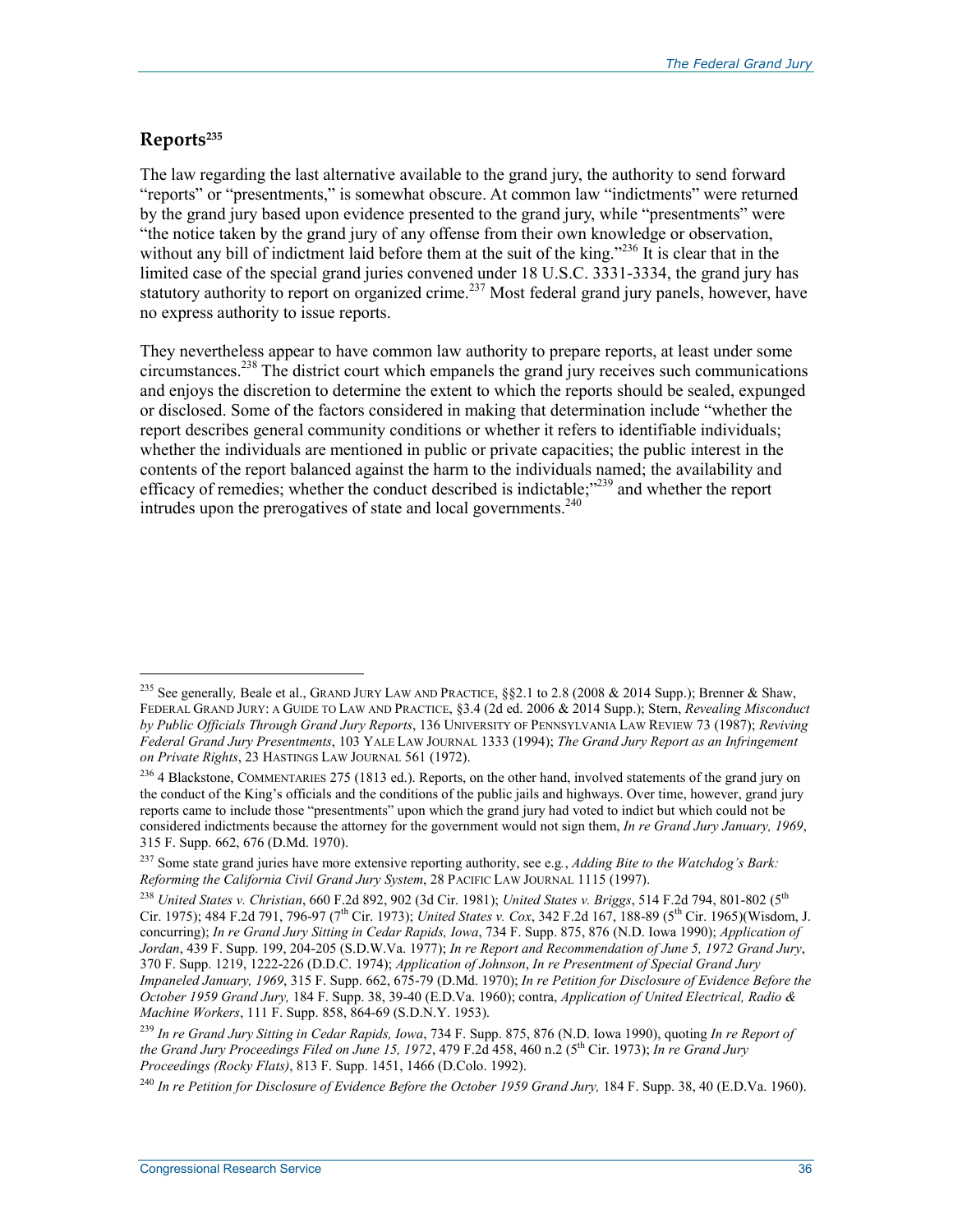# **Discharge**

 $\overline{a}$ 

The court has the power to discharge a grand jury panel at any time within its term for any reason it sees fit.<sup>241</sup> The court's authority to discharge a panel, quash its subpoenas, seal or expunge its reports or dismiss its indictments affords a check on "runaway" grand jury panels.<sup>242</sup>

# **Indictments Dismissed**

Defendants have urged dismissal of their indictments based upon a wide array of alleged grand jury irregularities. They are rarely successful, if the indictment is valid on its face. The courts will dismiss an indictment which fails to charge a federal crime, as for instance, when it fails to include an essential element of the crime it purports to charge.<sup>243</sup> Otherwise, the irregularities which warrant dismissal are few and the obstacles which must be overcome to establish them substantial.

The courts are most hospitable to dismissal motions predicated upon constitutional violations. Thus, indictments returned by grand jury panels whose selection has been tainted by racial or sexual discrimination will be dismissed.<sup>244</sup> The courts will likewise dismiss indictments which charge a defendant on basis of his or her immunized testimony taken pursuant to an order entered in lieu of his or her Fifth Amendment self-incrimination privilege;  $245$  which are tainted by in the correct resolutions of the Speech or Debate privilege,  $246$  or of the right of the accused to counsel of his choice;<sup>247</sup> which are based *solely* on evidence secured in violation of the Fourth Amendment;<sup>248</sup> which the government knowingly secured through the presentation of false or perjured testimony;  $249$  or which are returned after a witness is called before the grand jury for the sole

<sup>243</sup> *United States v. Ngige*, 780 F.3d 497, 502 (1<sup>st</sup> Cir. 2015); *United States v. Davis*, 766 F.3d 722, 728 (7<sup>th</sup> Cir. 2014)("An indictment can be dismissed for the classic reason that it fails to a federal offense"); *United States v. Ezeta*, 752 F.3d 1182, 1184 ( $9<sup>th</sup>$  Cir. 2014)("Dismissal of an indictment is appropriate when it fails to recite an essent5ial element of the charged offense*"); United States v. Gonzalez*, 686 F.3d 122, 127 (2d Cir. 2012).

<sup>244</sup> *Bank of Nova Scotia v. United States*, 487 U.S. 250, 257 (1988); *Vasquez v. Hillary*, 474 U.S. 254, 260-64 (1986).

<sup>245</sup> *United States v. Mayer*, 503 F.3d 740, 747 (9<sup>th</sup> Cir. 2007); *In re Sealed Case (No. 98-3054)*, 144 F.3d 74, 75 (D.C.Cir. 1998); *United States v. Nanni*, 59 F.3d 1425, 1432-433 (2d Cir. 1995); *Grand Jury Subpoena Dated Dec. 7 and 8*, 40 F.3d 1096, 1103 (10th Cir. 1994); *In re Grand Jury Proceedings (Kinamon)*, 45 F.3d 343, 347-48 (9th Cir. 1995); but see, *United States v. Schmidgall*, 25 F.3d 1533, 1538-539 (11th Cir. 1994)(disclosure of immunized testimony to an indicting grand jury does not require dismissal if the disclosure is shown to have been harmless).

<sup>241</sup> F.R.Crim.P. 6(g)("A grand jury must serve until the court discharges it ..."); *United States v. Navarro-Vargas*, 408 F.3d 1184, 1199 (9th Cir. 2005); *Korman v. United States*, 486 F.2d 926, 933 (7th Cir. 1973); *Petition of A & H Transportation Inc.*, 319 F.2d 69, 71 (4<sup>th</sup> Cir. 1963); *In re Investigation of World Arrangements, etc.*, 107 F. Supp. 628, 629 (D.D.C. 1952).

<sup>242</sup> *What Do You Do With a Runaway Grand Jury? A Discussion of the Problems and Possibilities Opened Up by the Rocky Flats Grand Jury Investigation*, 71 SOUTHERN CALIFORNIA LAW REVIEW 617 (1998); Roots, *If It's Not a Runaway, It's Not a Real Grand Jury*, 33 CREIGHTON LAW REVIEW 821 (2000).

<sup>&</sup>lt;sup>246</sup> *United States v. Renzi*, 651 F.3d 1012, 1028-29 (9<sup>th</sup> Cir. 2011); *United States v. Swindall*, 971 F.2d 1531, 1543 (11<sup>th</sup> Cir. 1992); *United States v. Helstoski*, 635 F.2d 200, 204-6 (3d Cir. 1980); cf., *United States v. Rostenkowski*, 59 F.3d 1291, 1298-299 (D.C.Cir. 1995)(noting that at some point presentation of speech or debate material to a grand jury will contaminate the resulting indictment but declining to identify that point).

<sup>247</sup> *United States v. Stein*, 495 F. Supp. 2d 390, 421-25 (S.D.N.Y. 2007).

<sup>248</sup> *United States v. MacDonald*, 435 U.S. 850, 860 n.7 (1978), citing, *Abney v. United States*, 431 U.S. 651, 663 (1977); *Cogen v. United States*, 278 U.S. 221, 227 (1920); and *Heike v. United States*, 217 U.S. 423, 430 (1910); United States v. Mayer, 503 F.3d 740, 747 (9<sup>th</sup> Cir. 2007).

<sup>249</sup> *United States v. Burke*, 425 F.3d 400, 412-13 (7th Cir. 2005); *United States v. Spillone*, 879 F.2d 514, 524 (9th Cir. (continued...)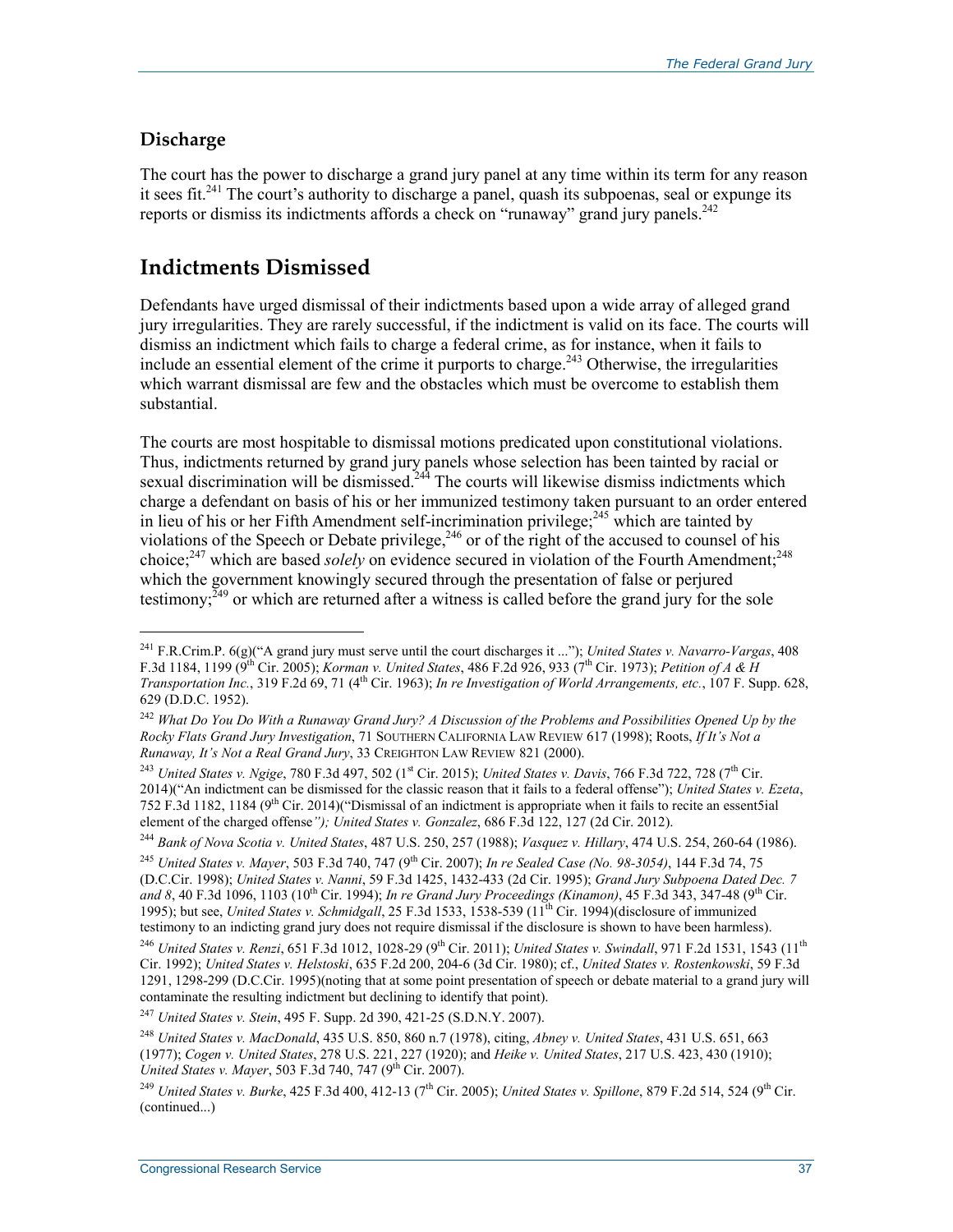purpose of building perjury prosecution against the witness;<sup>250</sup> or which charge violation of a statute that is unconstitutional on its face. $^{251}$ 

Courts will also dismiss a grand jury indictment in the name of due process for government misconduct unrelated to grand jury irregularities, for instance, where the prosecution sought indictment selectively for constitutionally impermissible reasons;  $^{252}$  or for reasons of vindictive retaliation;<sup>253</sup> where the prosecution has secured the indictment through outrageous conduct which shocks the conscience of the court;<sup>254</sup> or where the prosecution has unjustifiably delayed seeking an indictment to the detriment of the defendant.<sup>255</sup>

In the absence of one of these rarely found causes for constitutional challenge, a facially valid indictment returned by a legally constituted grand jury is almost uniformly immune from dismissal.256 "*Bank of Nova Scotia v. United States*, [however,] makes it clear that the supervisory power can be used to dismiss an indictment because of misconduct before the grand jury, at least where the misconduct amounts to a violation of one of those few, clear rules which were carefully drafted and approved by this Court and by Congress to ensure the integrity of the grand jury functions<sup>"257</sup>

1

<sup>254</sup> *United States v. Mayer*, 503 F.3d 740, 747 (9<sup>th</sup> Cir. 2007), citing, *United States v. Russell*, 411 U.S. 423, 432 (1973); *United States v. Montoya*, 45 F.3d 1286, 1300 (9<sup>th</sup> Cir. 1995); cf., *United States v. Sneed*, 34 F.3d 1570, 1576-578 (10<sup>th</sup>) Cir. 1994); *United States v. LaPorta*, 46 F.3d 152, 160 (2d Cir. 1994).

<sup>(...</sup>continued)

<sup>1989);</sup> *United States v. Levine*, 700 F.2d 1176, 1180 (8th Cir. 1983); but not where there is no evidence that the government was aware the testimony was false, *United States v. Strouse*, 286 F.3d 767, 772 (5<sup>th</sup> Cir. 2002).

<sup>&</sup>lt;sup>250</sup> *United States v. Chen*, 933 F.2d 793, 796-97 (11<sup>th</sup> Cir. 1991)("[a] perjury trap is created when the government calls a witness before the grand jury for the primary reason of obtaining testimony from him in order to prosecute him later for perjury"); *United States v. Brown*, 49 F.3d 1162, 1168 (6<sup>th</sup> Cir. 1995). As with most of the due process grounds, the perjury trap is most often spoken of in the abstract in a case where the court finds no due process violation.

<sup>&</sup>lt;sup>251</sup> *United States v. Mayer*, 503 F.3d 740, 747 (9<sup>th</sup> Cir. 2007).

<sup>&</sup>lt;sup>252</sup> *United States v. Jennings*, 991 F.2d 725, 730 (11<sup>th</sup> Cir. 1993)("In order to prevail in a selective prosecution defense, a defendant must meet the heavy burden of (1) making a prima facie showing that he has been singled out for prosecution although other similarly situated persons who have committed the same acts have not been prosecuted; and (2) demonstrate that the government's selective prosecution was unconstitutional because actuated by impermissible motives such as racial or religious discrimination"); cf., *United States v. Estrada-Plata*, 57 F.3d 757, 760 (9<sup>th</sup> Cir. 1995); *United States v. Cooks*, 52 F.3d 101, 105 (5<sup>th</sup> Cir. 1995); *United States v. Mayer*, 503 F.3d 740, 747 (9<sup>th</sup> Cir. 2007).

<sup>253</sup> *United States v. Meyer*, 810 F.2d 1242, 1249 (D.C.Cir. 1987), vac'd, 816 F. 2d 695, reinstated, 824 F.2d 1240; cf., *United States v. Cyprian,* 23 F.3d 1189, 1196 ( $7<sup>th</sup>$  Cir. 1994)("prosecution is vindictive, in violation of the Fifth Amendment Due Process Clause, if it is undertaken in retaliation for the exercise of a legally protected statutory or constitutional right"); *United States v. Aggarwal*, 17 F.3d 737, 743-44 (5<sup>th</sup> Cir. 1994).

<sup>&</sup>lt;sup>255</sup> *United States v. Marion*, 404 U.S. 307, 324 (1971); *United States v. Mayer*, 503 F.3d 740, 747 (9<sup>th</sup> Cir. 2007); *United States v. Benshop*, 138 F.3d 1229, 1232 (8<sup>th</sup> Cir. 1998); *United States v. West*, 58 F.3d 133, 136 (5<sup>th</sup> Cir. 1995); *United States v. Manning*, 56 F.3d 1188, 1194 (9<sup>th</sup> Cir. 1995).

<sup>&</sup>lt;sup>256</sup> *Goodrich v. Hall*, 448 F.3d 45, 50 (1<sup>st</sup> Cir. 2006)(parallel citations omitted)("An indictment returned by a legally constituted and unbiased grand jury ... if valid on its face, is enough to call for trial of the charge on the merits.'" *Costello v. United States*, 350 U.S. 359, 363 (1956)").

<sup>257</sup> *United States v. Williams*, 504 U.S. 36, 46 n.6 (1992)("Rule 6 of the Federal Rules of Criminal Procedure contains a number of such rules, providing, for example, that 'no person other than the jurors may be present while the grand jury is deliberating or voting,' Rule 6(d), and placing strict controls on disclosure of 'matters occurring before the grand jury,' Rule 6(e). Additional standards of behavior for prosecutors (and others) are set forth in the United States Code. (See 18 U.S.C. §§6002, 6003 (setting forth procedures for granting a witness immunity from prosecution; §1623 (criminalizing false declarations before the grand jury); §2515 (prohibiting grand jury use of unlawfully intercepted wire or oral communications); §1622 (criminalization of perjury).... ").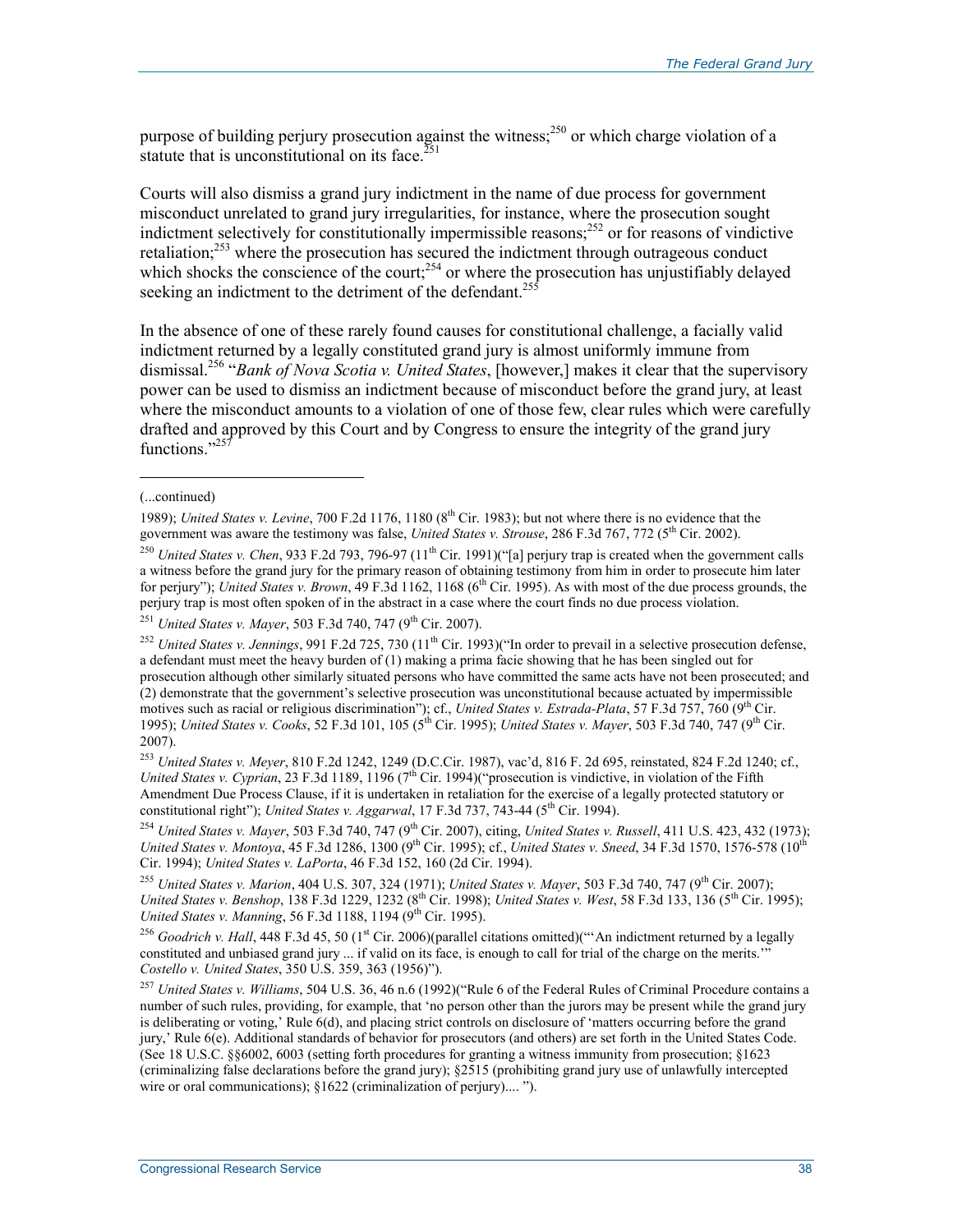*Bank of Nova Scotia* also makes it clear, nevertheless, that such supervisory authority to dismiss an indictment is only appropriately exercised where "'it is established that the violations substantially influenced the grand jury's decision to indict' or if there is 'grave doubt' that the decision was free from such substantial influence."<sup>258</sup> If the error is harmless the indictment may not be dismissed;<sup>259</sup> "a district court may not dismiss an indictment for errors in grand jury proceedings unless such errors prejudiced the defendants."<sup>260</sup> Timing is also important. After a trial jury has found sufficient evidence to convict a defendant, a claim of prejudice based on grand jury irregularities may lose most of its force.<sup>261</sup>

Finally, the supervisory power to dismiss an indictment beyond those areas where it is reinforced by the Constitution, statute, or rule is exceptionally limited.<sup>262</sup> As a consequence of these limitations, usually indictments will not be dismissed simply because:

<sup>261</sup> United States v. Mechanik, 475 U.S. 66, 73 (1986); see also, *United States v. Bingham*, 653 F.3d 983, 998 (9<sup>th</sup> Cir. 2011); *United States v. Wilson*, 565 F.3d 1059, 1070 ( $8<sup>th</sup>$  Cir. 2009)("Even assuming that there were errors in the charging decision that may have followed from the conduct of the prosecution, the petit jury's guilty verdict rendered those errors harmless. Except in cases involving racial discrimination in the composition of the grand jury, a guilty verdict by the petit jury generally excuses errors at the grand jury level that are connected with the charging decision. A petit jury's subsequent guilty verdict not only means that there was probable cause to believe that the defendant was guilty as charged, but that he was in fact guilty as charged beyond a reasonable doubt")(internal citations and quotation marks omitted); *United States v. Vincent*, 416 F.3d 593, 601 (7<sup>th</sup> Cir. 2005)("Even if errors in the grand jury proceedings would have justified the district court in dismissing the indictment prior to trial, the petit jury's subsequent conviction of Vincent rendered these errors harmless beyond a reasonable doubt"); *United States v. Flores-Rivera*, 56 F.3d 319 (1st Cir. 1995); *United States v. Mills*, 995 F.2d 480, 487 (4th Cir. 1993); cf., *United States v. McDonald*, 61 F.3d 248, 252-53 ( $4<sup>th</sup>$  Cir. 1995).

262 Cf., *United States v. Williams*, 504 U.S. at 46-7 ("We did not hold in *Bank of Nova Scotia*, however, that the courts' supervisory power could be used, not merely as a means of enforcing or vindicating legally compelled standards of prosecutorial conduct before the grand jury, but as a means of *prescribing* those standards of professional conduct in the first instance.... Because the grand jury is an institution separate from the courts, over whose functioning the courts do not preside, we think it clear that, as a general matter at least, no such 'supervisory' judicial authority exists

...")(emphasis of the Court); but see, *United States v. Struckman*, 611 F.3d 560, 574-75 (9<sup>th</sup> Cir. 2010)(internal citations and quotation marks omitted)("Even if the government's conduct does not rise to the level of a due process violation, a court may nonetheless dismiss an indictment with prejudice under its supervisory powers. Courts may dismiss an indictment under their inherent supervisory powers (1) to implement a remedy for the violation of a recognized statutory or constitutional right; (2) to preserve judicial integrity by ensuring that a conviction rests on appropriate considerations validly before a jury; and (3) to deter future illegal conduct. The defendant must demonstrate prejudice (continued...)

<sup>258</sup> *Bank of Nova Scotia v. United States*, 487 U.S. 250, 256 (1988), quoting *United States v. Mechanik*, 475 U.S. at 78 (O'Connor, J., concurring); *Goodrich v. Hall*, 448 F.3d 45, 50 (1st Cir. 2006)("The circumstances justifying dismissal of the indictment after conviction must be so severe, the prosecutorial misconduct so blatant, as to call into doubt the fundamental fairness of the judicial process"); *United States v. Caruto*, 627 F.3d 759, 764 (9th Cir. 2010); *United States v. Wilson*, 565 F.3d 1059, 1070 (8th Cir. 2009); *United States v. Sigma Industries, Inc.*, 244 F.3d 841, 874 (11th Cir. 2001); *United States v. Acquest Development*, LLC, 932 F. Supp. 2d 453, 460-63 (W.D.N.Y. 2012); *United States v. Jackson*, 22 F. Supp. 3d 636, 641 (E.D.La. 2014)("[A]n indictment may be dismissed for prosecutorial misconduct which is so flagrant to the point that there is some significant infringement on the grand jury's ability to exercise independent judgment ").

<sup>259</sup> *United States v. Williams*, 504 U.S. 36, 64 (1992), citing, *United States v. Mechanik*, 475 U.S. 66, 71-2 (1986) and *Bank of Nova Scotia v. United States*, 487 U.S. 250, 256 (1988).

<sup>260</sup> *Bank of Nova Scotia v. United States*, 487 U.S. at 254; see also, *United States v. Darden*, 688 F.3d 382, 387-88 (8th Cir. 2012); *United States v. Bansal*, 663 F.3d 634, 660 (3d Cir. 2011); *United States v. Lopez-Matias,* 522 F.3d 150, 154 (1st Cir. 2008); *United States v. Lennick*, 18 F.3d 814, 817-18 (9th Cir. 1994); *United States v. Jackson*, 22 F. Supp. 3d 636, 642 (E.D.La.2014), quoting, inter alia, *United States v. Hillman*, 642 F.3d 929, 934 (10th 2011)("[E]ven upon a showing of the most egregious prosecutorial misconduct, the indictment may only dismissed upon proof of actual prejudices, when prosecutorial misconduct amounts to overbearing the will of the grand jury so that the indictment is, in effect, that of the prosecutor rather than the grand jury. 'But even with this standard a common theme of the cases is that prosecutorial misconduct alone [or at least rarely] is not a valid reason to dismiss an indictment").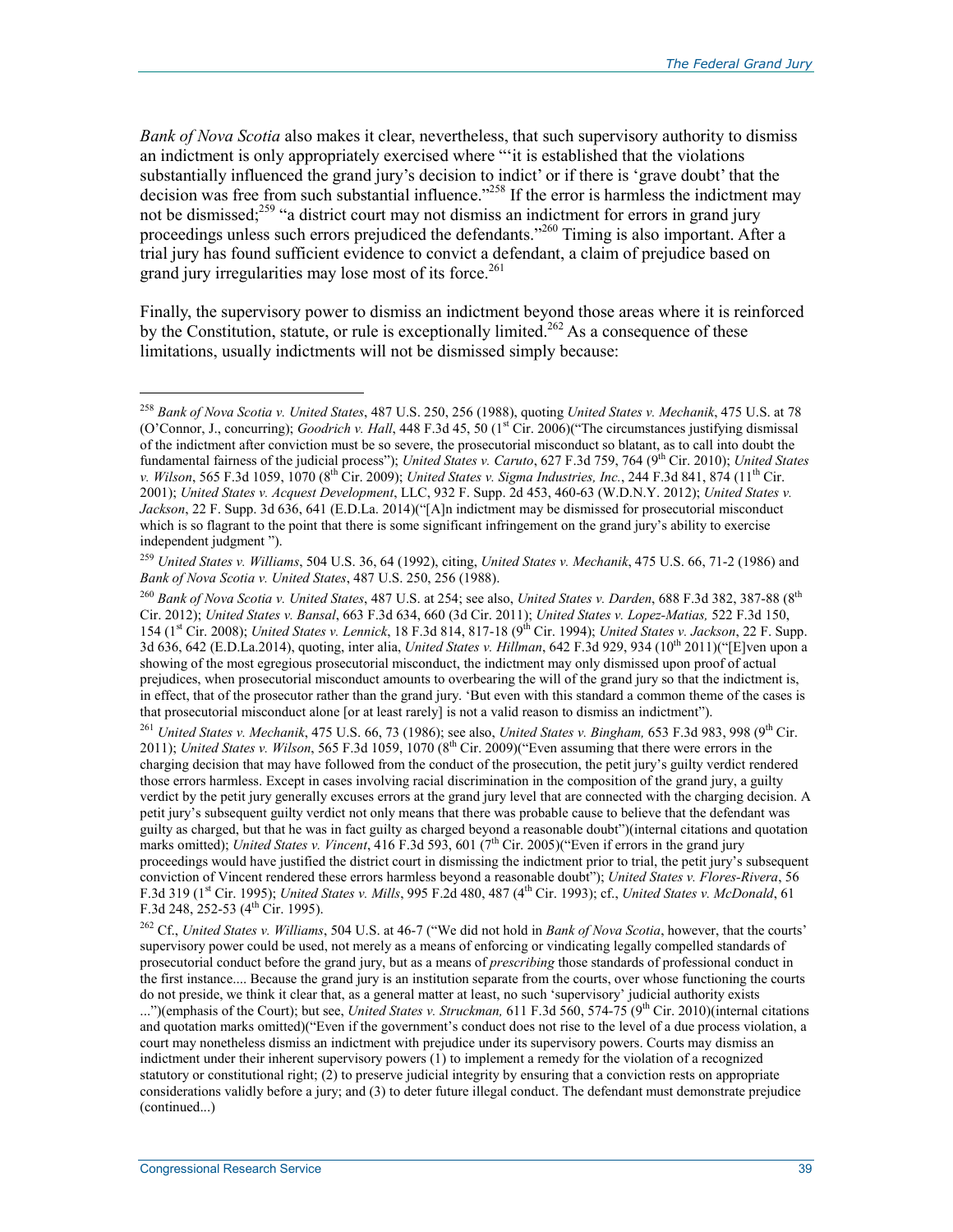- the prosecutor failed to present evidence favorable to the defendant; $^{263}$
- the prosecutor failed to properly instruct the panel on applicable law;  $^{264}$
- the prosecutor failed to advise the witness that he was a target of the investigation contrary to a suggestion in United States Attorney's Manual;<sup>265</sup>
- the accused was called to testify before the grand jury when the prosecutor was aware the witness would invoke his privilege against self-incrimination;<sup>266</sup>
- the prosecutor presented the grand jury with a signed indictment for its consideration and approval or rejection; $^{267}$
- of inflammatory press coverage proximate to the grand jury's inquiry; $^{268}$
- of a breached grand jury secrecy;  $269$
- of the presence of unauthorized individuals while the grand jury conducted its business:<sup>270</sup>
- of the presentation of hearsay evidence; $^{271}$
- of the presentation of inaccurate, unreliable, misleading, or false evidence; $^{272}$
- of the presentation of illegal obtained evidence: $273$
- of the presentation of evidence secured in violation of the Fourth Amendment; $^{274}$

1

<sup>263</sup> *United States v. Williams*, 504 U.S. at 45; *United States v. Mahalick*, 498 F.3d 475, 479 (7th Cir. 2007); *United States v. Casas*, 425 F.3d 23, 37-8 (1st Cir. 2005); *United States v. Waldon*, 363 F.3d 1103, 1109 (11th Cir. 2004); *United States v. Angel*, 355 F.3d 462, 475 (6th Cir. 2004); *United States v. Haynes*, 216 F.3d 789, 798 (9th Cir. 2000). <sup>264</sup> *United States v. Warren*, 16 F.3d 247, 252-53 (8th Cir. 1994); *United States v. Zangger*, 848 F.2d 923, 925 (8th Cir. 1988); *United States v. Buchanan*, 787 F.2d 477, 487 (10<sup>th</sup> Cir. 1986).

<sup>267</sup> *United States v. Singer*, 660 F.2d 1295, 1302 (8<sup>th</sup> Cir. 1981); *United States v. Levine*, 457 F.2d 1186, 1189 (10<sup>th</sup> Cir. 1972); *United States v. Conley*, 826 F. Supp. 1533, 1534 (W.D.Pa. 1993).

<sup>268</sup> *United States v. York*, 428 F.3d 1325, 1331-332 (11<sup>th</sup> Cir. 2005).

<sup>269</sup> *United States v. Vincent*, 416 F.3d 593, 600 (7th Cir. 2005); *United States v. Lamantia*, 59 F.3d 705, 707-8 (7th Cir. 1995); *United States v. Kilpatrick*, 821 F.2d 1456, 1468-469 (10th Cir. 1987), aff'd on other grounds sub nom., *Bank of Nova Scotia v. United States*, 487 U.S. 250 (1987); *United States v. Malatesta*, 583 F.2d 748, 753-54 (5th Cir. 1978).

<sup>(...</sup>continued)

before the court may exercise its supervisory powers to dismiss an indictment").

<sup>265</sup> *United States v. Hughson*, 488 F. Supp. 2d 835, 845 (D. Minn. 2007).

<sup>266</sup> *United States v. Stein*, 429 F. Supp. 2d 633, 639-40 (S.D.N.Y. 2006), citing, *Bank of Nova Scotia v. United States*, 487 U.S. 250, 258-59 (1988).

<sup>270</sup> *United States v. Mechanik*, 475 U.S. 66 (1986); *United States v. Fowlie*, 24 F.3d 1059, 1065-66 (9th Cir. 1994); *United States v. Busch*, 795 F. Supp. 866, 868 (N.D.Ill. 1992); *United States v. Hart*, 779 F. Supp. 883 (E.D.Mich. 1991).

<sup>&</sup>lt;sup>271</sup> *United States v. Costello*, 350 U.S. 359, 363-64 (1956); *United States v. Bowie*, 618 F.3d 802, 817-18 (8<sup>th</sup> Cir. 2010); *United States v. Waldon*, 363 F.3d 1103, 1109 (11th Cir. 2004); *Wilkerson v. Whitley*, 28 F.3d 498, 503 (5th Cir. 1994); *Virgin Islands ex rel. A.M.*, 34 F.3d 153, 161 (3d Cir. 1994).

<sup>272</sup> *United States v. Lombardozzi*, 491 F.3d 61, 79 (2d Cir. 2007); *United States v. Crockett*, 435 F.3d 1305, 1316 (10th Cir. 2006); *United States v. Burke*, 425 F.3d 400, 412-13 (7<sup>th</sup> Cir. 2005); *United States v. Soto-Beniquez*, 356 F.3d 1, 24-5 (1st Cir. 2004); *United States v. Haynes*, 216 F.3d 789, 798 (9th Cir. 2000); *United States v. McDonald*, 61 F.3d 248, 252 (4th Cir. 1995); *United States v. Claiborne*, 765 F.2d 784, 791 (9th Cir. 1985); *United States v. Adamo*, 742 F.2d 917, 940 ( $6<sup>th</sup>$  Cir. 1984).

<sup>&</sup>lt;sup>273</sup> *United States v. Greve*, 490 F.3d 566, 570-71 (7<sup>th</sup> Cir. 2007).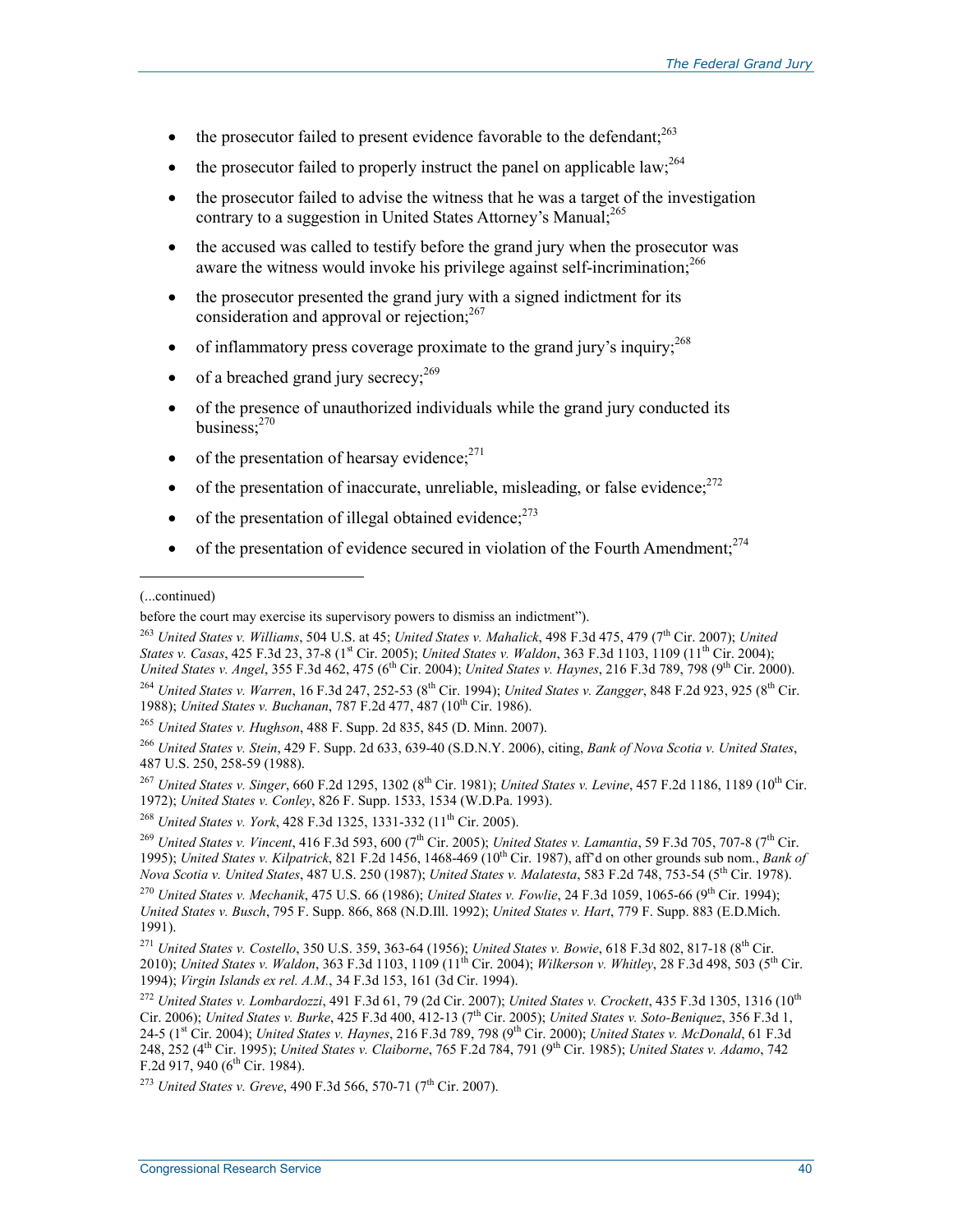- of the presentation of evidence secured by intrusion into the attorney-client relationship;275
- of the presentation of evidence secured in violation of the Constitution's speech and debate clause:<sup>276</sup>
- an erroneous charge to the grand jury;  $277$  or
- no 12 grand jurors heard all the evidence upon which the indictment was based. $278$

In addition to dismissal of the indictment at the request of the accused, the government may move for dismissal of the indictment under Rule 48(a). Although the rule requires "leave of court," prosecutorial discretion is vested in the executive and the court cannot effectively compel prosecution. The authority of the courts to deny dismissal is therefore limited to instances where dismissal would be "clearly contrary to manifest public interest."<sup>279</sup> In most instances, dismissal at the government's behest is without prejudice, and the prosecutor may seek to reindict for the same offense as long as neither speedy trial, the double jeopardy clause, or due process pose a  $bar^{280}$ 

<sup>(...</sup>continued)

<sup>&</sup>lt;sup>274</sup> *United States v. Calandra*, 414 U.S. 338, 349-52 (1974); *United States v. Salazar*, 323 F.3d 852, 856 (10<sup>th</sup> Cir. 2003); *Wilkerson v. Whitley*, 28 F.3d 498, 503 (5th Cir. 1994); *Williams v. Poulous*, 11 F.3d 271, 290 (1st Cir. 1993); *Baylson v. Disciplinary Board*, 975 F.2d 102, 110 n.3 (3d Cir. 1992).

<sup>&</sup>lt;sup>275</sup> *United States v. Haynes*, 216 F.3d 789, 797-98 (9<sup>th</sup> Cir. 2000)("Haynes and Denton also argue that the district court should have exercised its supervisory power to dismiss the indictment on the ground that the government engaged in various acts of misconduct before the grand jury. To the extent that their argument is based on privileged testimony improperly elicited from Fairbanks [defense counsel's investigator], the challenge fails because a grand jury is permitted to consider evidence obtained in violation of a privilege, whether the privilege is established by the Constitution, statute, or the common law. See *United States v. Calandra*, 414 U.S. 338, 346 (1974)").

<sup>276</sup> *United States v. Williams*, 644 F.2d 950, 952 (2d Cir. 1981)(where the violations were not "wholesale"); *United States v. Helstoski*, 635 F.2d 200, 205-206 (3d Cir. 1980); *United States v. Jefferson*, 546 F.3d 300, 312 (4th Cir. 2008).

<sup>&</sup>lt;sup>277</sup> *United States v. Navarro*, 608 F.3d 529, 536-38 (9<sup>th</sup> Cir. 2010).

<sup>&</sup>lt;sup>278</sup> *United States v. Overmyer*, 899 F.2d 457, 465 (6<sup>th</sup> Cir. 1990); *United States v. Cronic*, 675 F.2d 1126, 1130 (10<sup>th</sup> Cir. 1982); *United States v. Leverage Funding Systems Inc.*, 637 F.2d 645, 649 (9<sup>th</sup> Cir. 1980).

<sup>279</sup> *Rinaldi v. United States*, 434 U.S. 22, 30 (1977); *United States v. Romero*, 360 F.3d 1248, 1251 (10th Cir. 2004); *United States v. Gonzalez*, 58 F.3d 459, 461 (9<sup>th</sup> Cir. 1995); *United States v. Smith*, 55 F.3d 157, 159 (4<sup>th</sup> Cir. 1995); *United States v. Norita*, 708 F. Supp. 2d 1043, 1049-51 (D.N.M.I. 2010); *United States v. Sullivan*, 652 F. Supp. 2d 136, 139-40 (D.Mass. 2009); but see, *United States v. Olmos-Gonzales*, 993 F. Supp. 2d 1234, 1235 (S.D.Cal. 2014)("To enable courts to carry out the limited review, the government must provide the reasons and factual basis justifying dismissal").

<sup>&</sup>lt;sup>280</sup> *United States v. Jones*, 664 F.3d 966, 973-74 (5<sup>th</sup> Cir. 2011); *United States v. Hector*, 577 F.3d 1099, 1102-103 (9<sup>th</sup> Cir. 2009); *United States v. Soriano-Jarquin*, 492 F.3d 495, 503 (4th Cir. 2007); *United States v. Colombo*, 852 F.2d 19, 24-6 (1st Cir. 1988); *United States v. Dyal*, 868 F.2d 424, 429 (11th Cir. 1989); *United States v. Reardon*, 787 F.2d 512, 518 (10<sup>th</sup> Cir. 1986).